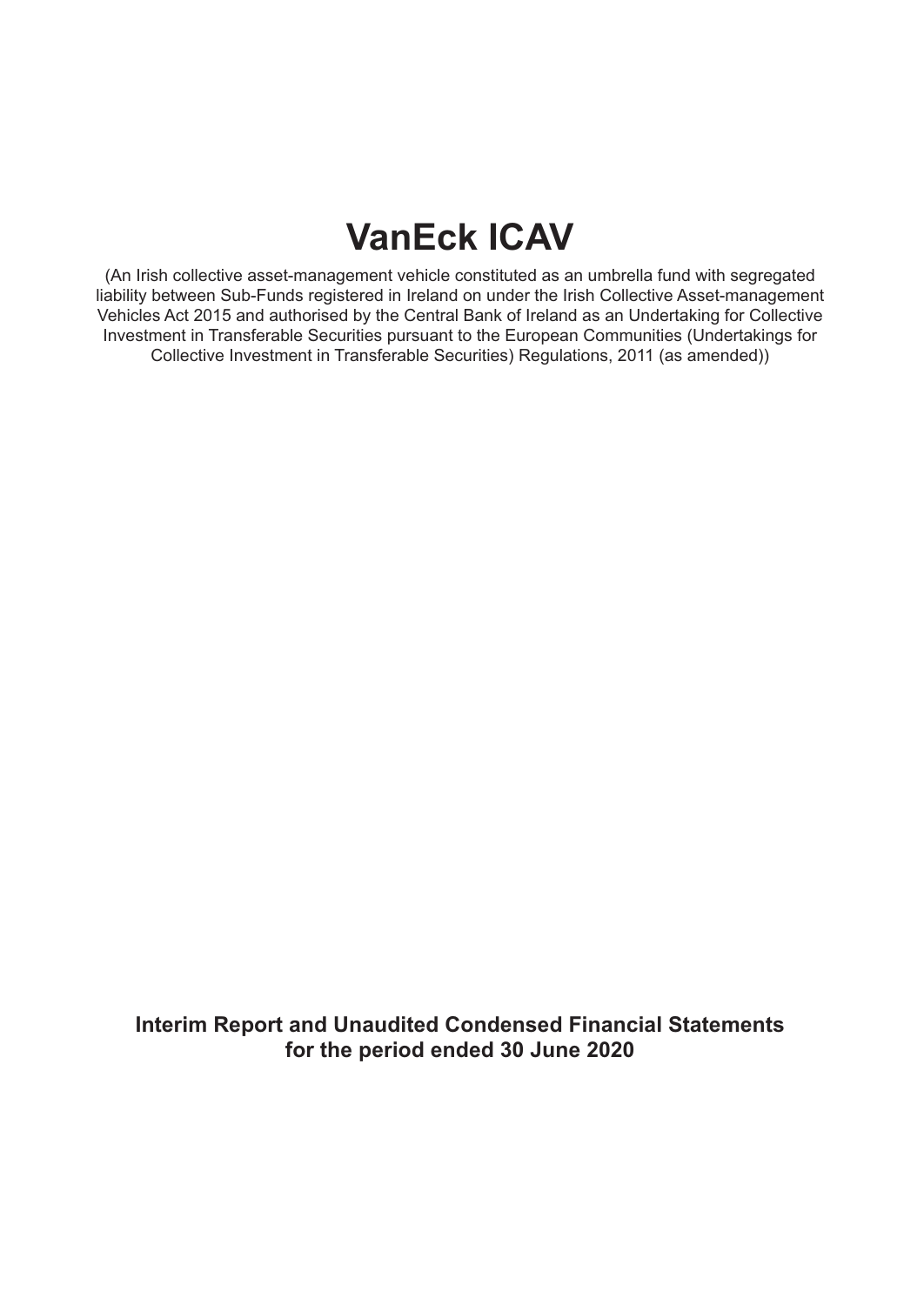## **Contents**

|                                                                                                       | Page           |
|-------------------------------------------------------------------------------------------------------|----------------|
| Directory                                                                                             | 3              |
| General Information                                                                                   | $\overline{4}$ |
| Investment Manager's Report                                                                           | $\overline{7}$ |
| <b>Condensed Statement of Financial Position</b>                                                      | 13             |
| Condensed Statement of Comprehensive Income                                                           | 15             |
| Condensed Statement of Changes in Net Assets Attributable to Redeemable Participating<br>Shareholders | 17             |
| <b>Condensed Statement of Cash Flows</b>                                                              | 19             |
| Notes to the Condensed Financial Statements                                                           | 21             |
| Schedule of Investments                                                                               | 37             |
| VanEck - Global Hard Assets UCITS                                                                     | 37             |
| VanEck - Global Gold UCITS                                                                            | 39             |
| VanEck - Unconstrained Emerging Markets Bonds UCITS                                                   | 40             |
| VanEck - Emerging Markets Equity UCITS                                                                | 44             |
| Schedule of Portfolio Changes                                                                         | 48             |
| Appendix 1 - Supplemental Information                                                                 | 55             |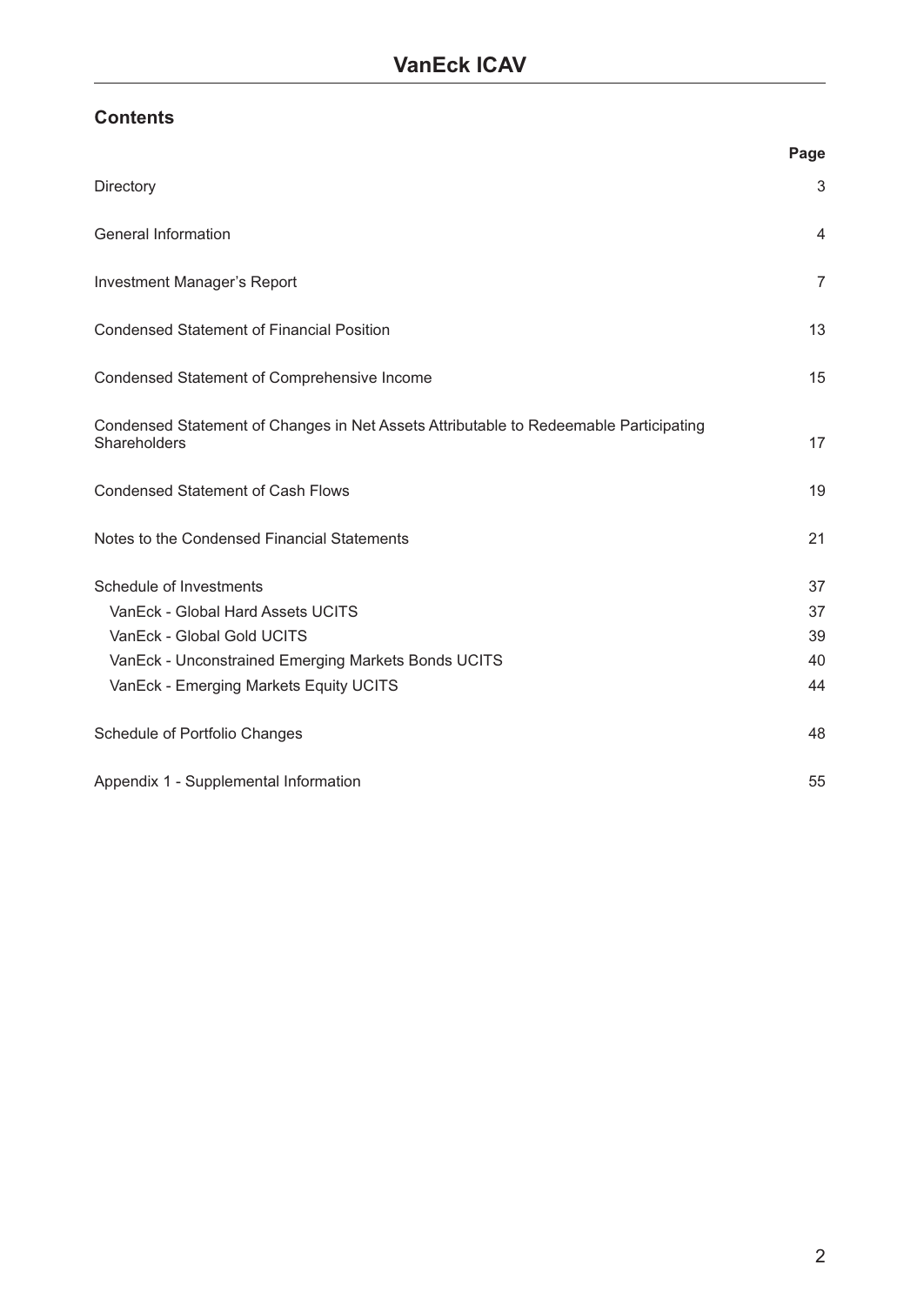### <span id="page-2-0"></span>**Directory**

#### **BOARD OF DIRECTORS**

Jonathan R. Simon (U.S Resident) Bruce J. Smith (U.S Resident) Adam Phillips (U.S Resident) Jon Lukomnik (U.S Resident)\* Adrian Waters (Irish Resident)\* Mary Canning (Irish Resident)\*

#### **REGISTERED OFFICE**

33 Sir John Rogerson's Quay Dublin 2 Ireland

#### **INVESTMENT MANAGER**

Van Eck Associates Corporation 666 Third Avenue 9th Floor New York, NY 10017 United States

#### **ADMINISTRATOR**

State Street Fund Services (Ireland) Limited 78 Sir John Rogerson's Quay Dublin 2 Ireland

#### **AUDITORS**

KPMG Harbourmaster Place IFSC Dublin 1 Ireland

#### **MANAGER AND DISTRIBUTOR**

VanEck Investments Limited 33 Sir John Rogerson's Quay Dublin 2 Ireland

#### **DEPOSITARY**

State Street Custodial Services (Ireland) Limited 78 Sir John Rogerson's Quay Dublin 2 Ireland

#### **SECRETARY**

Tudor Trust Limited 33 Sir John Rogerson's Quay Dublin 2 Ireland

#### **LEGAL ADVISERS**

Dillon Eustace 33 Sir John Rogerson's Quay Dublin 2 Ireland

#### **REGISTRATION NUMBER**

C158225

\* Independent Directors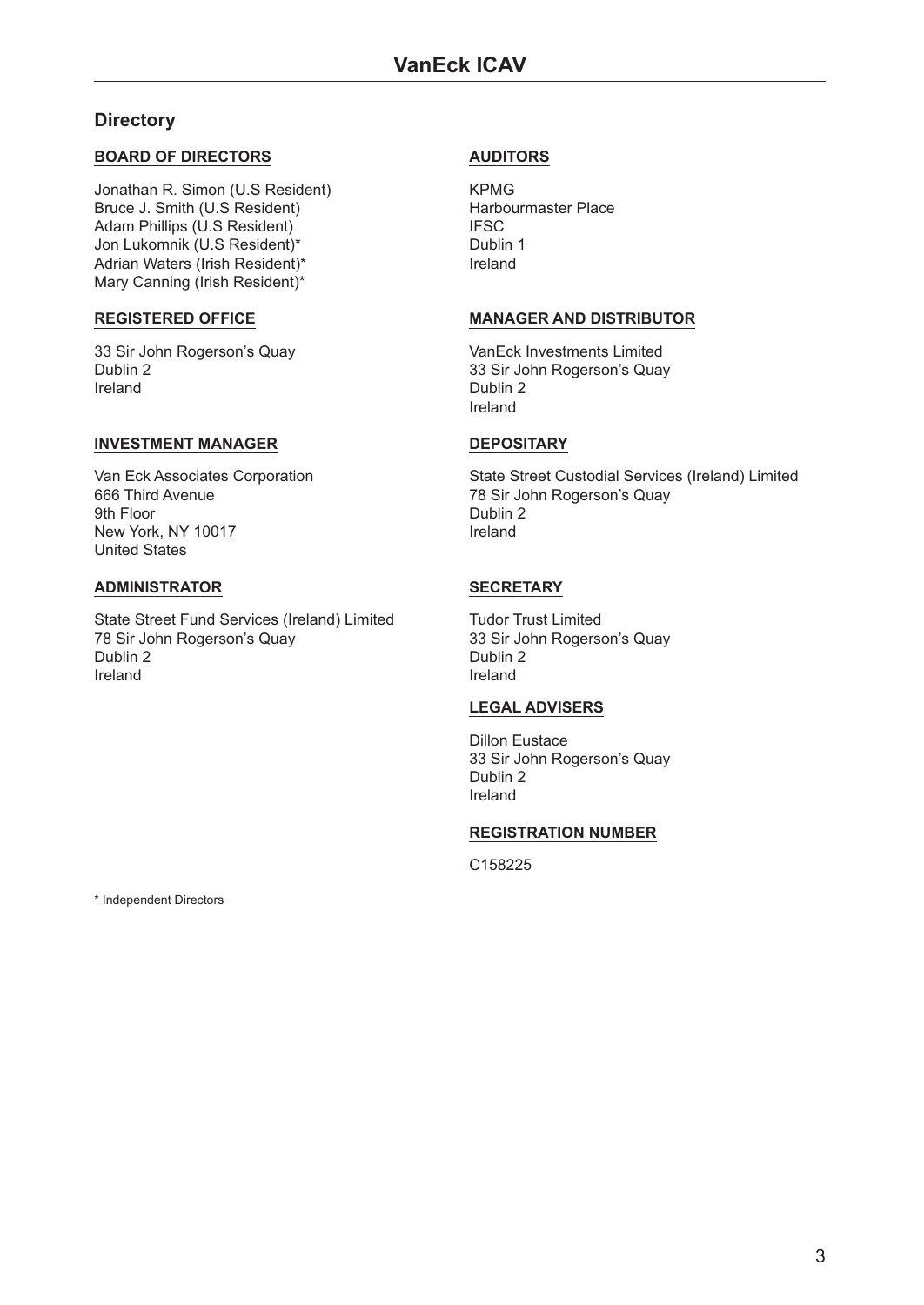### <span id="page-3-0"></span>**General Information**

VanEck ICAV (the "Fund" or the "ICAV") is an Irish collective asset-management vehicle constituted as an umbrella fund with segregated liability between Sub-Funds with registration number C158225. The ICAV was registered on 6 September 2016. The ICAV has been authorised by the Central Bank of Ireland (the "Central Bank") as an Undertaking for Collective Investment in Transferable Securities ("UCITS") pursuant to the provisions of the European Communities (Undertakings for Collective Investment in Transferable Securities) Regulations, 2011 (as amended) (the "UCITS Regulations") and the Central Bank (Supervision and Enforcement) Act 2013 (section 48(1)) (Undertakings for Collective Investment in Transferable Securities) Regulations 2019 (the "Central Bank UCITS Regulations"). The ICAV commenced operations on the 16 June 2017.

All capitalised terms used but not defined herein have the meaning ascribed thereto in the ICAV's Prospectus dated 14 February 2020 (the "Prospectus") and Relevant Supplements.

The ICAV has been structured as an umbrella fund consisting of different Sub-Funds (please see Sub-Funds and share classes below), each comprising one or more classes of shares. The Directors may from time to time, with the prior approval of the Central Bank, create different series of Shares representing separate portfolios of assets, each such series comprising a Sub-Fund. Each Sub-Fund bears its own liabilities and, under Irish law, none of the ICAV, the service providers appointed to the ICAV, the Directors, any receiver, examiner nor liquidator, nor any other person has access to the assets of a Sub-Fund in satisfaction of a liability of any other Sub-Fund.

The ICAV is managed by VanEck Investments Limited.

The Directors are required to establish a separate portfolio of assets for each Sub-Fund created by the ICAV from time to time, to which relevant rules should apply, as set out in Prospectus and Relevant Supplements.

#### **Sub-Funds and Share Classes**

There are four active Sub-Funds in operation as at 30 June 2020. The active Sub-Funds launched on 16 June 2017. The Sub-Funds are listed in the table below.

| Name of Sub-Fund                                    | <b>Currency</b> | <b>Classes</b>                                                                                                                                         |
|-----------------------------------------------------|-----------------|--------------------------------------------------------------------------------------------------------------------------------------------------------|
| VanEck - Global Hard Assets UCITS                   | <b>USD</b>      | USD 11 Accumulating Shares,<br>USD I2 Accumulating Shares,<br>USD R1 Accumulating Shares,                                                              |
| VanEck - Global Gold UCITS                          | <b>USD</b>      | USD 11 Accumulating Shares,<br>USD R1 Accumulating Shares,                                                                                             |
| VanEck - Unconstrained Emerging Markets Bonds UCITS | <b>USD</b>      | EUR I1 Shares,<br>USD 11 Shares,<br>USD I2 Shares.<br>USD M Shares,<br>USD R1 Shares.<br>EUR I2 Shares.                                                |
| VanEck - Emerging Markets Equity UCITS              | <b>USD</b>      | SEK R2 Accumulating Shares,<br>USD 11 Accumulating Shares,<br>USD I2 Accumulating Shares,<br>USD R1 Accumulating Shares,<br>USD M Accumulating Shares, |

VanEck - Global Hard Assets UCITS USD I4 Accumulating Shares Class and VanEck – Emerging Markets Equity UCITS SEK B Accumulating Shares Class closed during the financial period ended 30 June 2020.

#### **Investment Objectives and Policies**

The ICAV is registered for the purpose of investing in transferable securities in accordance with the UCITS Regulations.

The specific investment objectives, strategies and policies for each Sub-Fund are set out in the Relevant Supplement to the Prospectus and are summarised below.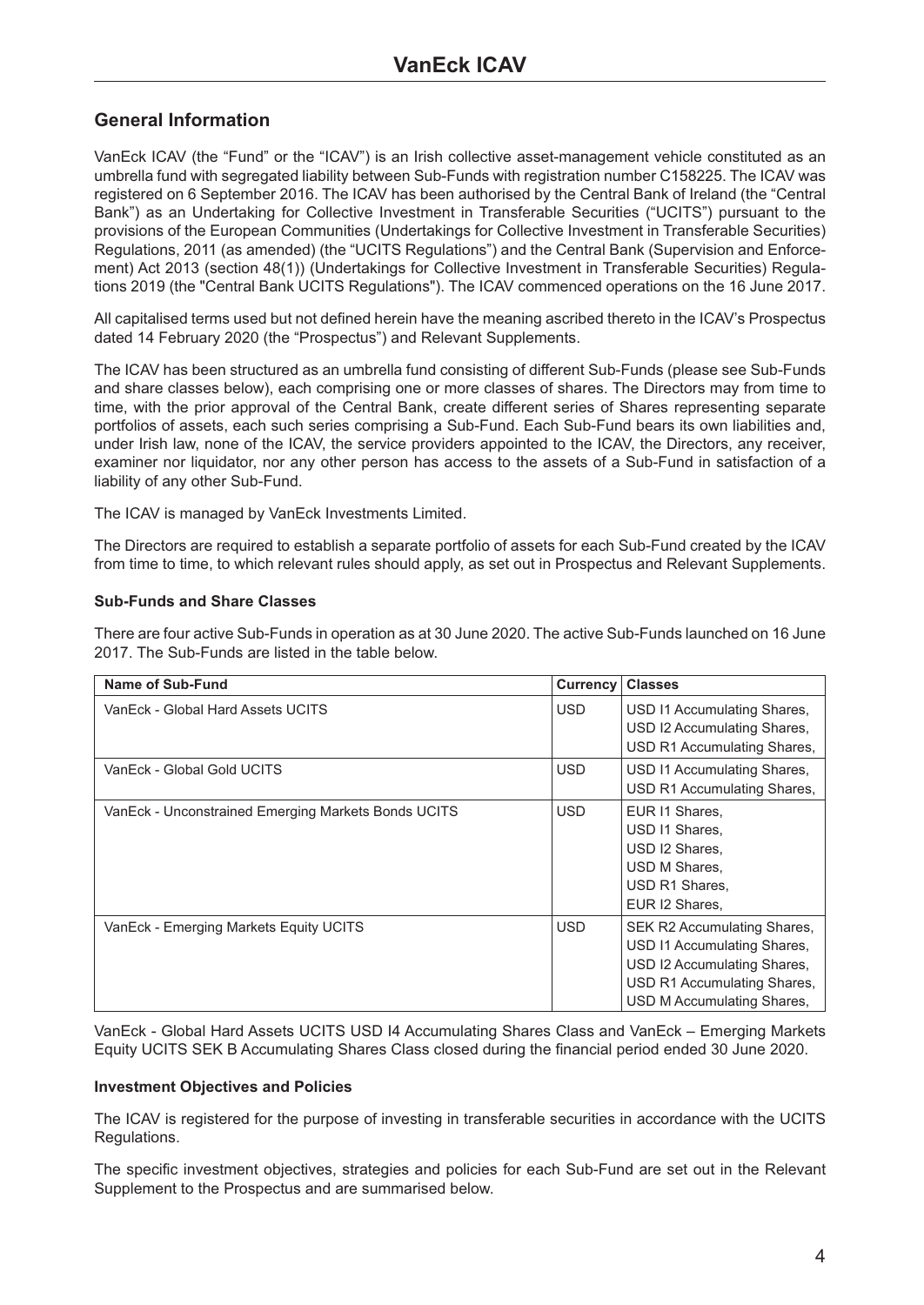### **General Information (continued)**

#### **Investment Objectives and Policies (continued)**

#### **VanEck – Global Hard Assets UCITS**

The investment objective of the Sub-Fund is to generate medium to longer-term capital growth by means of a portfolio of international equity investments in the commodities sector. The investment policy of the Sub-Fund is to seek long-term capital appreciation by investing primarily in equity securities issued by Hard Asset companies.

#### **VanEck – Global Gold UCITS**

The investment objective of the Sub-Fund is to achieve long-term capital appreciation. The Sub-Fund intends to realise its investment objective by investing substantially all of its assets into a no management fee bearing share class of LO Funds – World Gold Expertise, Sub-Fund of Lombard Odier Funds being a Luxembourg regulated UCITS.

#### **VanEck – Unconstrained Emerging Markets Bond UCITS**

The investment objective of the Sub-Fund is to seek total return, consisting of income and capital appreciation. The Investment Manager will seek to achieve the investment objective of the Sub-Fund by investing principally in emerging market bonds.

#### **VanEck – Emerging Markets Equity UCITS**

The investment objective of the Sub-Fund is to seek long-term capital appreciation by investing primarily in equity securities in emerging markets around the world. The Investment Manager seeks to achieve the investment objective of the Sub-Fund by investing principally in equity securities of companies that are organised in, maintain at the main part of their assets in, or derive the main part of their revenues from, emerging market countries.

#### **Redemption of Shares**

In accordance with the redemption procedures as specified in the Prospectus and Relevant Supplements, requests for the redemption of Shares should be made to the ICAV (via the Administrator) and may be made by fax or e-mail by way of a signed redemption application form or other electronic platforms, including SWIFT, as may be deemed acceptable by the Administrator. The original documentation pertaining to the request shall be delivered to the Administrator promptly. Requests for the redemption of Shares will not be capable of withdrawal after acceptance by the Administrator (without the consent of the ICAV). Redemptions are also subject to the receipt of the original subscription application form and all documentation required by the ICAV including all necessary anti-money laundering checks being completed before any Redemption Proceeds will be paid out. Redemption orders will be processed on receipt of valid instructions only where payment is made to the account of record. Requests received on or prior to the relevant Dealing Deadline will, normally be dealt with on the relevant Dealing Day. Redemption requests received after the Dealing Deadline shall, unless the Directors shall otherwise agree and provided they are received before the relevant Valuation Point and in exceptional circumstances only, be treated as having been received by the following Dealing Deadline.

Shares will be redeemed at Net Asset Value ("NAV") per Share plus duties and charges (including any Anti-Dilution Levy), if applicable.

If requested, the Directors may, in their absolute discretion and subject to the prior approval of the Depositary and advance notification to all of the Shareholders, agree to designate additional Dealing Days and Valuation Points for the redemption of Shares relating to any Sub-Fund.

The ICAV may decline to effect a redemption request which would have the effect of reducing the value of any holding of Shares relating to any Sub-Fund below the Minimum Shareholding for that Class of Shares of that Sub-Fund. Any redemption request having such an effect may be treated by the ICAV as a request to redeem the Shareholder's entire holding of that Class of Shares.

The Administrator will not accept redemption requests, which are incomplete, until all the necessary information is obtained.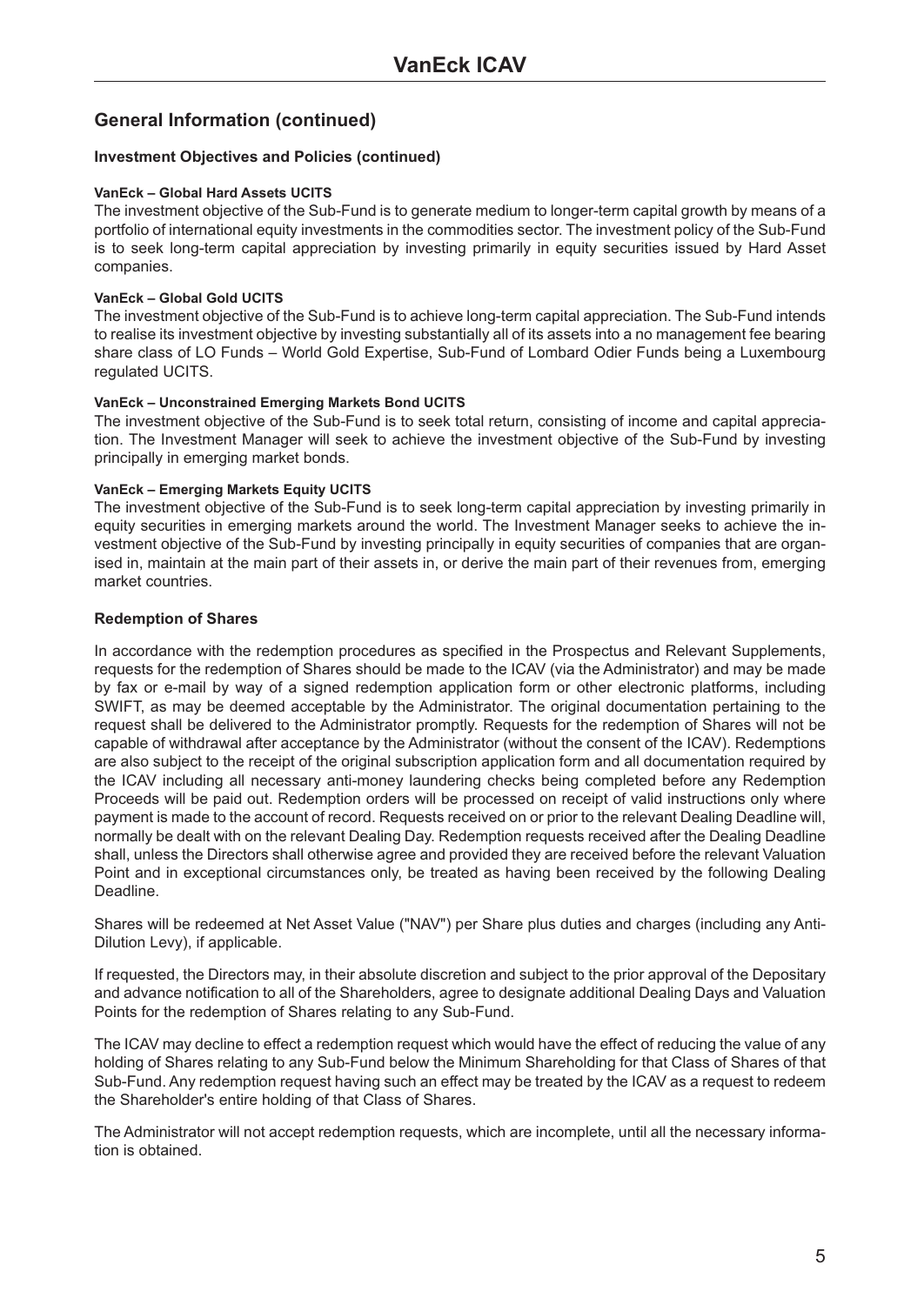### **General Information (continued)**

#### **Dividends and Distributions**

Within each Sub-Fund and Share Class, the ICAV may issue accumulating shares and distributing shares which shall represent interests in the same distinct portfolio on investments. As at 30 June 2020, the only Sub-Fund which holds distributing shares is VanEck – Unconstrained Emerging Markets Bond UCITS. The net income per Distributing Share may be distributed or re-invested in accordance with the dividend policy for the Sub-Fund as set out in the Relevant Supplement and may be in the form of additional Shares to Shareholders. No declarations shall be made in respect of the Accumulating Shares.

Under the Instrument of Incorporation, the Directors are entitled to declare dividends out of net income (i.e. income less expenses) and/or realised gains net of realised and unrealised losses and/or realised and unrealised gains net of realised and unrealised losses and/or net income and realised gains net of realised and unrealised losses and/or net income and realised and unrealised gains net of realised and unrealised losses and/or capital, as specified in the Relevant Supplement. Any dividend unclaimed for six years from the date of declaration of such dividend shall be forfeited and shall revert to the relevant Sub-Fund.

#### **NAV and Valuation of Assets**

The ICAV has delegated the calculation of the NAV of each Sub-Fund and the NAV per Share to State Street Fund Services (Ireland) Limited (the "Administrator").

The NAV per Share of a Sub-Fund will be calculated by dividing the NAV of the Sub-Fund by the number of Shares in the Sub-Fund then in issue or deemed to be in issue as at the Valuation Point for such Dealing Day and rounding the result mathematically to six decimal places or such other number of decimal places as may be determined by the Directors from time to time.

In the event the Shares of any Sub-Fund are further divided into Classes, the NAV per Share of the relevant Class shall be determined by notionally allocating the NAV of the Sub-Fund amongst the relevant Classes making such adjustments for subscriptions, redemptions, fees, dividends, accumulation or distribution of income and the expenses, liabilities or assets attributable to each such relevant Class (including the gains/ losses on and costs of financial instruments employed for currency hedging between the currencies in which the assets of the Sub-Fund are designated and the designated currency of the relevant Class, which gains/ losses and costs shall accrue solely to that relevant class) and any other factor differentiating the relevant classes as appropriate. The NAV of the Sub-Fund, as allocated between each Class, shall be divided by the number of Shares of the relevant Class which are in issue or deemed to be in issue and rounding the result to six decimal places or such other number of decimal places as may be determined by the Directors from time to time.

For further information regarding the method and principles by which the NAV is determined and the circumstances under which the Directors may temporarily suspend the determination of the NAV, please refer to the Prospectus.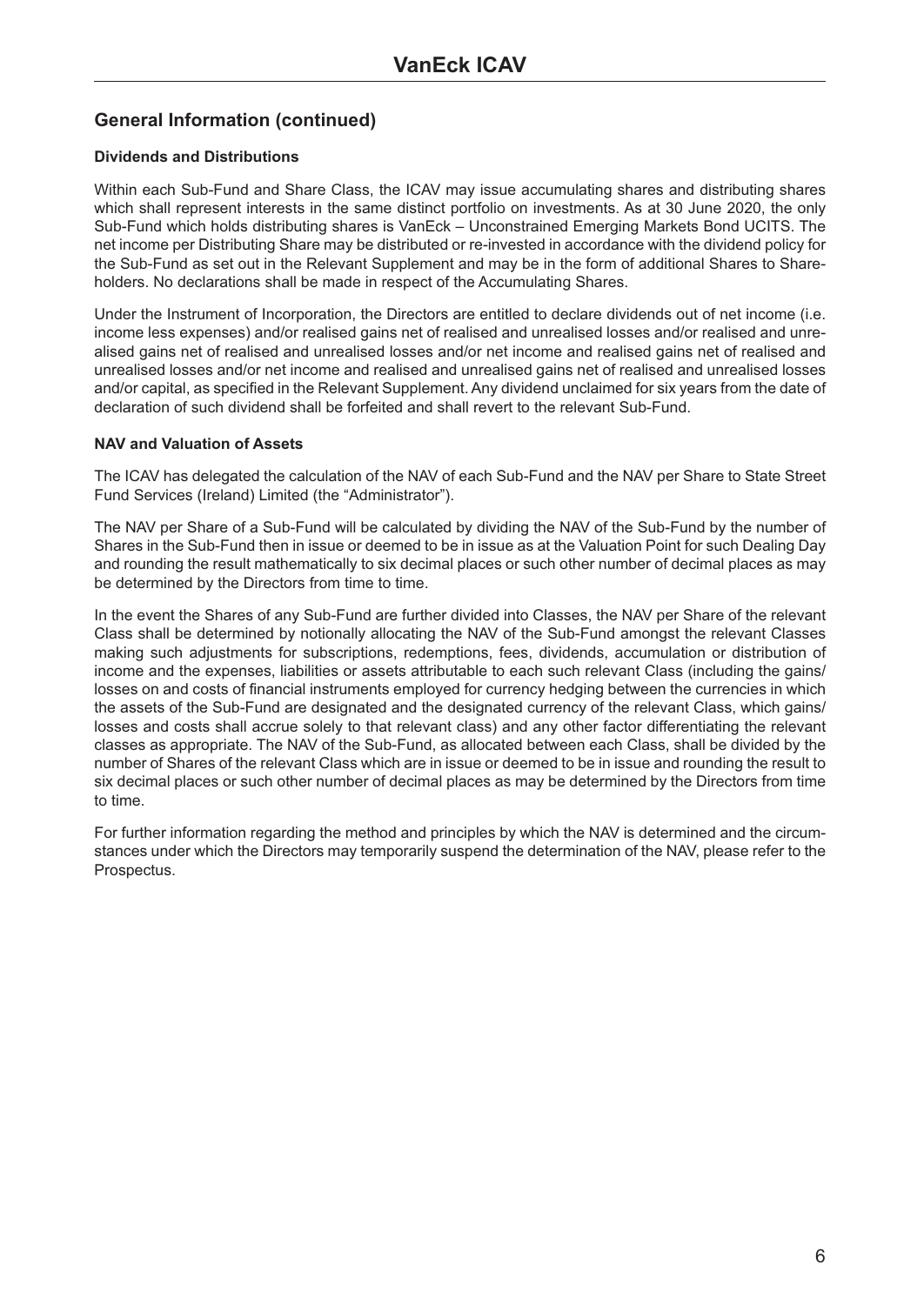### <span id="page-6-0"></span>**Investment Manager's Report**

#### **VanEck – Global Hard Assets UCITS**

Over the first half of 2020, the most significant impact on the Global Hard Assets UCITS (the "Fund") came from the unprecedented commodity demand destruction resulting from the COVID-19 pandemic and the fastest major decline in the entire history of the U.S. stock market (peak-to-trough, going all the way back to 1927).

The Fund lost 18.82% (USD I1 Accumulating share class) for the six months ended June 30, 2020, outperforming the S&P® North American Natural Resources Sector Index (SPGINRTR),1 which lost 26.33%. The Fund's relative outperformance was helped by overweight positioning in gold mining and alternative energy.

#### **Market Review**

Precipitous commodity demand declines at the onset of the COVID-19 pandemic were, eventually, partially offset by mid-2020 as a result of massive global stimulus measures, re-opening economies, a general slowing of global production as well as near-complete supply disruption from several emerging markets. And, while the first quarter was mainly a story of crude oil and gold, in the second quarter, they were joined by copper and iron ore.

#### *Crude Oil*

Crude oil found itself victim of at least two "black swan" events to start the year. In addition to COVID-19, in March, Russia rejected Saudi Arabia's demand that it and other non-OPEC (Organization of the Petroleum Exporting Countries) members agree to supply cuts. At the time, the price of West Texas Intermediate (WTI) crude oil had already started to fall amid uncontrolled production and, by April 20, began trading in negative territory for the first time in history following a historic drop of nearly 300% in the oil futures market. When it became apparent that OPEC and Russia were going to get back together to come up with a new quota system, though, things quickly started to improve.

By the end of June, the price of crude oil was close to where it had been before the Saudi Arabia/Russia "standoff"—even in spite of the skepticism around COVID-19 and continued, robust U.S. shale oil production.

#### *Gold*

Thus far in 2020, the gold industry has encountered only marginal impacts from the pandemic. Demonstrating just how much better positioned they have been than many other industries to handle the crisis, during the second quarter, miners continued to adhere to the health protocols which allowed them operate safely during onset of the virus. And, while gold stocks did suffer a sharp fall in March as the market crashed on lockdown fears, they continued to be propelled by these health measures, as well as by resilient gold prices, during the second quarter.

Gold established a new, positive trend in the first half of the year, trading around the \$1,700 level and reaching a fresh seven-year high of \$1,786 (intraday) on June 30.

#### *Copper*

For copper, the way in which COVID-19 progressed, geographically, shifted demand and supply fundamentals. At the outset of the pandemic, the impact was predominately on demand in China, Europe and the U.S. but, as restrictions in these regions lifted and as the virus spread to other parts of the globe, its impact was more on supply from Brazil, Chile, Peru and Africa.

Copper fell to a low of \$4,625 per tonne on March 23. Thereafter, on the back of massive governmental stimulus and noted supply disruptions, it continued on an upward trajectory to end the first half of the year at around \$6,005 per tonne.

#### *Iron Ore*

Demand for iron ore remained strong during the first half of 2020. While, coming into the year, global inventory levels of iron ore had been relatively low in anticipation of increasing production, the introduction of a number of iron ore-heavy infrastructure projects in China (post-onset of COVID-19) improved the metal's demand outlook for the second half of the year.

After hitting a low of just over \$80 a tonne on April 1, iron ore finished the first half at approximately \$103 a tonne—an increase of over 28% for the quarter. 7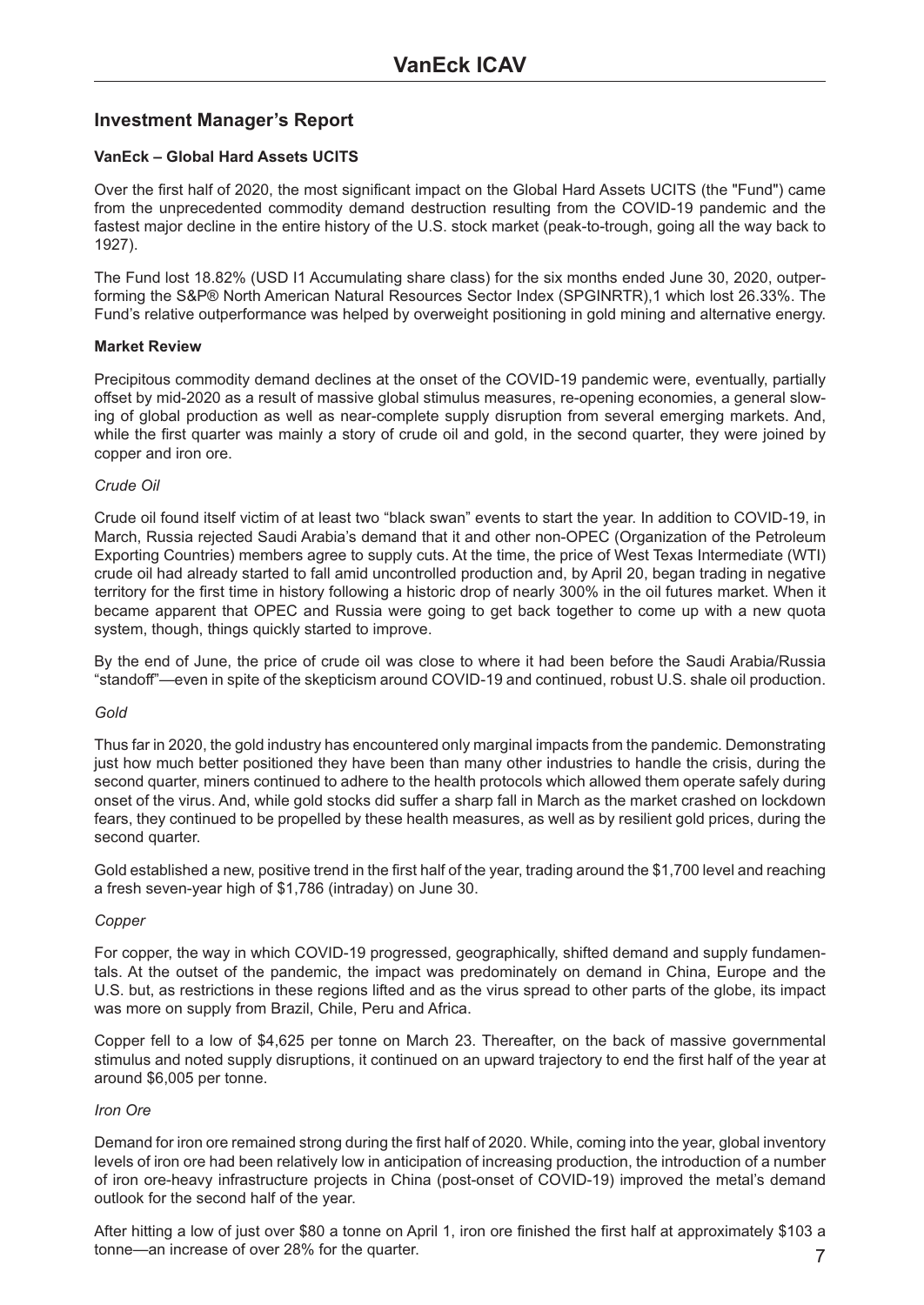#### **VanEck – Global Hard Assets UCITS (continued)**

#### **Fund Review**

In terms of absolute performance, positive contributions from positions in gold and renewable energy related sub-industries were more than offset by losses from our oil and gas, agriculture and base and industrial mining positions. However, versus the S&P North American Natural Resources Sector Index, our overweight positioning in gold, renewable energy and base and industrial metals sub-industries aided with relative outperformance for the first half of the year.

Among the Fund's top contributing individual positions were: gold mining companies Barrick Gold and Newmont and semiconductor equipment company, solar inverter manufacturer, SolarEdge Technologies. Both Barrick and Newmont benefited not only from the strength of the gold price during the first six months of the year, but also from their healthy financial positions going into the COVID crisis. SolarEdge's global footprint, specifically exposure to stronger demand in Europe, mitigated the short-term demand contraction in the U.S.

Among the Fund's weakest contributing companies were oil and gas exploration and production companies Diamondback Energy and Parsley Energy and fertilizers and agricultural chemicals company CF Industries Holdings. As high profile Permian Basin producers, both Diamondback and Parsley were dramatically impacted not only by the severe price volatility of oil, but also by concerns in the industry around long-term production. While still a top-quartile operator in terms of free cash flow generation, during the period under review CF Industries faced falling nitrogen fertilizer prices, with increased Chinese production more than offsetting forecasts for strong planted corn acres in the U.S. this year.

#### **VanEck – Global Gold UCITS**

The Global Gold UCITS (I1 Accumulating share class) (the "Fund") gained 35.56% during the six months ended June 30, 2020, outperforming the NYSE Arca Gold Miners Index (GDMNTR) which posted returns of 24.61% during the same period. The smaller cap gold mining stocks as represented by the MVIS Global Junior Gold Miners Index2 (MVGDXJTR) gained 16.47%.

#### **Market Review**

In the first half of 2020, gold benefited not only from the stock market crash in February, after which investors sought refuge in it as a safe haven, but also from the continuing COVID-19 pandemic. Gold has outperformed most asset classes so far in 2020. Early in March it rose to \$1,703 an ounce. However, similarly to the crash in 2008, as the market panic gained momentum, gold was sold as a source of liquidity for margin calls, redemptions and risk-off positioning, trading at an intraday low of \$1,451 an ounce on March 16.

Gold began rallying following the U.S. Federal Reserve's (Fed's) second emergency rate cut, moving higher again on March 23 after the Fed announced unprecedented programs to expand its securities purchases and extend credit to corporations, small businesses, commercial mortgages, states, municipalities and consumers. This, combined with a \$2.2 trillion stimulus package from the U.S. government, created inflationary concerns in the long term.

Gold established a new, positive trend during the second quarter of the year, trading around the \$1,700 an ounce level and reaching a fresh seven-year high of \$1,786 (intraday) an ounce on June 30. It was supported by the resurgence of novel coronavirus outbreaks around the world, combined with the Fed's reaffirmed dovish policies and its warnings of further risks the COVID-19 pandemic might pose to the economy and asset prices. Also supporting gold, the World Bank released a study that expects the U.S. economy to shrink 6.1% in 2020, while the Congressional Budget Office (CBO) estimates a budget deficit of \$3.7 trillion. Gold closed at \$1,780.96 an ounce on June 30, for a gain of \$263.69 an ounce (17.38%) during the first half of 2020.

#### **Fund Review**

Among the Fund's top holdings, Kinross Gold outperformed during the first half of the year. Kinross is a high quality company with strong gold price leverage, so its share price performance reflected the expected significant increase in the company's earnings and cash flows as a result of rising gold prices in the first half of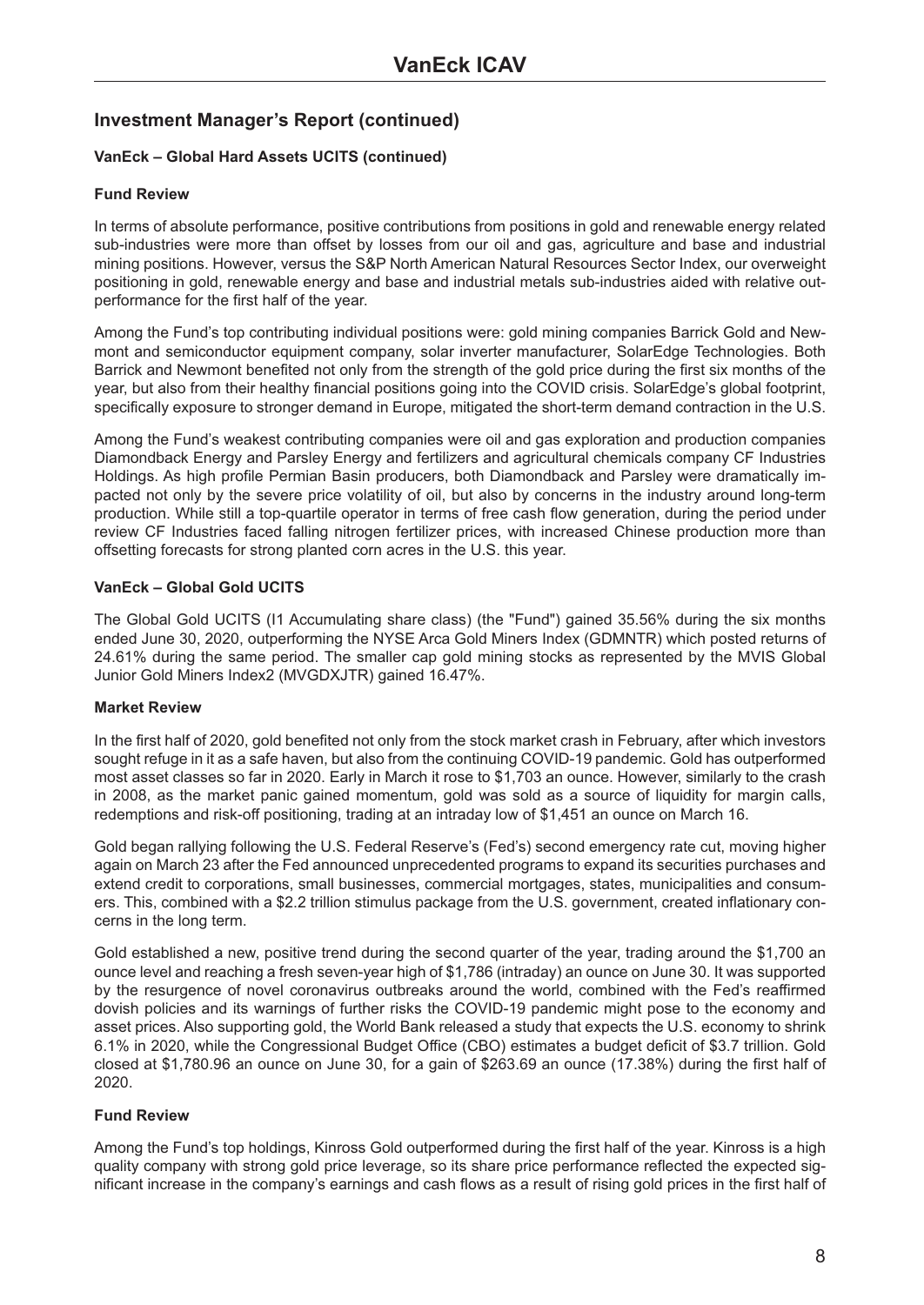#### **VanEck – Global Gold UCITS (continued)**

2020. In addition, the company finalized the terms of an agreement with the government of Mauritania, which materially reduces the risks of one of its core operations, the Tasiast mine.

Barrick Gold also outperformed. Barrick is an industry leader and, in 2020, following the transformational merger with Randgold and the Nevada Joint Venture with Newmont in 2019, continued to meet expectations and deliver strong operational results. The company also continued its sale of non-core assets, has reduced debt significantly and increased dividends.

Kirkland Lake Gold underperformed. After consistent and phenomenal outperformance during the last several years, the market seems to have decided to take some profits off Kirkland shares. The company's acquisition of Detour was not well received by the markets and a pause on the previous flurry of positive exploration results also raised some concerns. We believe successful integration and optimization of Detour, as well as further delineation of resources at Fosterville and Macassa, should lead to improved share price performance. Positively, the company also has a share buyback program and doubled its dividend.

Senior producer Agnico-Eagle Mines also underperformed, primarily driven by weaker than expected production and cost guidance for 2020. In addition, the company had to temporarily reduce and/or shut down operations in Canada and Mexico as a result of COVID-19-related measures. This forced the company to withdraw its 2020 operating guidance. However, the company is in good financial health, with a strong management and high quality assets, so we expect better performance and see opportunities for share price re-rating in the future.

So far, this year has proven our conviction that gold was in a bull market and that a heavy weighting in developers would be rewarded. In the second quarter alone, over half of our junior positions more than doubled, aiding not only in near-term outperformance, but also in remarkable improvement of relative outperformance over a trailing 3- and 5-year time period. We see this as a delayed reaction to the rising gold price, as many of these stocks had lagged since gold broke out in 2019. Also, many of our companies have been reporting favorable progress advancing their properties.

#### **Outlook**

While there is endless speculation on what the future holds for the economy and the markets, we bracket our outlook between best- and worst-case scenarios. The best case, in our view, is a short, sharp recession followed by a slow recovery that takes the economy back to normal in late 2021. We believe there is an abundance of risks that would be supportive of gold and possibly lead to new long-term highs. Most worrying is sovereign and corporate debt that is expanding from record levels to cope with the economic shut down. The worst case is one in which the economy remains shut for longer than expected. A hard recession lingers through 2020. Social unrest becomes a problem. Business failures and household bankruptcies prompt additional trillion-dollar rescues. The Fed continues to expand its balance sheet by the trillions because investors are unwilling or unable to support the market for treasuries. A crisis of confidence forces the government to even more extreme measures. Financially, we believe gold and gold shares should be part of that strategy as a hedge against turmoil. In addition, from the best case to the worst case, the market's complacency toward inflation may turn to worry as the economy absorbs the tidal waves of liquidity.

A relatively small shift in global asset allocations can drive the gold markets. We believe such a secular shift has begun, driven by four broad categories of systemic risk-deflation, debt, inflation and loss of confidence. Myriad factors make it easy to imagine a recession with deflationary pressures that last longer than average. When it comes to debt, the elephant in the room is corporate debt, while the whale in the room is sovereign debt. We believe the economy will be mired in deflationary pressure for the foreseeable future. However, the COVID-19 war might end with another cycle of unwanted inflation. Finally, if investors and foreigners lose confidence in the U.S. dollar-based system, it will be time for a new Bretton Woods, a new global monetary order. Gold would be the last currency standing.

#### **VanEck – Unconstrained Emerging Markets Bond UCITS**

The Unconstrained Emerging Markets Bond UCITS (USD I1 Distributing share class) (the "Fund") lost 4.02% for the six month period ending June 30, 2020, while the Fund's benchmark—a blended index consisting of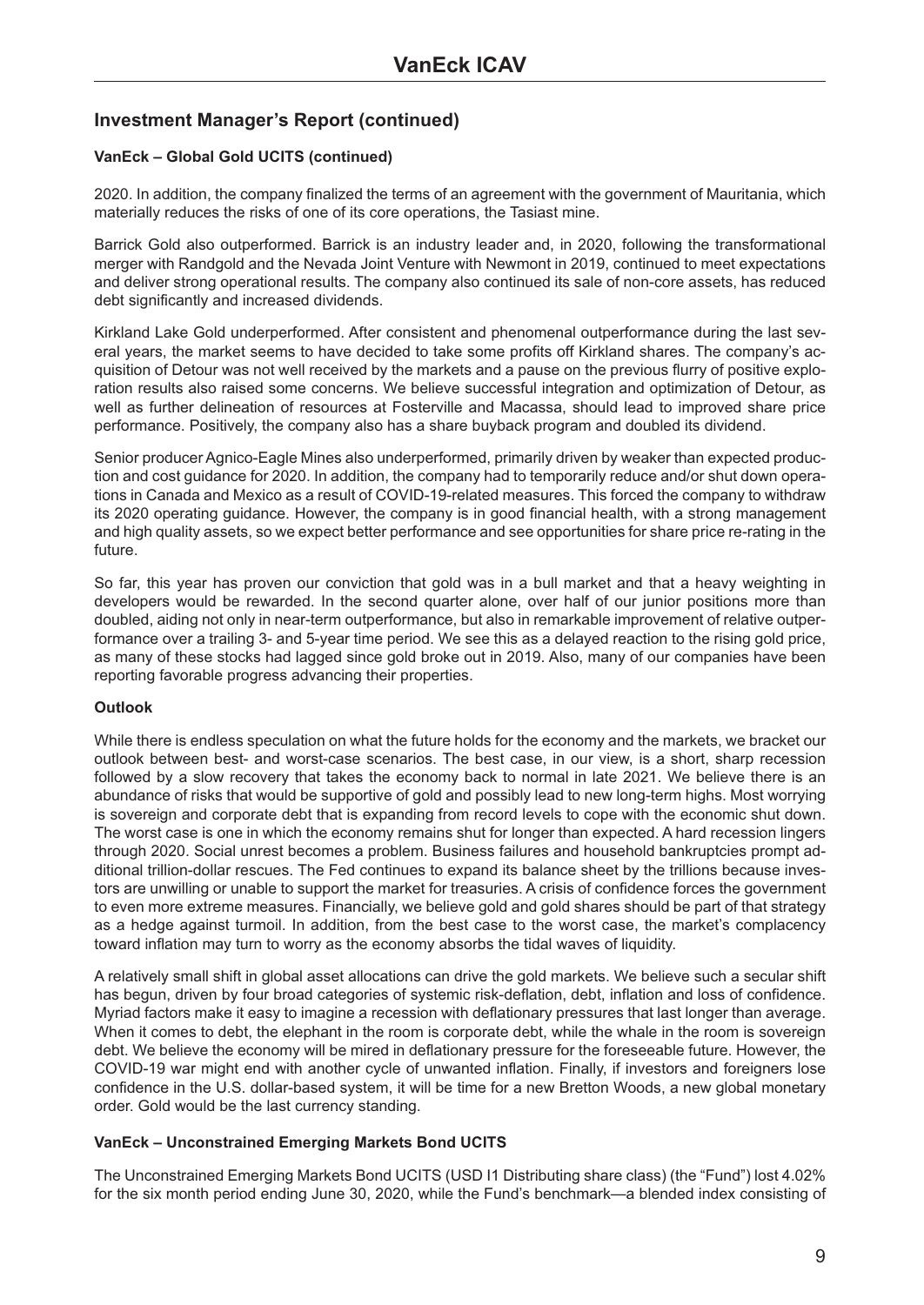### **VanEck – Unconstrained Emerging Markets Bond UCITS (continued)**

50% J.P. Morgan Emerging Markets Bond Index Global Diversified Index1 (EMBI) and 50% J.P. Morgan Government Bond Index Emerging Markets Global Diversified Index2 (GBI-EM)—lost 4.8%. (The EMBI lost 2.76% and the GBI-EM lost 6.89%.)

### **Market Review**

2020 has been fraught, fateful and volatile, so any comprehensible story should be broken into parts. The first two months of the year were characterized by the retrospectively "normal" concerns over global growth, central bank proclivities, trade tension with China and the usual country-by-country developments. Emerging markets debt—both local currency and hard currency—ground higher during these months and the Fund outperformed. The only "crisis" was a spike in liquidity demands inside the U.S. financial system that caused the U.S. Federal Reserve (Fed) to increase its repo lines to increase liquidity provision. Maybe this initial "crisis" was predicting what was to come, maybe not.

Then, March happened. Triggered by the policy and economic response to the COVID-19 virus, markets entered crisis mode. In emerging markets, currencies played their adjustment roles and weakened significantly. But, it quickly became a global liquidity crisis with every asset price subject to gaps and illiquidity everyone wanted cash, in U.S. dollars. Emerging markets local currencies, however, remained liquid. They weakened, in many cases, but were tradable. The Fund, for example, was able to close its exposures in safer haven Thailand and Czech local markets to increase exposure to oversold names in this environment. That the major local markets remained liquid adjusted for the global environment is a fair statement, we think. It should be noted that this was probably the worst liquidity crisis in modern market history and that a number of "risk-free" bond markets, such as Australia's, saw higher interest rates and a weaker currency. Emerging markets debt sold off dramatically (along with almost all global asset prices) and the Fund underperformed.

In this environment, it quickly became obvious that a policy response from the Fed was required. The response was swift and dramatic, especially in retrospect. The key elements and sequencing of the Fed's response was liquidity provision, rate cuts, "traditional" QE13 balance sheet expansion, foreign exchange swap lines with global and emerging markets central banks, non-traditional QE (quantitative easing) balance sheet expansion involving purchases of risky corporate bonds and, then, fiscal policy (on the part of the U.S. political authority, of course). These were the elements the investment team was tracking when concluding that March was creating a "Buy of the Century" in some bonds.

Furthermore, April's spring International Monetary Fund (IMF) conference saw a broader array of policy support for the global economy. Key, to us, were two programs. The first is the IMF's emergency financing response program (RFI) for COVID-19, which countries can access on an unconditional basis. Money helped, particularly in the form of grants. The second were G-20 initiatives by richer sovereigns to "term out"4 their bilateral loans to poorer emerging markets sovereigns. This was done without conditioning such term outs on a term out of private bonds such as the ones the Fund invests in. Because the liquidity crisis was so acute and psychological, it took a while for the market to take all of these policy responses on board. We should note that the speed, size and composition of the policy response was as impressive as the market's panic.

April, May and June saw stabilization and near-complete reversal of price drops. April was more of a grind, with the market up slightly and the Fund outperforming slightly. May and June saw an almost complete unwind of market index underperformance and the Fund outperformed significantly in these months. The cause of this stability and then reversal was basically the policy response described above.

We should also note, most generally, that the factors (such as lower debt, independent central banks, etc.) that led emerging markets debt to do well following the global financial crisis are still intact in the COVID-19 crisis. As a result, we think it should be a base case that emerging markets debt will perform similarly this time around.

### **Fund Review**

The Fund had 30%-40% of its exposure to local currency in the first half of 2020, with the amount in local currency gradually declining into June. Fund duration was generally lower than that of its benchmark, but not significantly. The Fund's outperformance was due to its purchases of more volatile bonds that the team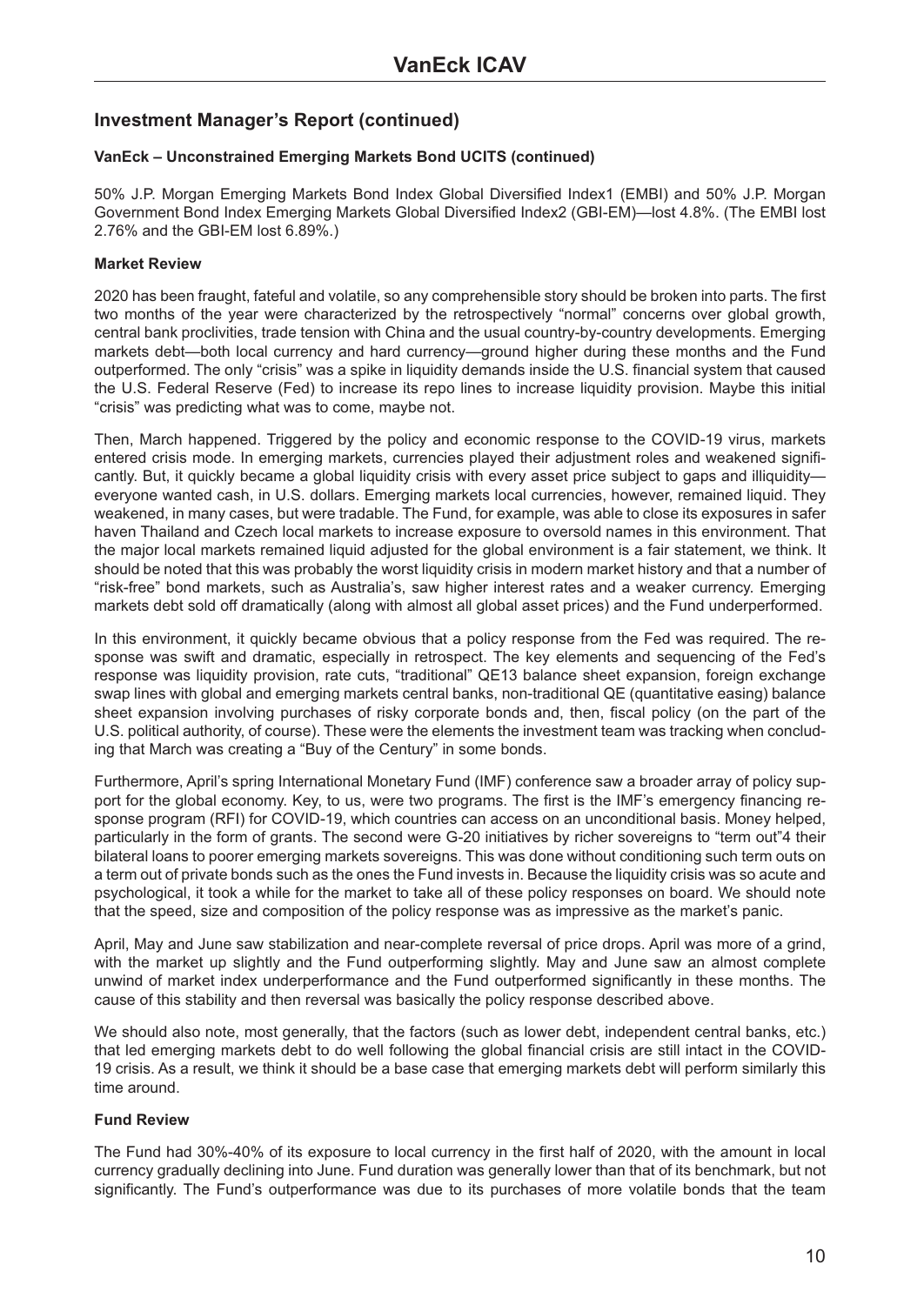#### **VanEck – Unconstrained Emerging Markets Bond UCITS (continued)**

thought were oversold, during the March liquidity crisis. These bonds happened to be mostly in U.S. dollars (USD). The purchases were funded by sales of safer bonds that weathered even the March liquidity crisis. These bonds were denominated in local currencies, but "safer haven" currencies such as the Thai baht and Czech koruna.

On a country basis, the outperformance was driven by investments in Gabon (in USD), Angola (in USD) and Indonesia (in local currency). The investment team initiated or increased exposures here during the liquidity crisis. The Fund's outperformance was also driven by profitable investments in Brazil, Colombia and Mexico, all of which made fairly significant losses for the indices. The Fund did not have exposure to Ecuador and Lebanon, which were big loss generators due to their defaults. Argentina was the Fund's largest detractor. The investment team remains bullish, though, and expects progress toward ending the country's default with a debt renegotiation that currently looks to be in its final, but noisy, stages. El Salvador was the Fund's next largest detractor, but the investment team remains constructive there as well.

During the year, the Fund took forward positions in a number of currencies against currency exposures. Forward positions in the Chilean peso, Korean won and South African rand contributed positively to the Fund's performance. Forward positions in the Euro, Thailand baht, Mexican peso, Turkish lira and Brazilian real detracted. Forwards as a whole slightly reduced the Fund's positive performance for the period.

#### **VanEck – Emerging Markets Equity UCITS**

#### **Market Review**

The Emerging Markets Fund UCITS (I1 Accumulating share class) (the "Fund") lost 7.35% during the six month period ended June 30, 2020, outperforming the MSCI Emerging Markets Investment Market Index (the MSCI EM IMI),1 which lost 10.09%. The global pandemic has accelerated growth in certain sectors and industries such as e-commerce, data centers, telemedicine, video gaming and fintech with disruption timelines shortening. This acceleration trend has been positive for the Fund, as we have always been forward looking, focused primarily on many of these structural growth areas. As a result, we currently approach the second half of the year with an optimistic outlook, despite the current challenges.

#### **Fund Review**

Stock selection was again the main contributor to the Fund's outperformance relative to its benchmark. On a sector level, exposures in consumer discretionary, energy and industrials contributed positively to the Fund's relative performance, while those in the financials, healthcare and real estate sectors detracted. On a country level, investments in companies from China, South Africa and South Korea helped the Fund's performance on a relative basis, whereas those in India, Brazil and the UAE detracted.

Among the Fund's top contributing individual positions during the six month period ended June 30, 2020 were:

- **Tencent Holdings**, a longtime holding of the Fund, is a leading Internet company in China with the largest online community, focusing on social networking, chat and online gaming. In China, Internet is a structural growth theme with extensive untapped potential and it continues to increase in demand from current users. Grounded on its strong customer base, Tencent is well positioned to monetize its enormous base of users through value-add advertising and cloud and payment management services. During the period, the company benefited from increased usage of its gaming assets and saw some potential stabilization of its market share in digital advertising, together with an easier environment around the games approval process.
- **A-Living Services** is a top 10 property manager in China, primarily focusing on residential property management. The company's structural growth themes include the following: it operates in a consolidating industry, benefitting from increased urbanization and limited management contracts; A-Living has experienced a recent, substantial increase in square meters under management from parent companies, M&A activity and third-party business; and as the industry consolidates, property management fees are expected to increase. During the period, the company benefited from further recognition not only of the sustainability of its earnings and the good use to which it has been putting its cash, but also the soundness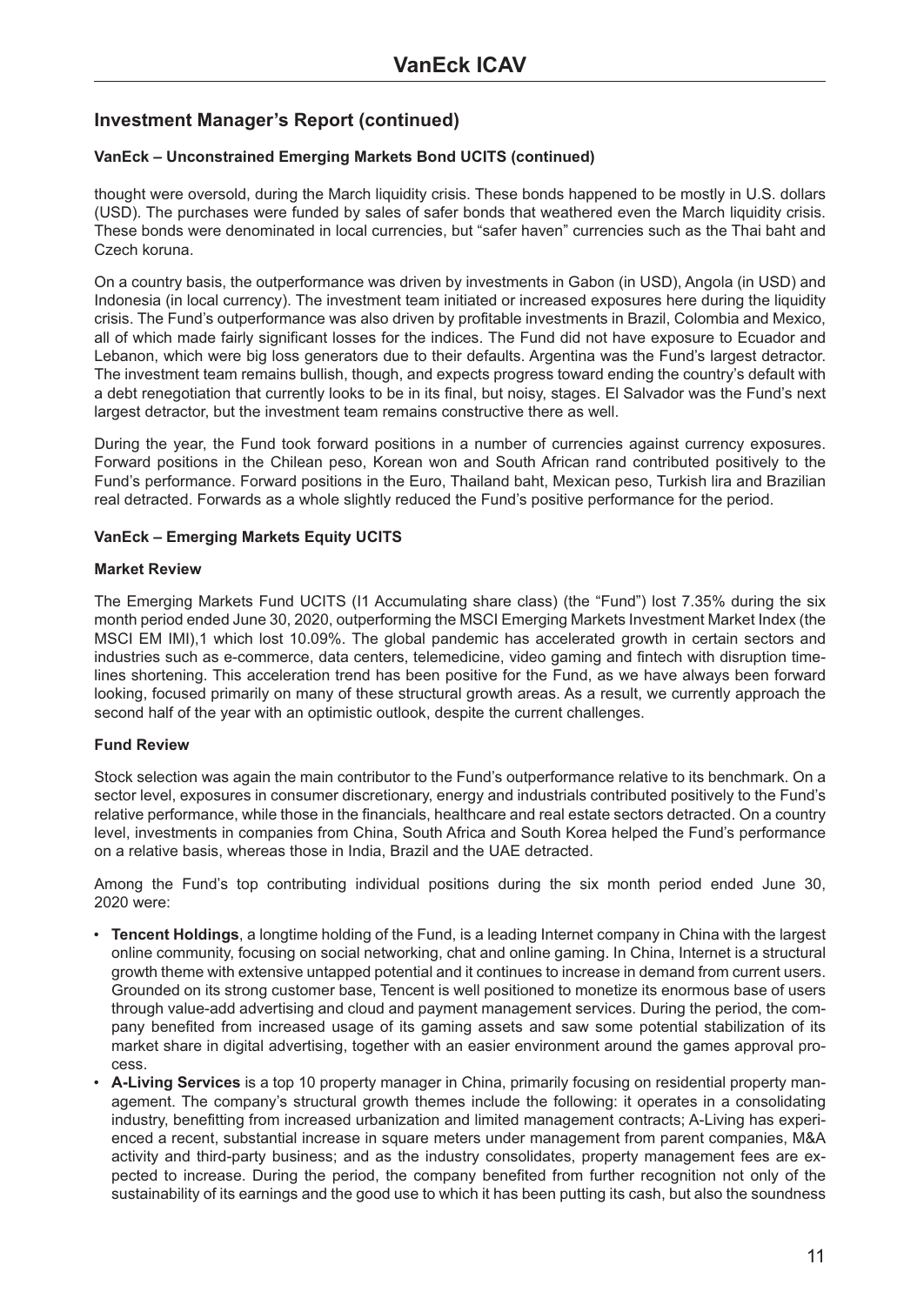#### **VanEck – Emerging Markets Equity UCITS (continued)**

of the industry in which it operates. It continues to add property management projects, including third-party acquisitions, and has proven that accretive M&A expands the opportunity set.

• **Ping An Healthcare and Technology Company**, also based in China, is the largest healthcare technology platform by users globally. Ping An Good Doctor (PAGD) is a subsidiary of Ping An Healthcare and Technology Company. PAGD's platform uses the Internet plus artificial intelligence (AI) to provide costefficient access to medical services in China and it is also expanding internationally. Ping An Good Doctor's network provides convenient access to quality healthcare with minimal wait time through a phone app, versus the inconvenience, cost and risk of a hospital visit, which has been the norm in China. During the period, the global move to remoteness and social distancing has led to a surge in healthcare in general and telemedicine in particular.

Among the Fund's holdings which detracted the most during the period were:

- **NMC Health**, a private hospital group in the UAE, suffered from a corporate governance issue, which crystalized in the first quarter. The Fund has exited its position. It appears that substantial unauthorized loans were taken out, which were not disclosed to the board of directors, the auditors or investors. Despite multiple meetings that we and other global investors had with the company, the existence of these "off book" loans was never mentioned, despite direct questioning.
- **IRB Brasil Resseguros** is the largest reinsurance company in Brazil, with 40% market share. The company was the subject of a short selling report which questioned its aggressive accounting. In addition, management and shareholder change combined with a higher degree of uncertainty in its business prospects, causing the shares to lose significant value in the first half of 2020.
- Finally, **Movida Participações** is the second largest car rental company in Brazil, with a focus on fleet rental and used car sales, as well as its core car rental business. We have been invested in this company due to its strong market growth trend in an underpenetrated industry and an attractive valuation profile. Like all travel-related companies, Movida has suffered from an anticipation of substantially less demand. We believe the effect, while substantial, has been more than reflected in the share price movement.

During the period under review, as the beginning of 2020 unfolded, so did the global reach of COVID-19 and its impact on emerging markets' economies. As is often the case in times of heightened risk, significant market turbulence disproportionately affected small- and mid-cap stocks in emerging markets in the first quarter of 2020. In the second quarter of the year, with emerging markets entering the stabilization phase and continued government support (in the form of monetary and fiscal policy), together with easing of COVID-19 restrictions, those stocks were able to recover, as we anticipated.

While the overall impact of COVID-19 has been negative across asset classes, there is silver lining: the Fund has always been forward looking, focusing on sectors and industries that form the future of emerging markets rather than the past. Concurrent with our portfolio companies' forward-looking business models, their balance sheets are also more robust, allowing them not only to weather the storm, but also take advantage of opportunities in the market environment. Investing in emerging markets is for the long haul, and while we cannot say exactly how the recovery in economic activity will take shape, we can say that we feel confident that the portfolio is well positioned for most outcomes.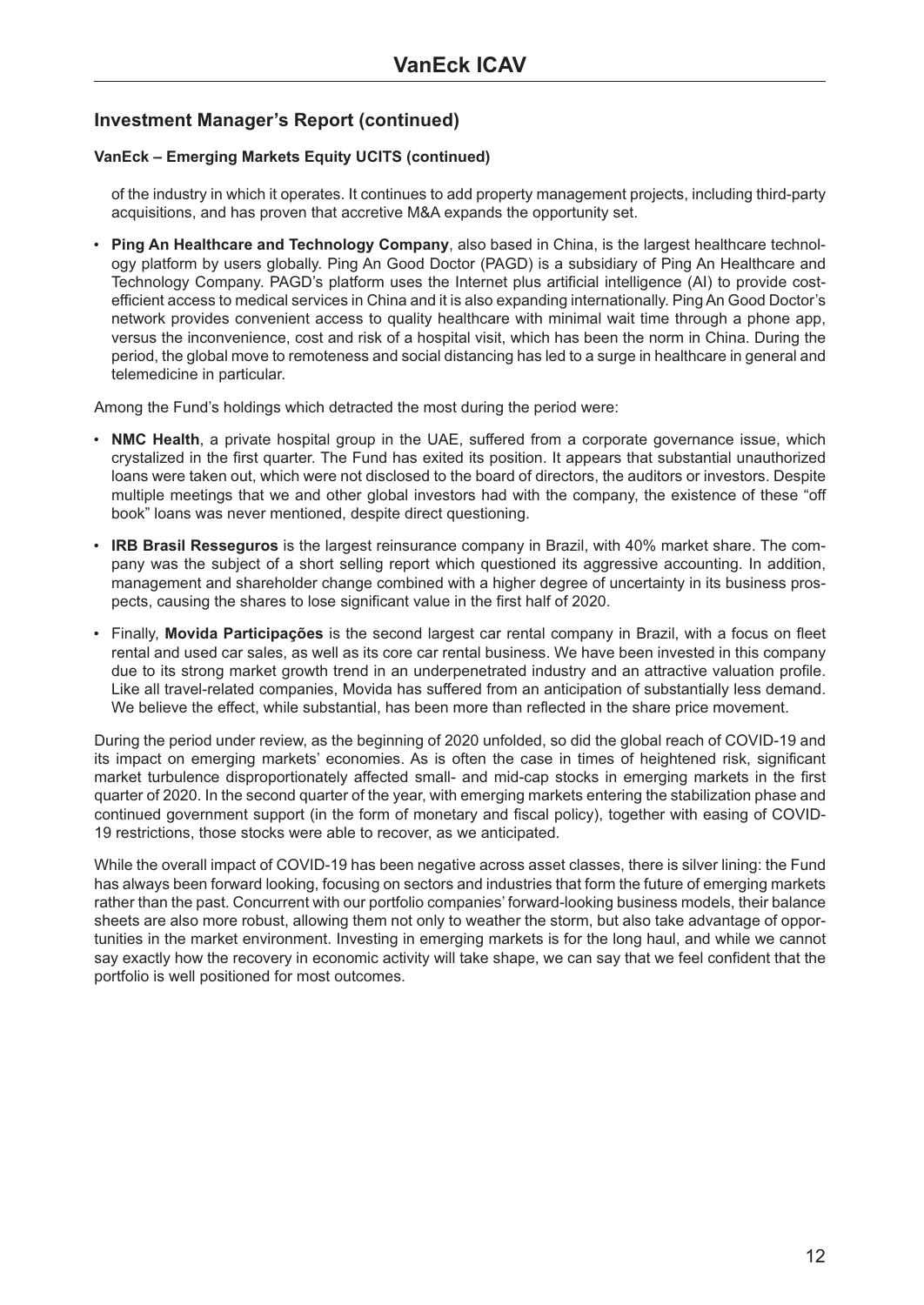### **VanEck ICAV**

### <span id="page-12-0"></span>**Condensed Statement of Financial Position**

#### **As at 30 June 2020**

| <b>Note</b> | VanEck - Global<br><b>Hard Assets UCITS</b><br><b>USD</b> | <b>VanEck - Global</b><br><b>Gold UCITS</b><br><b>USD</b> | VanEck -<br><b>Unconstrained</b><br><b>Emerging Markets</b><br><b>Bonds UCITS</b><br><b>USD</b> | VanEck -<br><b>Emerging</b><br><b>Markets Equity</b><br><b>UCITS</b><br><b>USD</b> |
|-------------|-----------------------------------------------------------|-----------------------------------------------------------|-------------------------------------------------------------------------------------------------|------------------------------------------------------------------------------------|
|             |                                                           |                                                           |                                                                                                 |                                                                                    |
|             |                                                           |                                                           |                                                                                                 |                                                                                    |
|             | 14,894,646                                                | 2,039,768                                                 | 119,190,065                                                                                     | 61,915,727                                                                         |
|             |                                                           |                                                           | 52,965                                                                                          |                                                                                    |
| 9           | 3,105,854                                                 | 1,059,357                                                 | 1,873,035                                                                                       | 3,254,235                                                                          |
|             |                                                           |                                                           | 3,536,759                                                                                       | 3,484                                                                              |
|             |                                                           |                                                           |                                                                                                 | 31,285                                                                             |
|             | 18,008,839                                                | 3,099,125                                                 | 127,418,021                                                                                     | 65,204,731                                                                         |
|             |                                                           |                                                           |                                                                                                 |                                                                                    |
|             |                                                           |                                                           |                                                                                                 |                                                                                    |
|             |                                                           | (1,068,390)                                               |                                                                                                 |                                                                                    |
|             | (2,326,004)                                               |                                                           |                                                                                                 |                                                                                    |
| 10          | (115, 498)                                                | (15, 471)                                                 | (320, 132)                                                                                      | (599, 329)                                                                         |
|             |                                                           |                                                           |                                                                                                 |                                                                                    |
|             | (2,441,502)                                               | (1,083,861)                                               | (2, 247, 602)                                                                                   | (599, 329)                                                                         |
|             | 15,567,337                                                | 2,015,264                                                 | 125,170,419                                                                                     | 64,605,402                                                                         |
|             |                                                           | 8,339                                                     |                                                                                                 | 2,765,197<br>(12, 307)<br>(1, 915, 163)                                            |

Reconciliation of net assets attributable to redeemable participating shareholders is shown on page 56.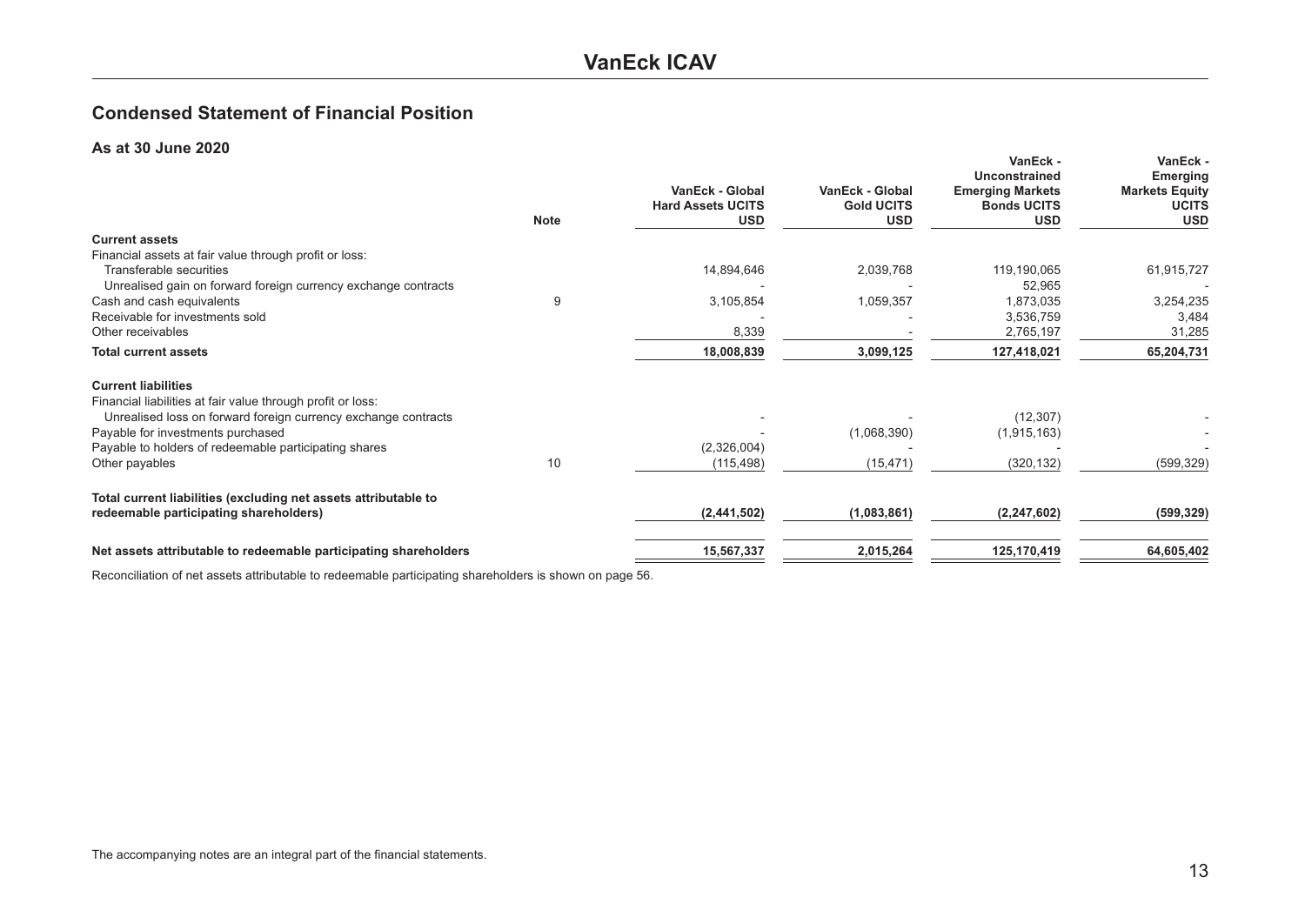## **Condensed Statement of Financial Position (continued)**

#### **As at 31 December 2019**

|                                                                  | <b>Note</b> | VanEck - Global<br><b>Hard Assets UCITS</b><br><b>USD</b> | VanEck - Global<br><b>Gold UCITS</b><br><b>USD</b> | VanEck -<br>Unconstrained<br><b>Emerging Markets</b><br><b>Bonds UCITS</b><br><b>USD</b> | VanEck -<br><b>Emerging</b><br><b>Markets Equity</b><br><b>UCITS</b><br><b>USD</b> |
|------------------------------------------------------------------|-------------|-----------------------------------------------------------|----------------------------------------------------|------------------------------------------------------------------------------------------|------------------------------------------------------------------------------------|
| <b>Current assets</b>                                            |             |                                                           |                                                    |                                                                                          |                                                                                    |
| Financial assets at fair value through profit or loss:           |             |                                                           |                                                    |                                                                                          |                                                                                    |
| Transferable securities                                          |             | 57,339,280                                                | 697,951                                            | 143,856,687                                                                              | 75,804,327                                                                         |
| Unrealised gain on forward foreign currency exchange contracts   |             |                                                           |                                                    | 636,125                                                                                  |                                                                                    |
| Cash and cash equivalents                                        | 9           | 3,192,651                                                 |                                                    | 2,594,940                                                                                | 4,562,039                                                                          |
| Receivable for investments sold                                  |             |                                                           |                                                    | 1,188,470                                                                                |                                                                                    |
| Other receivables                                                |             | 37,250                                                    | 16,481                                             | 2,456,383                                                                                | 40,828                                                                             |
| <b>Total current assets</b>                                      |             | 60,569,181                                                | 714,432                                            | 150,732,605                                                                              | 80,407,194                                                                         |
| <b>Current liabilities</b>                                       |             |                                                           |                                                    |                                                                                          |                                                                                    |
| Financial liabilities at fair value through profit or loss:      |             |                                                           |                                                    |                                                                                          |                                                                                    |
| Unrealised loss on forward foreign currency exchange contracts   |             |                                                           |                                                    | (12, 169)                                                                                |                                                                                    |
| <b>Bank Overdraft</b>                                            |             |                                                           | (28, 730)                                          |                                                                                          | (55)                                                                               |
| Payable for investments purchased                                |             | (45, 148)                                                 |                                                    |                                                                                          | (877, 485)                                                                         |
| Payable to holders of redeemable participating shares            |             |                                                           |                                                    |                                                                                          |                                                                                    |
| Distribution payable                                             |             |                                                           |                                                    | (2,498,520)                                                                              |                                                                                    |
| Capital gains tax payable                                        |             |                                                           |                                                    |                                                                                          | (202, 883)                                                                         |
| Other payables                                                   | 10          | (434, 244)                                                |                                                    | (453, 277)                                                                               | (253, 979)                                                                         |
| Total current liabilities (excluding net assets attributable to  |             |                                                           |                                                    |                                                                                          |                                                                                    |
| redeemable participating shareholders)                           |             | (479, 392)                                                | (28, 730)                                          | (2,963,966)                                                                              | (1, 334, 402)                                                                      |
| Net assets attributable to redeemable participating shareholders |             | 60,089,789                                                | 685,702                                            | 147,768,639                                                                              | 79,072,792                                                                         |
|                                                                  |             |                                                           |                                                    |                                                                                          |                                                                                    |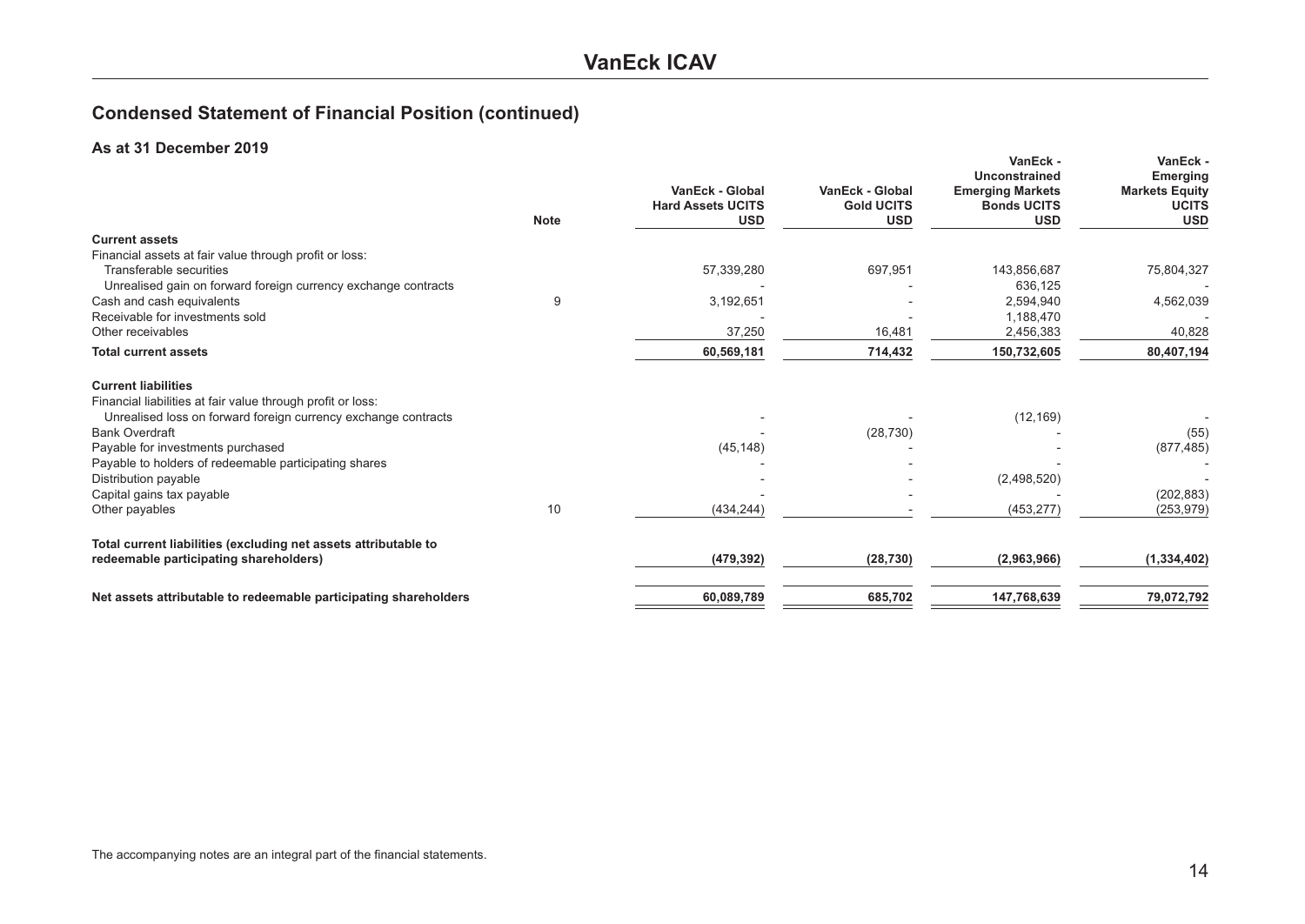### **VanEck ICAV**

### <span id="page-14-0"></span>**Condensed Statement of Comprehensive Income**

|                                                                                                                         | <b>Note</b> | VanEck - Global<br><b>Hard Assets UCITS</b><br><b>USD</b> | VanEck - Global<br><b>Gold UCITS</b><br><b>USD</b> | VanEck -<br><b>Unconstrained</b><br><b>Emerging Markets</b><br><b>Bonds UCITS</b><br><b>USD</b> | VanEck -<br><b>Emerging</b><br><b>Markets Equity</b><br><b>UCITS</b><br><b>USD</b> |
|-------------------------------------------------------------------------------------------------------------------------|-------------|-----------------------------------------------------------|----------------------------------------------------|-------------------------------------------------------------------------------------------------|------------------------------------------------------------------------------------|
| <b>Income</b><br>Dividend Income<br>Other Income                                                                        |             | 366,665<br>131,328                                        |                                                    | 4,741,961                                                                                       | 509,519<br>545                                                                     |
| Net (loss)/gain on financial assets and liabilities at fair value through<br>profit or loss                             |             | (17, 386, 337)                                            | 273,427                                            | (12, 505, 932)                                                                                  | (5,853,969)                                                                        |
| <b>Total investment income</b>                                                                                          |             | (16, 888, 344)                                            | 273,427                                            | (7,763,971)                                                                                     | (5,343,905)                                                                        |
| <b>Expenses</b><br>Operating expenses                                                                                   | 6           | (167, 858)                                                | (5,739)                                            | (566, 977)                                                                                      | (525, 444)                                                                         |
| Net income                                                                                                              |             | (17,056,202)                                              | 267,688                                            | (8,330,948)                                                                                     | (5,869,349)                                                                        |
| <b>Finance costs</b><br>Bank interest expense<br><b>Distributions</b>                                                   | 13          | (89)                                                      | (120)                                              | (2, 211)<br>(4,332,956)                                                                         | (249)                                                                              |
| Movement in net assets attributable to redeemable participating<br>shareholders before tax                              |             | (17, 056, 291)                                            | 267,568                                            | (12,666,115)                                                                                    | (5,869,598)                                                                        |
| <b>Taxation</b><br>Withholding tax<br>Capital gains tax                                                                 | 5           | (32,014)                                                  |                                                    | (79, 647)<br>(11, 148)                                                                          | (69, 234)                                                                          |
| Net movement in net assets attributable to redeemable<br>participating shareholders resulting from operations after tax |             | (17,088,305)                                              | 267,568                                            | (12,756,910)                                                                                    | (5,938,832)                                                                        |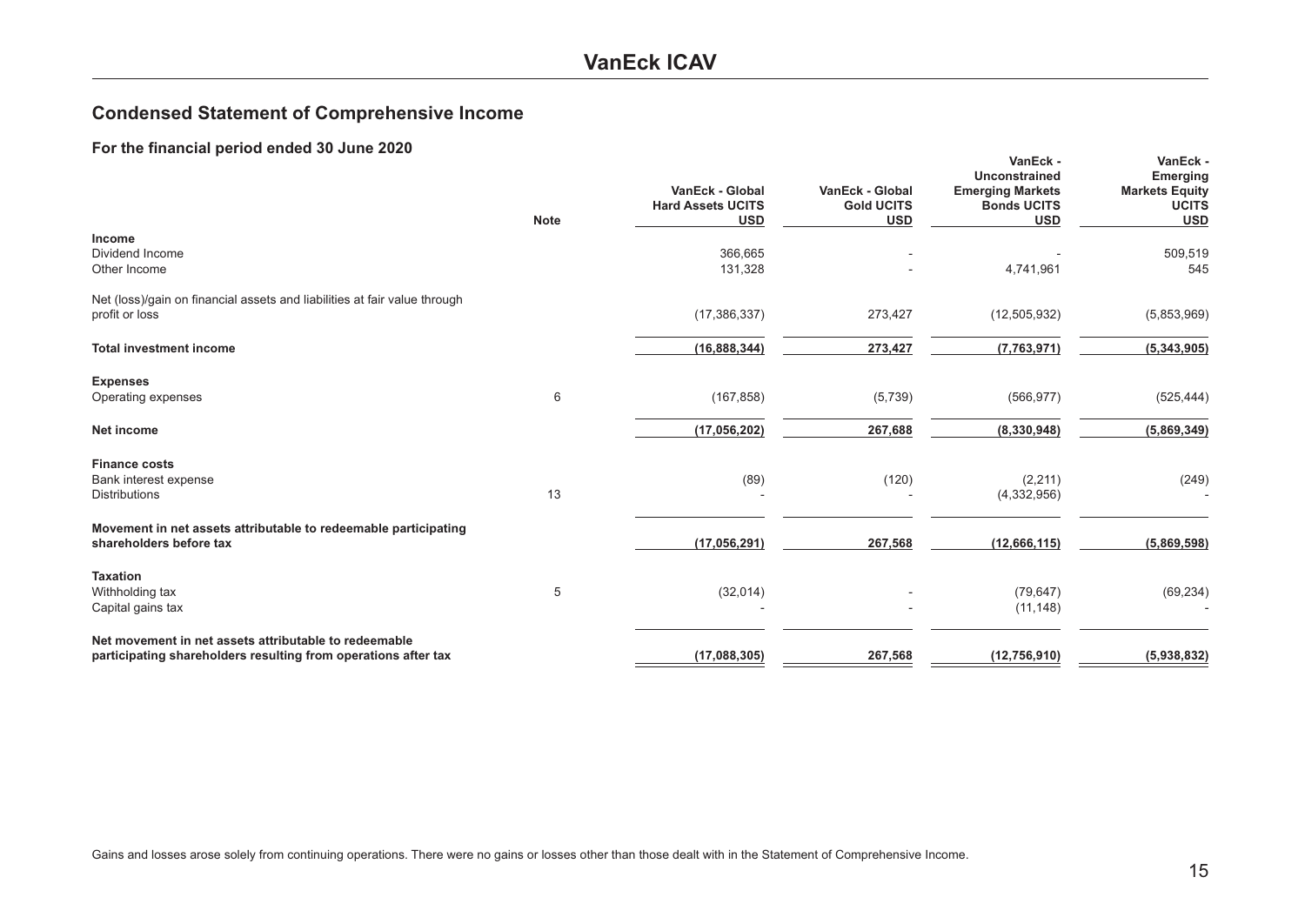## **Condensed Statement of Comprehensive Income (continued)**

| $\sim$ $\sim$ $\sim$ $\sim$ possessor $\sim$                                                                            | <b>Note</b> | VanEck - Global<br><b>Hard Assets UCITS</b><br><b>USD</b> | VanEck - Global<br><b>Gold UCITS</b><br><b>USD</b> | VanEck -<br>Unconstrained<br><b>Emerging Markets</b><br><b>Bonds UCITS</b><br><b>USD</b> | VanEck -<br><b>Emerging</b><br><b>Markets Equity</b><br><b>UCITS</b><br><b>USD</b> |
|-------------------------------------------------------------------------------------------------------------------------|-------------|-----------------------------------------------------------|----------------------------------------------------|------------------------------------------------------------------------------------------|------------------------------------------------------------------------------------|
| Income<br>Dividend Income<br>Other Income                                                                               |             | 861,142<br>9,862                                          | 134                                                | 4,472,519                                                                                | 1,206,141<br>2,275                                                                 |
| Net gain on financial assets and liabilities at fair value through profit or<br>loss                                    |             | 11,617,680                                                | 116,816                                            | 6,788,315                                                                                | 18,207,888                                                                         |
| <b>Total investment income</b>                                                                                          |             | 12,488,684                                                | 116,950                                            | 11,260,834                                                                               | 19,416,304                                                                         |
| <b>Expenses</b><br>Operating expenses                                                                                   | 6           | (490, 647)                                                | (4,703)                                            | (612, 622)                                                                               | 5,412                                                                              |
| <b>Net income</b>                                                                                                       |             | 11,998,037                                                | 112,247                                            | 10,648,212                                                                               | 19,421,716                                                                         |
| <b>Finance costs</b><br>Bank interest expense<br><b>Distributions</b>                                                   | 13          |                                                           |                                                    | (43, 184)<br>(3,350,889)                                                                 | (491)                                                                              |
| Movement in net assets attributable to redeemable participating<br>shareholders before tax                              |             | 11,998,037                                                | 112,247                                            | 7,254,139                                                                                | 19,421,225                                                                         |
| <b>Taxation</b><br>Withholding tax<br>Capital gains tax                                                                 | 5           | (121, 763)                                                |                                                    | (47, 417)<br>(173, 860)                                                                  | (127, 853)<br>(3,095)                                                              |
| Net movement in net assets attributable to redeemable<br>participating shareholders resulting from operations after tax |             | 11,876,274                                                | 112,247                                            | 7,032,862                                                                                | 19,290,277                                                                         |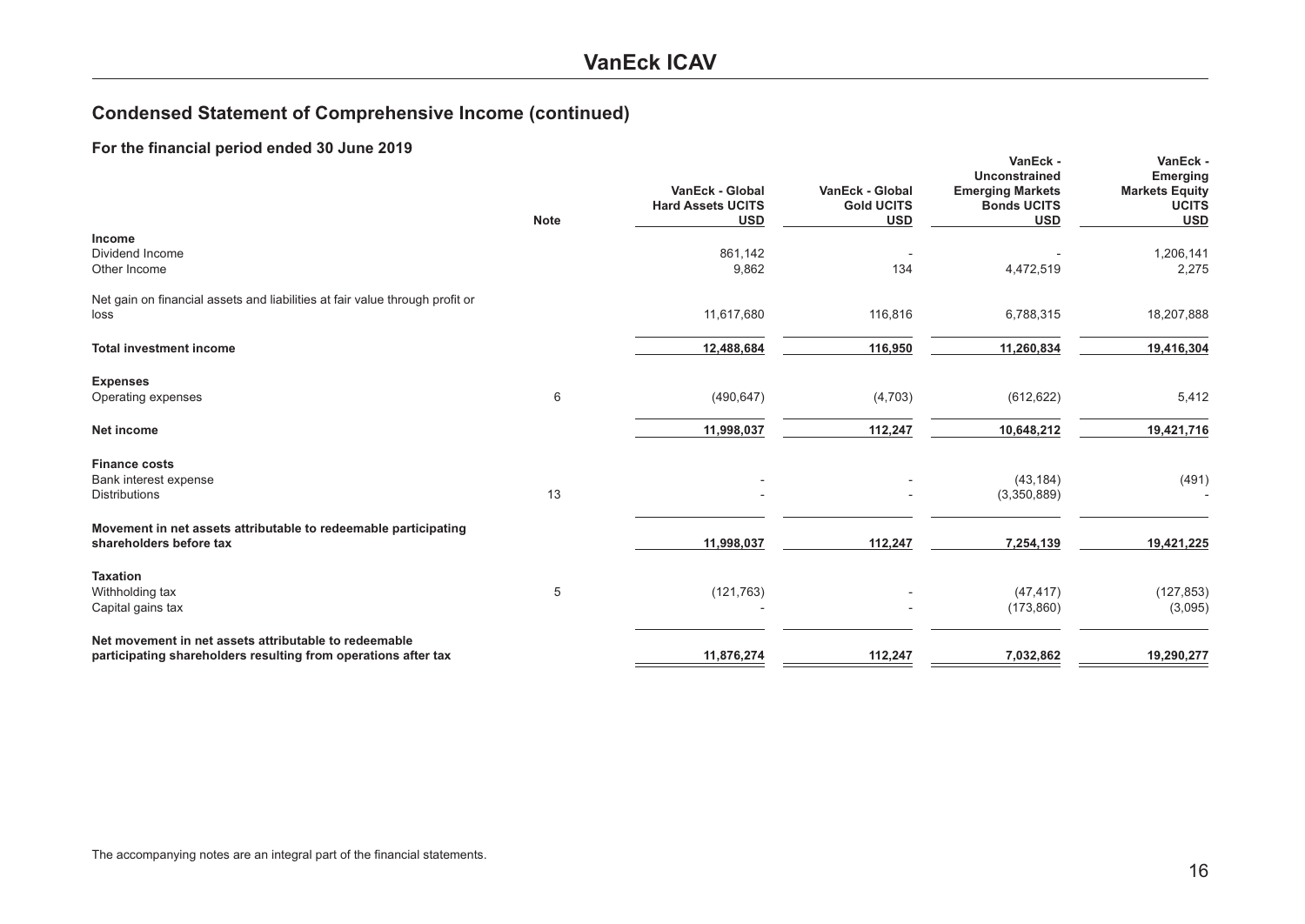## <span id="page-16-0"></span>Condensed Statement of Changes in Net Assets Attributable to Redeemable Participating Shareholders

|                                                                                                              | VanEck - Global<br><b>Hard Assets UCITS</b><br><b>USD</b> | VanEck - Global<br><b>Gold UCITS</b><br><b>USD</b> | VanEck -<br>Unconstrained<br><b>Emerging Markets</b><br><b>Bonds UCITS</b><br><b>USD</b> | <b>VanEck -</b><br><b>Emerging</b><br><b>Markets Equity</b><br><b>UCITS</b><br><b>USD</b> |
|--------------------------------------------------------------------------------------------------------------|-----------------------------------------------------------|----------------------------------------------------|------------------------------------------------------------------------------------------|-------------------------------------------------------------------------------------------|
| Net assets attributable to redeemable participating<br>shareholders at the beginning of the financial period | 60.089.789                                                | 685.702                                            | 147.768.639                                                                              | 79.072.792                                                                                |
| Net movement in net assets attributable to redeemable participating                                          |                                                           |                                                    |                                                                                          |                                                                                           |
| shareholders resulting from operations                                                                       | (17,088,305)                                              | 267,568                                            | (12,756,910)                                                                             | (5,938,832)                                                                               |
| Proceeds from the issuance of redeemable participating shares                                                | 10.000                                                    | 1,076,227                                          | 2.840.737                                                                                | 17,586,150                                                                                |
| Payments for the redemption of redeemable participating shares                                               | (27, 444, 147)                                            | (14, 233)                                          | (12,682,047)                                                                             | (26, 114, 708)                                                                            |
| Movement in net assets resulting from share transactions                                                     | (27, 434, 147)                                            | 1,061,994                                          | (9,841,310)                                                                              | (8,528,558)                                                                               |
| Net assets attributable to redeemable participating                                                          |                                                           |                                                    |                                                                                          |                                                                                           |
| shareholders at the end of the financial period                                                              | 15.567.337                                                | 2.015.264                                          | 125.170.419                                                                              | 64,605,402                                                                                |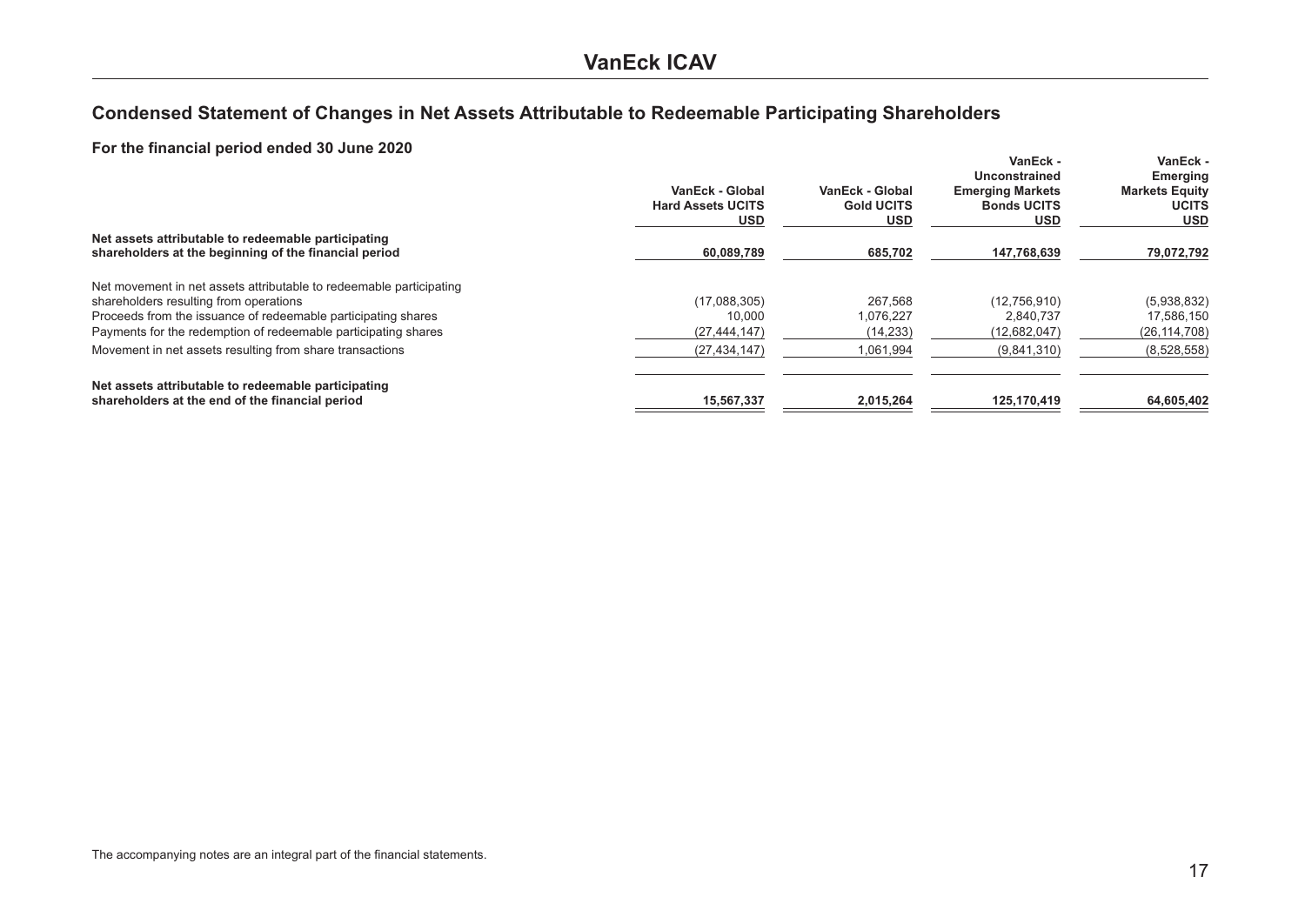## Condensed Statement of Changes in Net Assets Attributable to Redeemable Participating Shareholders (continued)

| $\overline{1}$ of the imancial period ended 50 June 2013            | VanEck - Global<br><b>Hard Assets UCITS</b><br><b>USD</b> | VanEck - Global<br><b>Gold UCITS</b><br><b>USD</b> | VanEck -<br>Unconstrained<br><b>Emerging Markets</b><br><b>Bonds UCITS</b><br><b>USD</b> | VanEck -<br>Emerging<br><b>Markets Equity</b><br><b>UCITS</b><br><b>USD</b> |
|---------------------------------------------------------------------|-----------------------------------------------------------|----------------------------------------------------|------------------------------------------------------------------------------------------|-----------------------------------------------------------------------------|
| Net assets attributable to redeemable participating                 |                                                           |                                                    |                                                                                          |                                                                             |
| shareholders at the beginning of the financial period               | 102.597.209                                               | 496.558                                            | 116.651.990                                                                              | 87,347,715                                                                  |
| Net movement in net assets attributable to redeemable participating |                                                           |                                                    |                                                                                          |                                                                             |
| shareholders resulting from operations                              | 11.876.274                                                | 112,247                                            | 7,032,862                                                                                | 19,290,277                                                                  |
| Proceeds from the issuance of redeemable participating shares       |                                                           |                                                    | 19.098.248                                                                               | 55,000                                                                      |
| Payments for the redemption of redeemable participating shares      | (26, 957, 459)                                            |                                                    | (191, 648)                                                                               | (10,069,423)                                                                |
| Movement in net assets resulting from share transactions            | (26, 957, 459)                                            |                                                    | 18.906.600                                                                               | (10, 014, 423)                                                              |
| Net assets attributable to redeemable participating                 |                                                           |                                                    |                                                                                          |                                                                             |
| shareholders at the end of the financial period                     | 87,516,024                                                | 608.805                                            | 142,591,452                                                                              | 96,623,569                                                                  |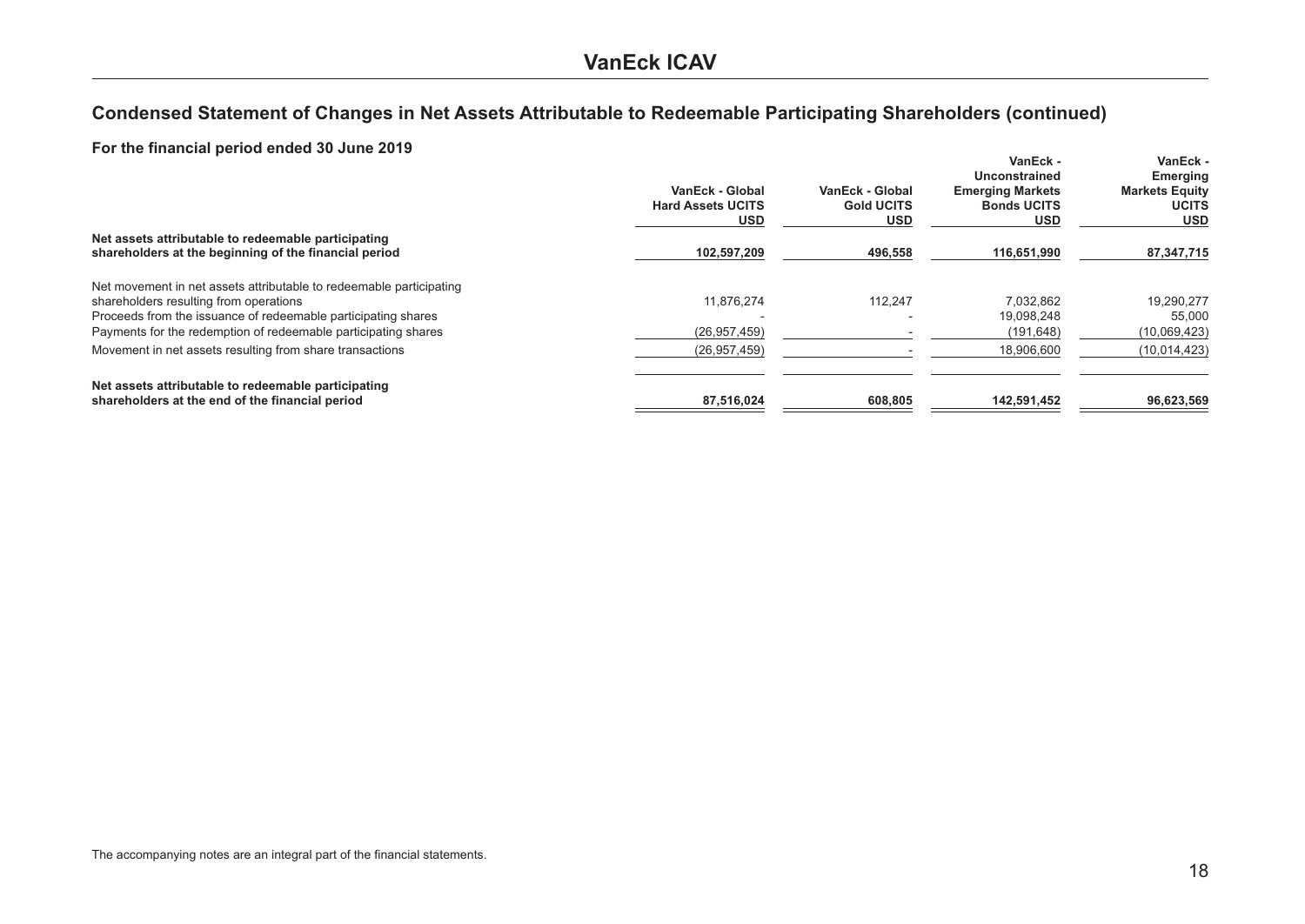### **VanEck ICAV**

### <span id="page-18-0"></span>**Condensed Statement of Cash Flows**

|                                                                                           | VanEck - Global<br><b>Hard Assets UCITS</b><br><b>USD</b> | <b>VanEck - Global</b><br><b>Gold UCITS</b><br><b>USD</b> | VanEck -<br><b>Unconstrained</b><br><b>Emerging Markets</b><br><b>Bonds UCITS</b><br><b>USD</b> | VanEck -<br><b>Emerging</b><br><b>Markets Equity</b><br><b>UCITS</b><br><b>USD</b> |
|-------------------------------------------------------------------------------------------|-----------------------------------------------------------|-----------------------------------------------------------|-------------------------------------------------------------------------------------------------|------------------------------------------------------------------------------------|
| Cash flows from operating activities                                                      |                                                           |                                                           |                                                                                                 |                                                                                    |
| Net movement in net assets attributable to redeemable participating                       |                                                           |                                                           |                                                                                                 |                                                                                    |
| shareholders resulting from operations after tax                                          | (17,088,305)                                              | 267,568                                                   | (12,756,910)                                                                                    | (5,938,832)                                                                        |
| Adjusted for:                                                                             |                                                           |                                                           |                                                                                                 |                                                                                    |
| Net increase/(decrease) in value of financial assets and liabilities at                   |                                                           |                                                           |                                                                                                 |                                                                                    |
| fair value through profit or loss                                                         | 42,399,486                                                | (273, 427)                                                | 24,233,496                                                                                      | 13,007,631                                                                         |
| Unrealised gain on derivatives                                                            |                                                           |                                                           | 583,298                                                                                         |                                                                                    |
| Net increase/(decrease) in other assets and receivables                                   | 28,911                                                    | 16,481                                                    | (308, 814)                                                                                      | 9,543                                                                              |
| Net (decrease)/increase in other liabilities and accrued expenses<br><b>Distributions</b> | (318, 746)                                                | 15,471                                                    | (133, 145)                                                                                      | 142,467                                                                            |
| Cash due from brokers                                                                     |                                                           |                                                           | 4,332,956                                                                                       |                                                                                    |
|                                                                                           | 25,021,346                                                | 26,093                                                    | 15,950,881                                                                                      | 7,220,809                                                                          |
| Net cash inflow from operating activities                                                 |                                                           |                                                           |                                                                                                 |                                                                                    |
| Cash flows from financing activities                                                      |                                                           |                                                           |                                                                                                 |                                                                                    |
| Proceeds from issue of redeemable participating shares                                    | 10,000                                                    | 1,076,227                                                 | 2,840,737                                                                                       | 17,586,150                                                                         |
| Payments for redeemable participating shares redeemed                                     | (27, 444, 147)                                            | (14, 233)                                                 | (12,682,047)                                                                                    | (26, 114, 708)                                                                     |
| <b>Distributions</b>                                                                      |                                                           |                                                           | (6,831,476)                                                                                     |                                                                                    |
| Net cash (outflow)/inflow from financing activities                                       | (27, 434, 147)                                            | 1,061,994                                                 | (16, 672, 786)                                                                                  | (8,528,558)                                                                        |
| Net (decrease)/increase in cash and cash equivalents                                      | (2, 412, 801)                                             | 1,088,087                                                 | (721, 905)                                                                                      | (1, 307, 749)                                                                      |
| Reconciliation of cash movement during the financial period                               |                                                           |                                                           |                                                                                                 |                                                                                    |
| Net cash at the beginning of the financial period                                         | 3,192,651                                                 | (28, 730)                                                 | 2,594,940                                                                                       | 4,561,984                                                                          |
| Net cash at the end of the financial period                                               | 779,850                                                   | 1,059,357                                                 | 1,873,035                                                                                       | 3,254,235                                                                          |
|                                                                                           |                                                           |                                                           |                                                                                                 |                                                                                    |
| <b>Supplemental information:</b>                                                          |                                                           |                                                           |                                                                                                 |                                                                                    |
| <b>Dividend Received</b>                                                                  | 395,576                                                   |                                                           |                                                                                                 | 519,062                                                                            |
| Coupon Received                                                                           |                                                           |                                                           | 4,308,419                                                                                       |                                                                                    |
| <b>Interest Paid</b>                                                                      | (89)                                                      | (120)                                                     | (2, 211)                                                                                        | (249)                                                                              |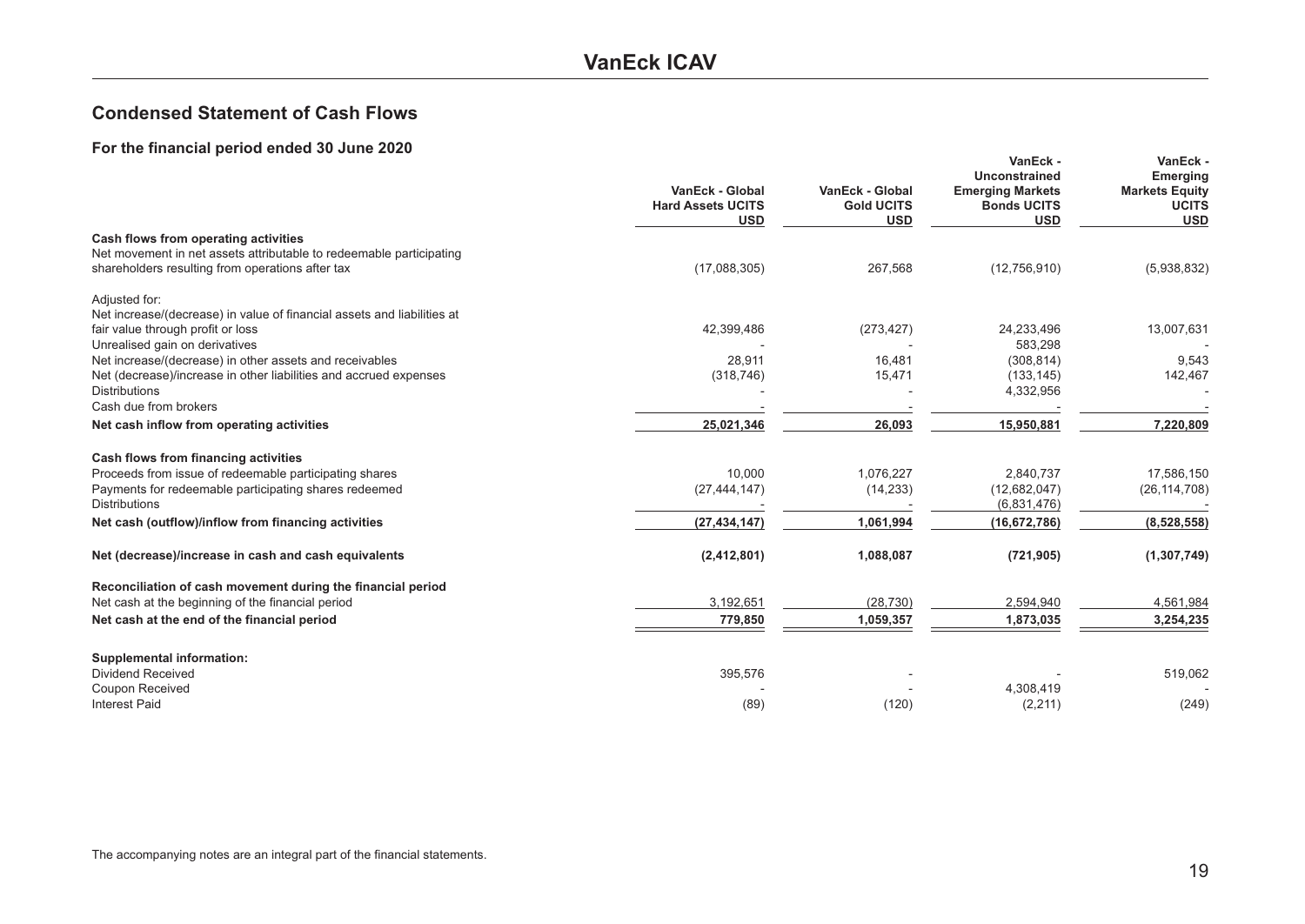### **VanEck ICAV**

## **Condensed Statement of Cash Flows (continued)**

| or the midnoidle period chaca of band 2019                              | VanEck - Global<br><b>Hard Assets UCITS</b><br><b>USD</b> | VanEck - Global<br><b>Gold UCITS</b><br><b>USD</b> | VanEck -<br>Unconstrained<br><b>Emerging Markets</b><br><b>Bonds UCITS</b><br><b>USD</b> | VanEck -<br><b>Emerging</b><br><b>Markets Equity</b><br><b>UCITS</b><br><b>USD</b> |
|-------------------------------------------------------------------------|-----------------------------------------------------------|----------------------------------------------------|------------------------------------------------------------------------------------------|------------------------------------------------------------------------------------|
| Cash flows from operating activities                                    |                                                           |                                                    |                                                                                          |                                                                                    |
| Net movement in net assets attributable to redeemable participating     |                                                           |                                                    |                                                                                          |                                                                                    |
| shareholders resulting from operations after tax                        | 11,876,274                                                | 112,247                                            | 7,032,862                                                                                | 19,290,277                                                                         |
| Adjusted for:                                                           |                                                           |                                                    |                                                                                          |                                                                                    |
| Net increase/(decrease) in value of financial assets and liabilities at |                                                           |                                                    |                                                                                          |                                                                                    |
| fair value through profit or loss                                       | 15,324,316                                                | (116, 817)                                         | (24, 501, 031)                                                                           | (8,339,812)                                                                        |
| Unrealised gain on derivatives                                          |                                                           |                                                    | 773,458                                                                                  |                                                                                    |
| Net increase/(decrease) in other assets and receivables                 | 77,506                                                    |                                                    | (763, 806)                                                                               | (197, 122)                                                                         |
| Net (decrease)/increase in other liabilities and accrued expenses       | (222, 312)                                                | 8,222                                              | (31,083)                                                                                 | (7, 226)                                                                           |
| <b>Distributions</b>                                                    |                                                           |                                                    | 3,350,889                                                                                |                                                                                    |
| Cash due from brokers                                                   |                                                           |                                                    | 40,000                                                                                   |                                                                                    |
| Net cash inflow/(outflow) from operating activities                     | 27,055,784                                                | 3,652                                              | (14,098,711)                                                                             | 10,746,117                                                                         |
| Cash flows from financing activities                                    |                                                           |                                                    |                                                                                          |                                                                                    |
| Proceeds from issue of redeemable participating shares                  |                                                           |                                                    | 19,098,248                                                                               | 55,000                                                                             |
| Payments for redeemable participating shares redeemed                   | (26, 957, 459)                                            |                                                    | (191, 648)                                                                               | (10,069,423)                                                                       |
| <b>Distributions</b>                                                    |                                                           |                                                    | (5,445,190)                                                                              |                                                                                    |
| Net cash (outflow)/inflow from financing activities                     | (26, 957, 459)                                            |                                                    | 13,461,410                                                                               | (10, 014, 423)                                                                     |
| Net increase/(decrease) in cash and cash equivalents                    | 98,325                                                    | 3,652                                              | (637, 301)                                                                               | 731,694                                                                            |
| Reconciliation of cash movement during the financial period             |                                                           |                                                    |                                                                                          |                                                                                    |
| Net cash at the beginning of the financial period                       | 5,293,947                                                 | 47,619                                             | 2,681,409                                                                                | 471,879                                                                            |
|                                                                         |                                                           |                                                    |                                                                                          |                                                                                    |
| Net cash at the end of the financial period                             | 5,392,272                                                 | 51,271                                             | 2,044,108                                                                                | 1,203,573                                                                          |
| <b>Supplemental information:</b>                                        |                                                           |                                                    |                                                                                          |                                                                                    |
| <b>Dividend Received</b>                                                | 802,700                                                   |                                                    |                                                                                          | 924,592                                                                            |
| Coupon Received                                                         |                                                           |                                                    | 1,766,710                                                                                | 238                                                                                |
| <b>Interest Paid</b>                                                    |                                                           |                                                    | (43, 184)                                                                                | (491)                                                                              |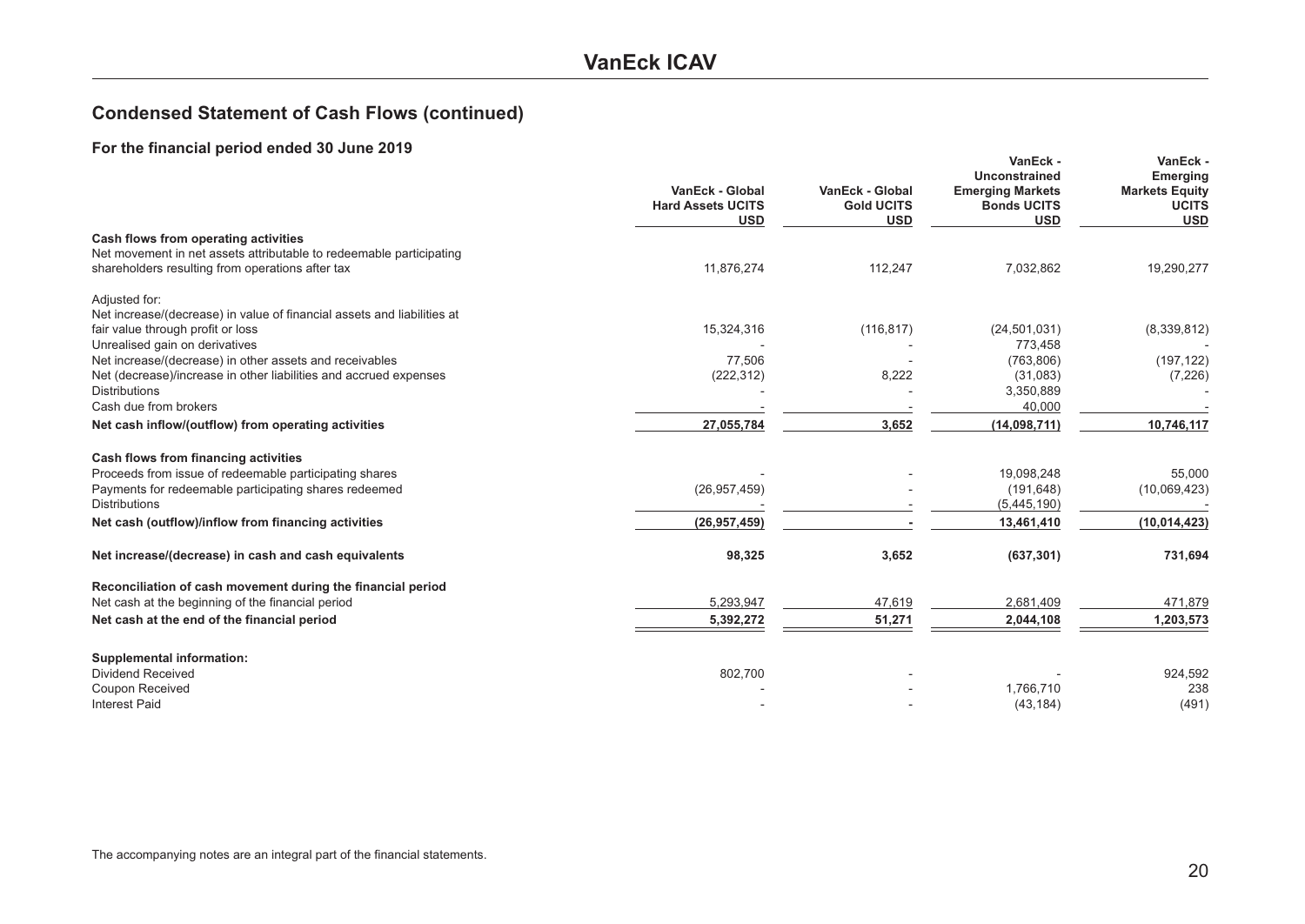### <span id="page-20-0"></span>**1. General Information**

VanEck ICAV (the "Fund" or the "ICAV") is an Irish collective asset-management vehicle constituted as an umbrella fund with segregated liability between Sub-Funds with registration number C158225. The ICAV was registered on 6 September 2016. The ICAV has been authorised by the Central Bank of Ireland (the "Central Bank") as an Undertaking for Collective Investment in Transferable Securities ("UCITS") pursuant to the provisions of the European Communities (Undertakings for Collective Investment in Transferable Securities) Regulations, 2011 (as amended) (the "UCITS Regulations") and the Central Bank (Supervision and Enforcement) Act 2013 (section 48(1)) (Undertakings for Collective Investment in Transferable Securities) Regulations 2019 (the "Central Bank UCITS Regulations").The ICAV commenced operations on the 16 June 2017.

All capitalised terms used but not defined herein shall have the meaning ascribed thereto in the ICAV's Prospectus dated 14 February 2020 (the "Prospectus").

#### **2. Basis of Preparation**

The ICAV's financial statements have been prepared in accordance with International Financial Reporting Standards ("IFRS") as adopted by the European Union ("EU"), Irish statute comprising the ICAV Act, the UCITS Regulations and the Central Bank UCITS Regulations.

The condensed interim financial statements are not the statutory financial statements and are prepared in order to meet regulatory requirements. The statutory financial statements are those for the financial year ending 31 December of each year. The condensed financial statements are prepared under the historical cost convention as modified by the revaluation of financial assets and financial liabilities at fair value through profit or loss.

In the preparation of the condensed financial statements, in conformity with IFRS, the ICAV is required to make certain accounting estimates and assumptions. Actual results may differ from these estimates and assumptions. The Directors believe that any estimates used in preparing the financial statements are reasonable and prudent. Critical accounting estimates are those which involve the most complex or subjective judgments or assessments. The areas of the ICAV's business that typically require such estimates are the determination of the fair value of financial assets and liabilities.

The condensed interim financial statements should be read in conjunction with the audited financial statements for the financial year ended 31 December 2019, which have been prepared in accordance with IFRS as adopted by the EU.

These condensed unaudited interim financial statements have been prepared in accordance with International Accounting Standard 34: Interim Financial Reporting ("IAS 34").

These condensed financial statements are prepared on the going concern basis.

These condensed financial statements are presented in US Dollar ("US\$" or "USD").

#### **New standards, amendments and interpretations issued and effective for the financial period beginning 1 January 2020**

There were no standards, interpretations or amendments to existing standards that are effective for the first time for the financial period beginning on January 1, 2020 that might have a material impact on the ICAV's financial statements.

#### **New standards, amendments and interpretations issued but not effective for the financial period beginning 1 January 2020 and not early adopted**

A number of new standards are effective for interim periods beginning after 1 January 2020 and earlier application is permitted; however, the Fund has not early adopted the new or amended standards in preparing these financial statements.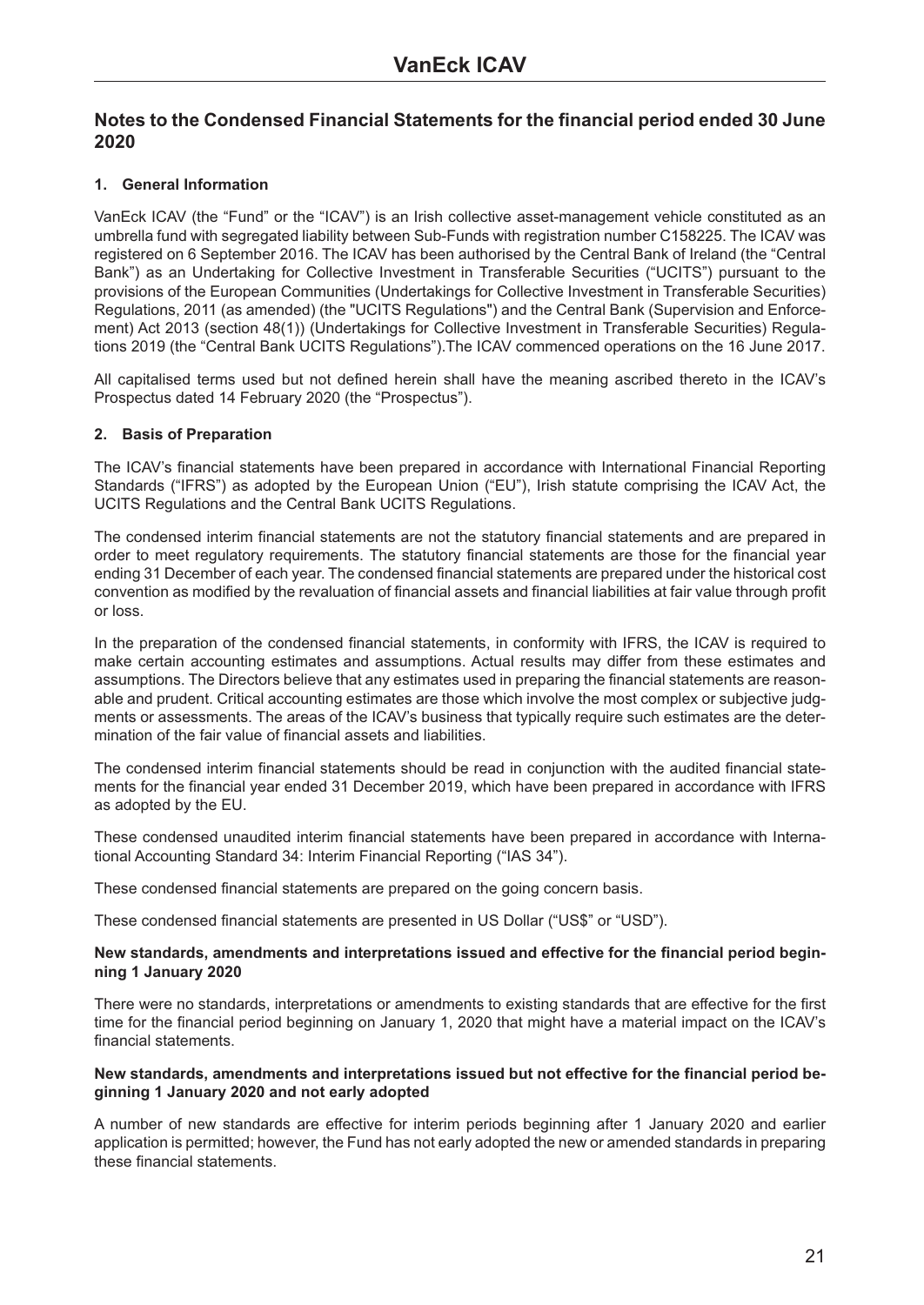#### **2. Basis of Preparation (continued)**

The following amended standards and intepretations are not expected to have a significant impact on the Fund's financial statements.

- Amendments to References to Conceptual Framework in IFRS Standards.
- Definition of a Business (Amendments to IFRS 3).
- Definition of Material (Amendments to IAS 1 and IAS 8).
- IFRS 17 Insurance Contracts.
- Interest Rate Benchmark Reform (Amendments to IFRS 9, IAS 39 and IFRS 7).

#### **3. Significant accounting policies**

Consistent accounting policies, presentation and methods of computation have been followed in these condensed financial statements as were applied in the preparation of the ICAV's audited financial statements as at and for the financial year ended 31 December 2019, as described in those financial statements.

#### **4. Share Capital & NAV per Share**

#### **Authorised**

The authorised share capital of the ICAV is divided into share capital of 1,000,000,000,000,000 redeemable shares of no par value and 2 redeemable management shares ("Management Shares") of €1.00 each and shall at all times be equal in value to the issued share capital of the ICAV. Management Shares do not entitle the holders thereof to any dividend and upon winding up entitle the holders thereof to receive the consideration paid for them but do not otherwise entitle them to participate in the assets of the ICAV. The Directors have the power to allot shares in the capital of the ICAV on such terms and in such manner as they may think fit.

The unclassified shares are available for issue as Shares. There are no rights of pre-emption attached to the Shares in the ICAV.

#### **Redeemable Participating Shares**

Each of the Shares entitles the holder to attend and vote at any general meetings of the ICAV and to participate equally in the profits and assets of the Sub-Fund to which the Shares relate, subject to any differences between fees, charges and expenses applicable to different Classes. Each Shareholder shall have one vote for each whole Share held. The liability of the Shareholders shall be limited to the amount, if any, unpaid on the Shares respectively held by them, and the Shareholders shall not be liable for the debts of the Sub-Fund. Minimum subscription and redemption amounts are specified in the Relevant Supplement for each Sub-Fund.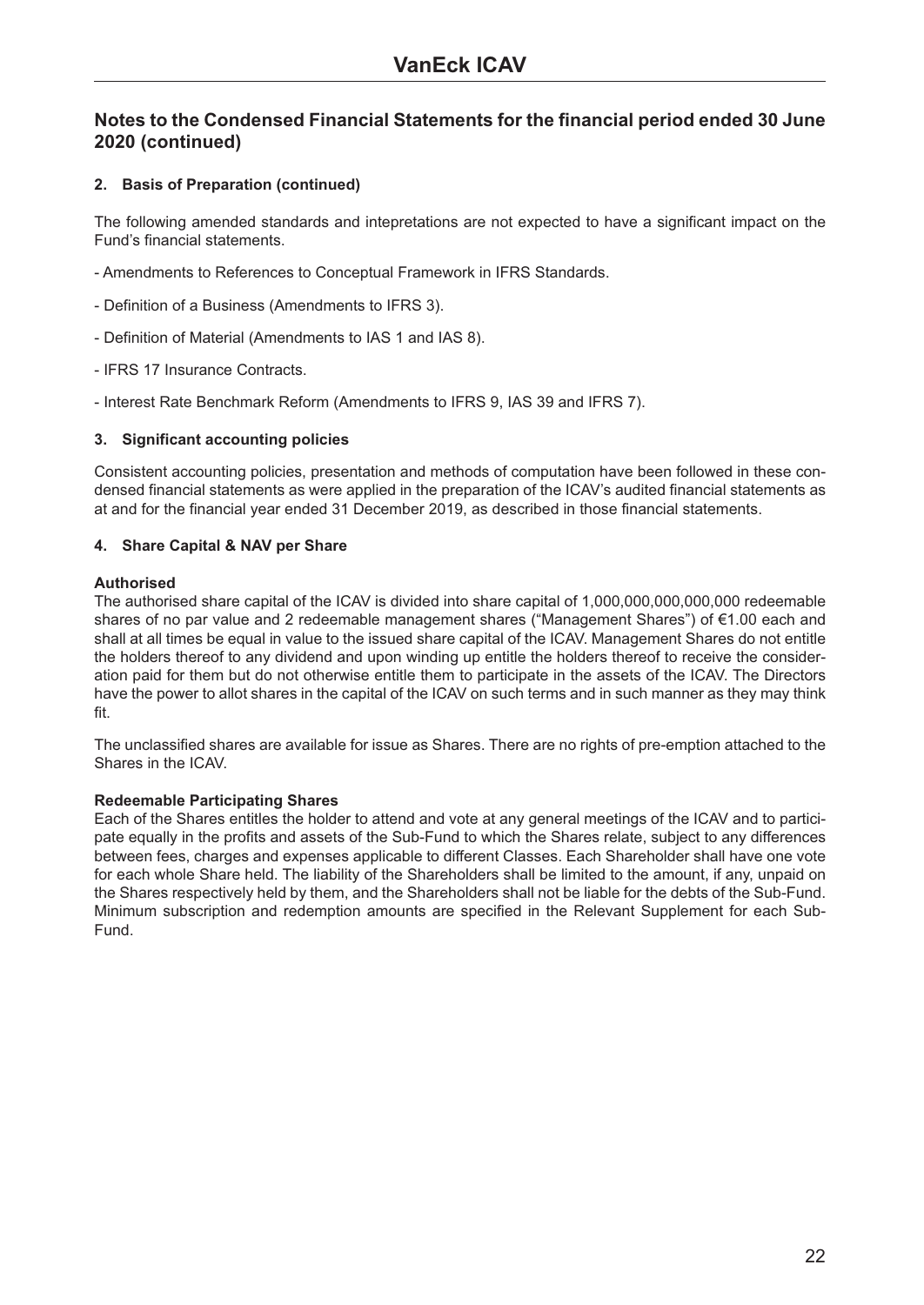#### **4. Share Capital & NAV per Share (continued)**

The issued share capital, NAV and NAV per share as at 30 June 2020 is as follows:

|                                                          | <b>VanEck - Global</b><br><b>Hard Assets</b><br><b>UCITS</b><br><b>USD11</b><br><b>Accumulating</b><br><b>Shares</b> | <b>VanEck - Global</b><br><b>Hard Assets</b><br><b>UCITS</b><br><b>USD12</b><br><b>Accumulating</b><br><b>Shares</b> | <b>VanEck - Global</b><br><b>Hard Assets</b><br><b>UCITS</b><br><b>USD R1</b><br><b>Accumulating</b><br><b>Shares</b> | <b>VanEck - Global</b><br><b>Gold UCITS</b><br><b>USD I1 Shares</b>                                                    |
|----------------------------------------------------------|----------------------------------------------------------------------------------------------------------------------|----------------------------------------------------------------------------------------------------------------------|-----------------------------------------------------------------------------------------------------------------------|------------------------------------------------------------------------------------------------------------------------|
| Shares in issue at the<br>end of the financial<br>period | 147,317                                                                                                              | 149,315                                                                                                              | 2,643                                                                                                                 | 17,000                                                                                                                 |
| NAV (per published<br>prices)                            | USD 7,606,484                                                                                                        | USD 7,833,207                                                                                                        | USD 127,647                                                                                                           | USD 1,578,047                                                                                                          |
| NAV per Share (per<br>published prices)                  | USD 51.63                                                                                                            | <b>USD 52.46</b>                                                                                                     | <b>USD 48.30</b>                                                                                                      | <b>USD 92.83</b>                                                                                                       |
|                                                          | <b>VanEck - Global</b><br><b>Gold UCITS</b><br>USD <sub>R1</sub><br><b>Accumulating</b><br><b>Shares</b>             | VanEck -<br><b>Unconstrained</b><br><b>Emerging</b><br><b>Markets Bonds</b><br><b>UCITS</b><br><b>EUR I1 Shares</b>  | VanEck -<br><b>Unconstrained</b><br><b>Emerging</b><br><b>Markets Bonds</b><br><b>UCITS</b><br><b>USD I1 Shares</b>   | VanEck -<br><b>Unconstrained</b><br><b>Emerging</b><br><b>Markets Bonds</b><br><b>UCITS</b><br><b>USD I2 Shares</b>    |
| Shares in issue at the<br>end of the financial<br>period | 5,045                                                                                                                | 168                                                                                                                  | 13,162                                                                                                                | 978,030                                                                                                                |
| NAV (per published<br>prices)                            | USD 437,217                                                                                                          | EUR 8,838                                                                                                            | USD 1,018,652                                                                                                         | USD 74,862,683                                                                                                         |
| NAV per Share (per<br>published prices)                  | <b>USD 86.66</b>                                                                                                     | EUR 52.61                                                                                                            | USD 77.39                                                                                                             | <b>USD 76.54</b>                                                                                                       |
|                                                          | VanEck -<br><b>Unconstrained</b><br><b>Emerging</b><br><b>Markets Bonds</b><br><b>UCITS</b><br><b>USD M Shares</b>   | VanEck -<br><b>Unconstrained</b><br><b>Emerging</b><br><b>Markets Bonds</b><br><b>UCITS</b><br><b>USD R1 Shares</b>  | VanEck -<br><b>Unconstrained</b><br>Emerging<br><b>Markets Bonds</b><br><b>UCITS</b><br><b>EUR I2 Shares</b>          | VanEck -<br><b>Emerging</b><br><b>Markets Equity</b><br><b>UCITS</b><br><b>SEK R2</b><br>Accumulating<br><b>Shares</b> |
| Shares in issue at the<br>end of the financial<br>period | 6,736                                                                                                                | 6,435                                                                                                                | 539,171                                                                                                               | 5,827,736                                                                                                              |
| NAV (per published<br>prices)                            | USD 484,399                                                                                                          | USD 448,164                                                                                                          | EUR 43,033,307                                                                                                        | SEK 558,238,831                                                                                                        |
| NAV per Share (per<br>published prices)                  | <b>USD 71.91</b>                                                                                                     | <b>USD 69.64</b>                                                                                                     | <b>EUR 79.81</b>                                                                                                      | <b>SEK 95.79</b>                                                                                                       |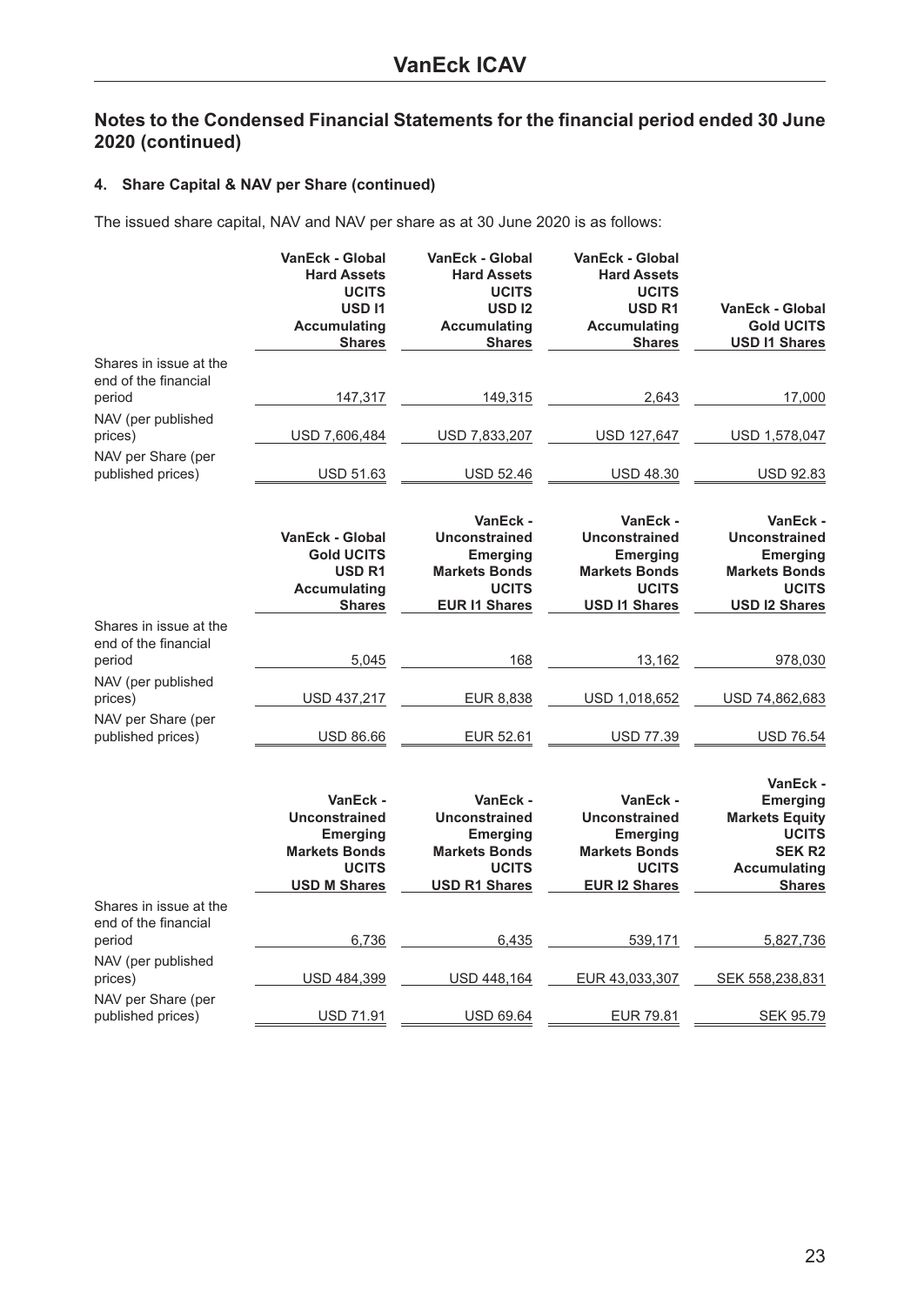### **4. Share Capital & NAV per Share (continued)**

|                                                          | VanEck -<br><b>Emerging</b><br><b>Markets Equity</b><br><b>UCITS</b><br><b>USD I1 Shares</b> | VanEck -<br><b>Emerging</b><br><b>Markets Equity</b><br><b>UCITS</b><br><b>USD 12 Shares</b> | VanEck -<br><b>Emerging</b><br><b>Markets Equity</b><br><b>UCITS</b><br><b>USD M Shares</b> | VanEck -<br><b>Emerging</b><br><b>Markets Equity</b><br><b>UCITS</b><br><b>USD R1 Shares</b> |
|----------------------------------------------------------|----------------------------------------------------------------------------------------------|----------------------------------------------------------------------------------------------|---------------------------------------------------------------------------------------------|----------------------------------------------------------------------------------------------|
| Shares in issue at the<br>end of the financial<br>period | 17,500                                                                                       | 17.500                                                                                       | 524                                                                                         | 5,000                                                                                        |
| NAV (per published<br>prices)                            | USD 2,031,371                                                                                | USD 2,041,510                                                                                | <b>USD 67.089</b>                                                                           | USD 555.171                                                                                  |
| NAV per Share (per<br>published prices)                  | <b>USD 116.08</b>                                                                            | <b>USD 116.66</b>                                                                            | <b>USD 128.03</b>                                                                           | <b>USD 111.03</b>                                                                            |

The issued share capital, NAV and NAV per share as at 31 December 2019 is as follows:

|                                                | <b>VanEck - Global</b><br><b>Hard Assets</b><br><b>UCITS</b><br><b>USD11</b><br><b>Accumulating</b><br><b>Shares</b> | <b>VanEck - Global</b><br><b>Hard Assets</b><br><b>UCITS</b><br><b>USD12</b><br><b>Accumulating</b><br><b>Shares</b> | VanEck - Global<br><b>Hard Assets</b><br><b>UCITS</b><br><b>USD 14</b><br><b>Accumulating</b><br><b>Shares</b> | VanEck - Global<br><b>Hard Assets</b><br><b>UCITS</b><br><b>USD R1</b><br><b>Accumulating</b><br><b>Shares</b> |
|------------------------------------------------|----------------------------------------------------------------------------------------------------------------------|----------------------------------------------------------------------------------------------------------------------|----------------------------------------------------------------------------------------------------------------|----------------------------------------------------------------------------------------------------------------|
| Shares in issue at the<br>end of the financial |                                                                                                                      |                                                                                                                      |                                                                                                                |                                                                                                                |
| period                                         | 302,519                                                                                                              | 149,315                                                                                                              | 560,530                                                                                                        | 2,428                                                                                                          |
| NAV (per published<br>prices)                  | USD 19,240,178                                                                                                       | USD 9,643,813                                                                                                        | USD 31,060,671                                                                                                 | USD 145,126                                                                                                    |
| NAV per Share (per<br>published prices)        | <b>USD 63.60</b>                                                                                                     | <b>USD 64.59</b>                                                                                                     | <b>USD 55.41</b>                                                                                               | <b>USD 59.77</b>                                                                                               |
|                                                | <b>VanEck - Global</b><br><b>Gold UCITS</b><br><b>USD I1 Shares</b>                                                  | <b>VanEck - Global</b><br><b>Gold UCITS</b><br><b>USD R1</b><br><b>Accumulating</b><br><b>Shares</b>                 | VanEck -<br>Unconstrained<br><b>Emerging</b><br><b>Markets Bonds</b><br><b>UCITS</b><br><b>EUR I1 Shares</b>   | VanEck -<br>Unconstrained<br><b>Emerging</b><br><b>Markets Bonds</b><br><b>UCITS</b><br><b>USD I1 Shares</b>   |
| Shares in issue at the<br>end of the financial |                                                                                                                      |                                                                                                                      | 104                                                                                                            |                                                                                                                |
| period                                         | 5,000                                                                                                                | 5,346                                                                                                                |                                                                                                                | 12,659                                                                                                         |
| NAV (per published<br>prices)                  | USD 342,385                                                                                                          | USD 343,317                                                                                                          | EUR 5,977                                                                                                      | USD 1,060,240                                                                                                  |
| NAV per Share (per<br>published prices)        |                                                                                                                      |                                                                                                                      |                                                                                                                |                                                                                                                |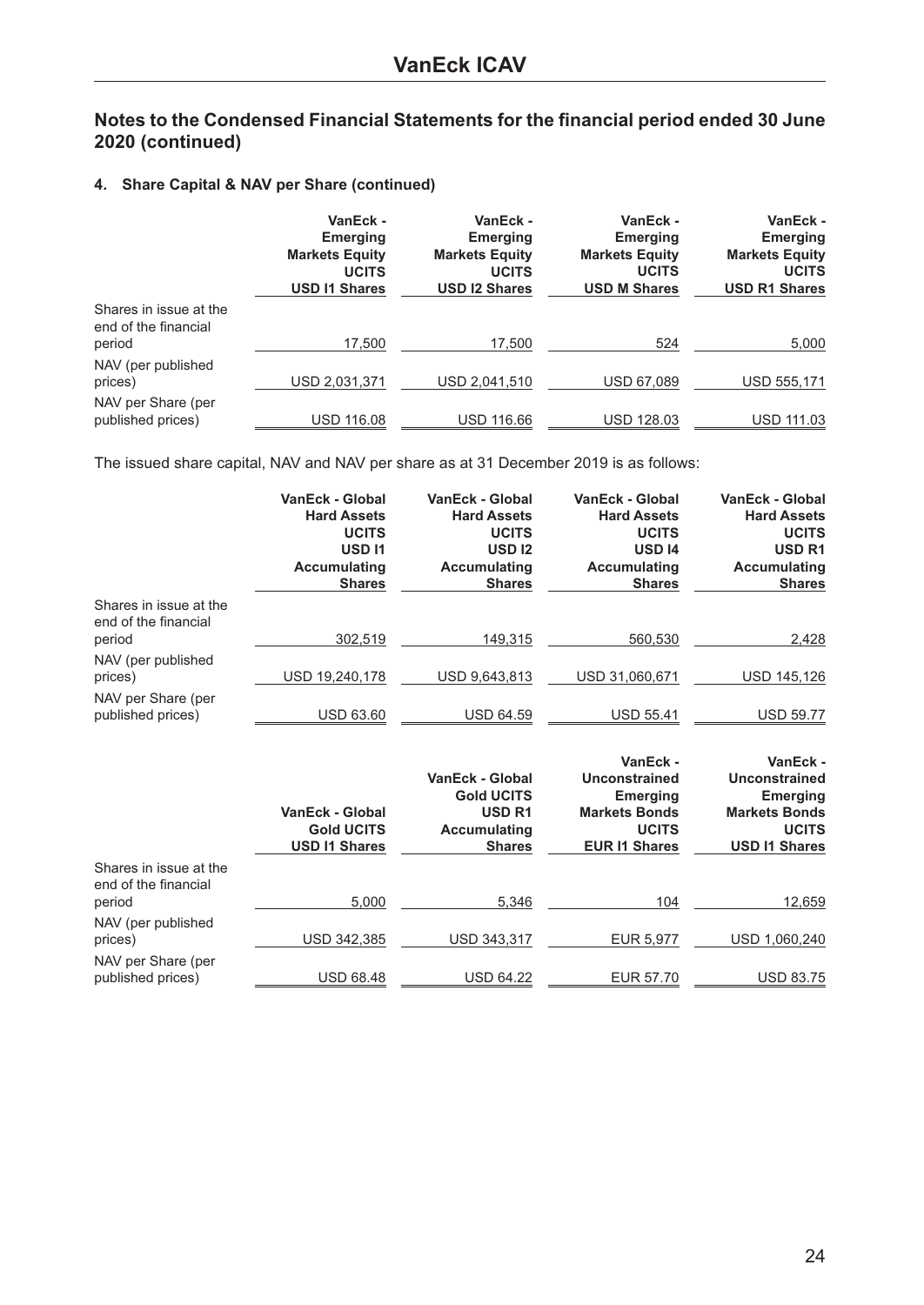#### **4. Share Capital & NAV per Share (continued)**

|                                                          | VanEck -<br><b>Unconstrained</b><br><b>Emerging</b><br><b>Markets Bonds</b><br><b>UCITS</b><br><b>USD I2 Shares</b> | VanEck -<br><b>Unconstrained</b><br><b>Emerging</b><br><b>Markets Bonds</b><br><b>UCITS</b><br><b>USD M Shares</b>            | VanEck -<br><b>Unconstrained</b><br><b>Emerging</b><br><b>Markets Bonds</b><br><b>UCITS</b><br><b>USD R1 Shares</b> | VanEck -<br><b>Unconstrained</b><br><b>Emerging</b><br><b>Markets Bonds</b><br><b>UCITS</b><br><b>EUR I2 Shares</b> |
|----------------------------------------------------------|---------------------------------------------------------------------------------------------------------------------|-------------------------------------------------------------------------------------------------------------------------------|---------------------------------------------------------------------------------------------------------------------|---------------------------------------------------------------------------------------------------------------------|
| Shares in issue at the                                   |                                                                                                                     |                                                                                                                               |                                                                                                                     |                                                                                                                     |
| end of the financial<br>period                           | 1,004,549                                                                                                           | 6,487                                                                                                                         | 6,221                                                                                                               | 635,012                                                                                                             |
| NAV (per published<br>prices)                            | USD 83,204,030                                                                                                      | USD 504,739                                                                                                                   | USD 468,747                                                                                                         | EUR 55,740,306                                                                                                      |
| NAV per Share (per<br>published prices)                  | USD 82.83                                                                                                           | <b>USD 77.81</b>                                                                                                              | USD 75.35                                                                                                           | EUR 87.78                                                                                                           |
|                                                          | VanEck -<br><b>Emerging</b><br><b>Markets Equity</b><br><b>UCITS</b><br><b>SEK B Shares</b>                         | VanEck -<br><b>Emerging</b><br><b>Markets Equity</b><br><b>UCITS</b><br><b>SEK R2</b><br><b>Accumulating</b><br><b>Shares</b> | VanEck -<br><b>Emerging</b><br><b>Markets Equity</b><br><b>UCITS</b><br><b>USD I1 Shares</b>                        | VanEck -<br><b>Emerging</b><br><b>Markets Equity</b><br><b>UCITS</b><br><b>USD I2 Shares</b>                        |
| Shares in issue at the<br>end of the financial           |                                                                                                                     |                                                                                                                               |                                                                                                                     |                                                                                                                     |
| period                                                   | 647,445                                                                                                             | 5,581,455                                                                                                                     | 17,500                                                                                                              | 17,500                                                                                                              |
| NAV (per published<br>prices)                            | SEK 106,102,064                                                                                                     | SEK 581,396,829                                                                                                               | USD 2,192,637                                                                                                       | USD 2,202,491                                                                                                       |
| NAV per Share (per<br>published prices)                  | SEK 163.88                                                                                                          | SEK 104.17                                                                                                                    | <b>USD 125.29</b>                                                                                                   | USD 125.86                                                                                                          |
|                                                          |                                                                                                                     |                                                                                                                               | VanEck -<br><b>Emerging</b><br><b>Markets Equity</b><br><b>UCITS</b><br><b>USD M Shares</b>                         | VanEck -<br><b>Emerging</b><br><b>Markets Equity</b><br><b>UCITS</b><br><b>USD R1 Shares</b>                        |
| Shares in issue at the<br>end of the financial<br>period |                                                                                                                     |                                                                                                                               | 4,882                                                                                                               | 5,000                                                                                                               |
| NAV (per published<br>prices)                            |                                                                                                                     |                                                                                                                               | USD 675,200                                                                                                         | USD 601,916                                                                                                         |
| NAV per Share (per<br>published prices)                  |                                                                                                                     |                                                                                                                               | USD 138.30                                                                                                          | USD 120.38                                                                                                          |

#### **5. Taxation**

Under current law and practice the ICAV qualifies as an investment undertaking as defined in Section 739B of the Taxes Consolidation Act, 1997, as amended, (the "Taxes Consolidation Act"). On that basis, it is generally not chargeable to Irish tax on its income and gains so long as the ICAV is resident for tax purposes in Ireland. However, Irish tax may arise on the happening of a "chargeable event". A chargeable event includes any distribution payments to shareholders or any encashment, redemption, cancellation or transfer of shares and the holding of shares at the end of each eight year period beginning with the acquisition of such shares.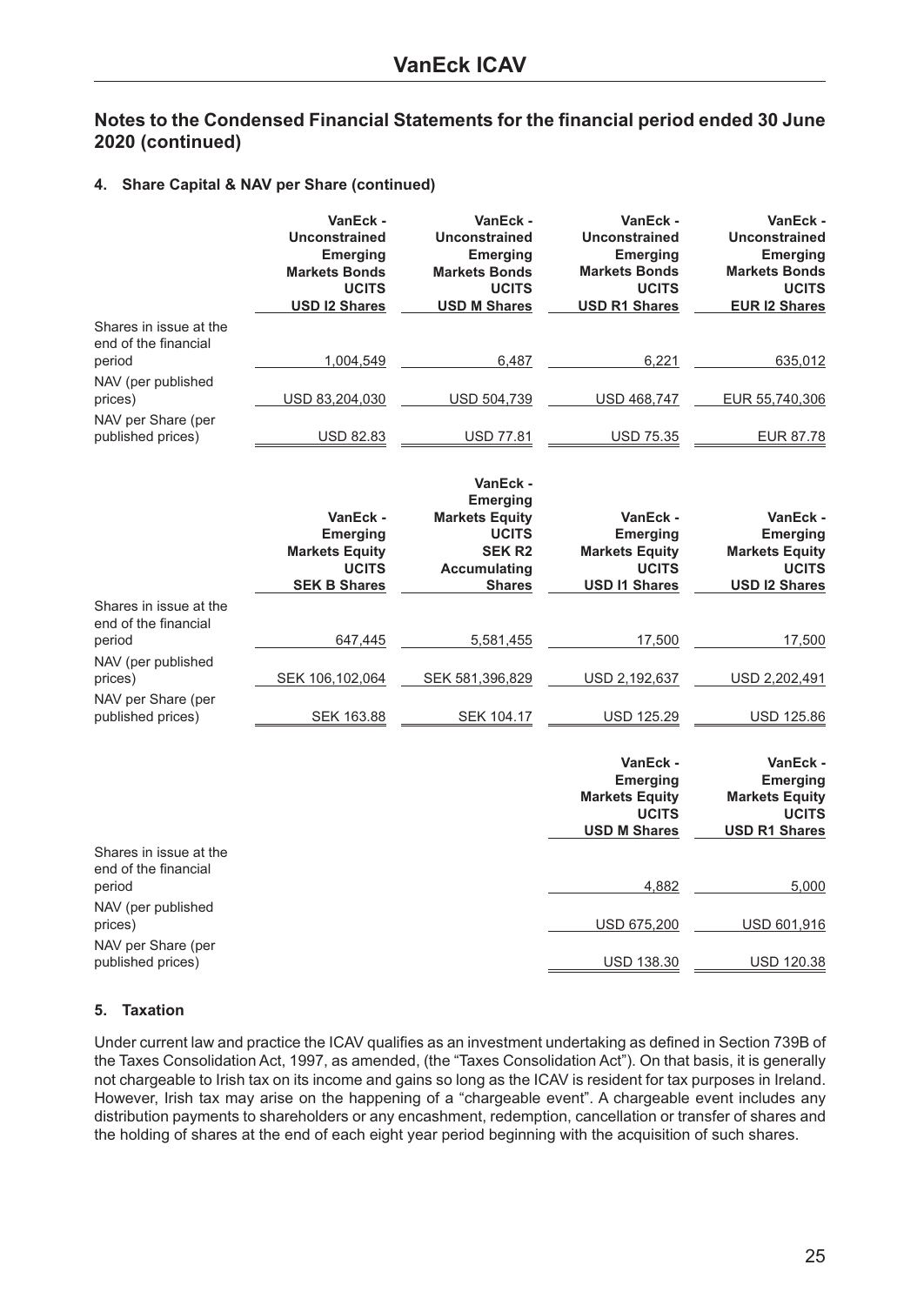#### **5. Taxation (continued)**

No Irish tax will arise in the ICAV in respect of chargeable events in respect of:

- a shareholder who is neither Irish resident nor ordinarily resident in Ireland for tax purposes, at the time of the chargeable event, provided appropriate valid declarations in accordance with the provisions of the Taxes Consolidation Act, are held by the ICAV; and
- certain exempted Irish tax resident shareholders who have provided the ICAV with the necessary signed statutory declarations;
- an exchange of shares arising on a qualifying amalgamation on reconstruction of the ICAV with another fund;
- any transaction in relation to shares held in a clearing system as designated by order of the revenue commissioners of Ireland;
- certain exchanges of shares between spouses and former spouses on the occasion of judicial separation and/or divorce;
- any exchange by a shareholder effected by way of Arm's length bargain where no payment is made to the shareholder of shares in the ICAV for other shares in the ICAV.

Dividends, interest and capital gains (if any) received on investments made by the ICAV may be subject to withholding taxes imposed by the country from which the investments income/gains are received and such taxes may not be recoverable by the ICAV and its shareholders. Withholding tax and reclaims incurred on dividends are recorded on ex-date. Dividends receivable are shown net of withholding taxes payable, if any, in the Statement of Financial Position.

The ICAV may be subject to taxes imposed on realised and unrealised gains on securities of certain foreign countries in which the ICAV invests. The foreign capital gains tax expense, if any, is recorded on an accrual basis and is included in "Capital gains taxes" on the accompanying Condensed Statement of Comprehensive Income. The amount of foreign tax owed, if any, is included in "Other receivables" on the accompanying Condensed Statement of Financial Position.

#### **6. Fees**

Particulars of the Relevant Total Expense Ratio payable by each Share Class out of the assets of each Sub-Fund are set out in the Relevant Supplement.

Details of current fee rates in operation for each active share class are outlined below:

#### **VanEck - Global Hard Assets UCITS**

|                                   |                       | <b>Operating Costs</b> | <b>Total Expense</b> |
|-----------------------------------|-----------------------|------------------------|----------------------|
| <b>Share Class</b>                | <b>Management Fee</b> | and Expenses           | <b>Ratio</b>         |
| USD I1 Accumulating Shares        | Max. 1.00% p.a.       | Max. 0.20% p.a.        | Max. 1.20% p.a.      |
| USD I2 Accumulating Shares        | Max. 0.90% p.a.       | Max. 0.20% p.a.        | Max. 1.10% p.a.      |
| <b>USD 14 Accumulating Shares</b> | Max. 0.70% p.a.       | Max. 0.20% p.a         | Max. 0.90% p.a       |
| <b>USD R1 Accumulating Shares</b> | Max. 1.75% p.a.       | Max. 0.35% p.a.        | Max. 2.10% p.a.      |

#### **VanEck - Global Gold UCITS**

|                            |                       | <b>Operating Costs</b> | <b>Total Expense</b> |
|----------------------------|-----------------------|------------------------|----------------------|
| <b>Share Class</b>         | <b>Management Fee</b> | and Expenses           | <b>Ratio</b>         |
| USD 11 Accumulating Shares | l Max. 1.00% p.a.     | l Max. 0.20% p.a.      | Max. 1.20% p.a.      |
| USD R1 Accumulating Shares | l Max. 1.75% p.a.     | Max. 0.35% p.a.        | Max. 2.10% p.a.      |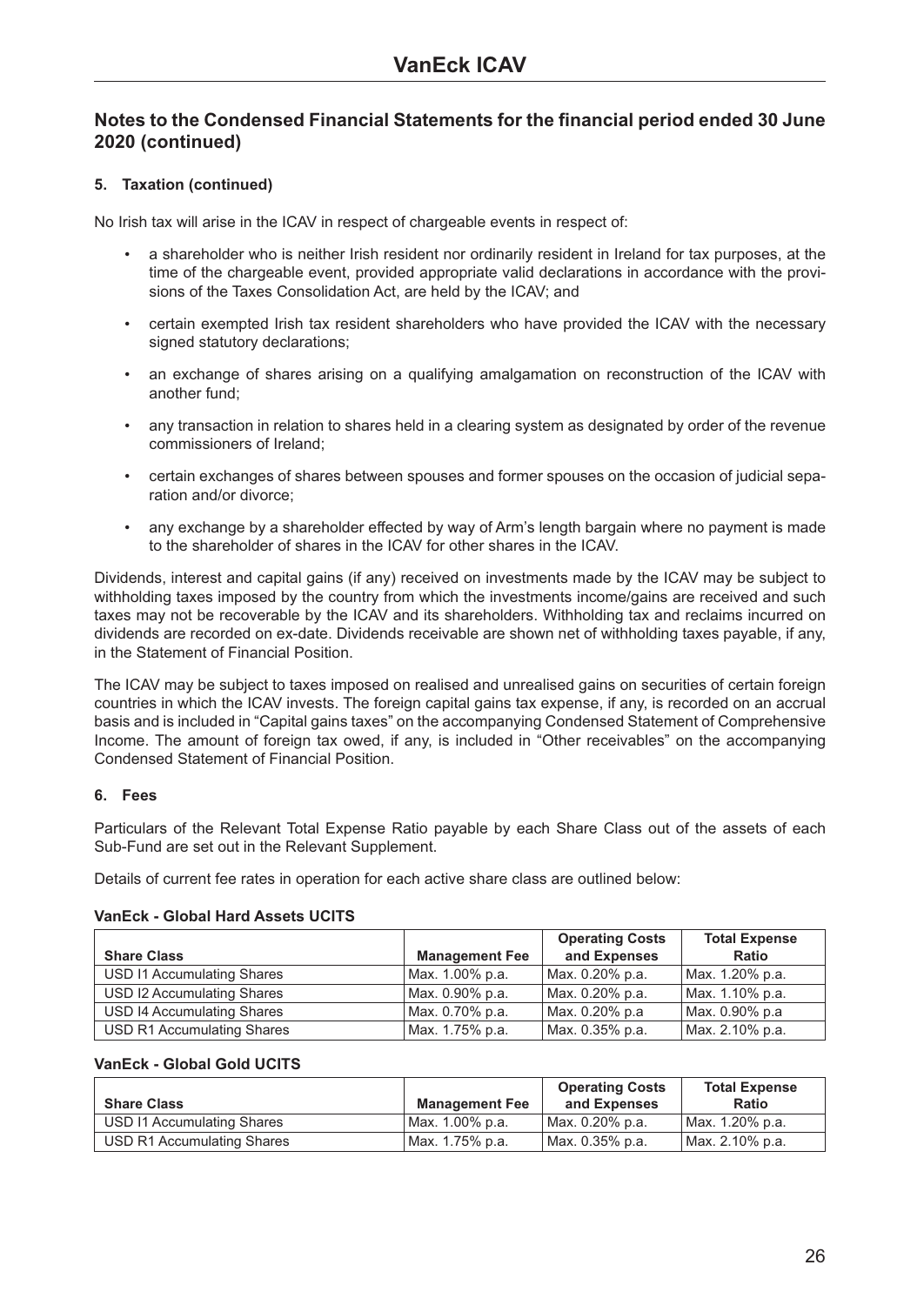#### **6. Fees (continued)**

#### **VanEck - Unconstrained Emerging Markets Bonds UCITS**

|                     |                       | <b>Operating Costs</b> | <b>Total Expense</b> |
|---------------------|-----------------------|------------------------|----------------------|
| <b>Share Class</b>  | <b>Management Fee</b> | and Expenses           | <b>Ratio</b>         |
| EUR I1 Shares       | Max. 0.80% p.a.       | Max. 0.21% p.a.        | Max. 1.01% p.a.      |
| USD 11 Shares       | Max. 0.80% p.a.       | Max. 0.15% p.a.        | Max. 0.95% p.a.      |
| USD I2 Shares       | Max. 0.70% p.a.       | Max. 0.15% p.a.        | Max. 0.85% p.a.      |
| <b>USD M Shares</b> | Max. 0.90% p.a.       | Max. 0.25% p.a.        | Max. 1.15% p.a.      |
| USD R1 Shares       | Max. 1.55% p.a.       | Max. 0.35% p.a.        | Max. 1.90% p.a.      |
| EUR I2 Shares       | Max. 0.70% p.a.       | Max. 0.21% p.a.        | Max. 0.91% p.a.      |

#### **VanEck - Emerging Markets Equity UCITS**

|                                   |                       | <b>Operating Costs</b> | <b>Total Expense</b> |
|-----------------------------------|-----------------------|------------------------|----------------------|
| <b>Share Class</b>                | <b>Management Fee</b> | and Expenses           | <b>Ratio</b>         |
| <b>SEK B Accumulating Shares</b>  | N/A                   | N/A                    | N/A                  |
| <b>SEK R2 Accumulating Shares</b> | Max. 1.70% p.a        | N/A                    | Max. 1.70% p.a       |
| <b>USD I1 Accumulating Shares</b> | Max. 1.00% p.a.       | Max. 0.25% p.a.        | Max. 1.25% p.a.      |
| USD I2 Accumulating Shares        | Max. 0.90% p.a.       | Max. 0.25% p.a.        | Max. 1.15% p.a.      |
| <b>USD M Accumulating Shares</b>  | Max 1.10% p.a.        | Max. 0.25% p.a.        | Max. 1.35% p.a.      |
| <b>USD R1 Accumulating Shares</b> | Max. 1.75% p.a.       | Max. 0.40% p.a.        | Max. 2.15% p.a.      |

VanEck - Emerging Markets Equity UCITS SEK B Accumulating Shares Class and VanEck - Global Hard Assets UCITS USD I4 Accumulating Shares Class closed during the financial period ended 30 June 2020.

More details on particulars of the relevant Total Expense Ratio payable by each Share Class out of the assets of each Sub-Fund are set out in the relevant Supplement.

Reimbursement of expenses arising are included in the operating expenses line in the Condensed Statement of Comprehensive Income.

Operating expenses and reimbursement of expenses for the financial period ended 30 June 2020 are as follows:

|                               |                    |                   | VanEck -             |                       |
|-------------------------------|--------------------|-------------------|----------------------|-----------------------|
|                               |                    |                   | Unconstrained        | VanEck -              |
|                               | VanEck - Global    |                   | <b>Emerging</b>      | <b>Emerging</b>       |
|                               | <b>Hard Assets</b> | VanEck - Global   | <b>Markets Bonds</b> | <b>Markets Equity</b> |
|                               | <b>UCITS</b>       | <b>Gold UCITS</b> | <b>UCITS</b>         | <b>UCITS</b>          |
|                               | <b>USD</b>         | <b>USD</b>        | <b>USD</b>           | <b>USD</b>            |
| Management fees               | (135,966)          | (4,830)           | (450, 927)           | (521, 124)            |
| Tax services fees             | (13,261)           | (2, 151)          | (12, 846)            | (15, 132)             |
| Depositary and Administration |                    |                   |                      |                       |
| Fees                          | (32,037)           | (23, 851)         | (64, 919)            | (58, 450)             |
| <b>Registration fees</b>      | (10, 159)          | (724)             | (30, 581)            | (9, 732)              |
| Audit fees                    | (5,305)            | (58)              | (18, 649)            | (3, 577)              |
| Legal fees                    | (17, 365)          | (4,982)           | (34, 314)            | (17, 258)             |
| Directors fees                | (6, 183)           | (75)              | (16, 012)            | (9,700)               |
| Miscellaneous fees            | (7,690)            | (4,748)           | (93, 443)            | (13, 924)             |
| Reimbursement fee             | 60,108             | 35,680            | 154,714              | 123,453               |
|                               | (167, 858)         | (5, 739)          | (566,977)            | (525,444)             |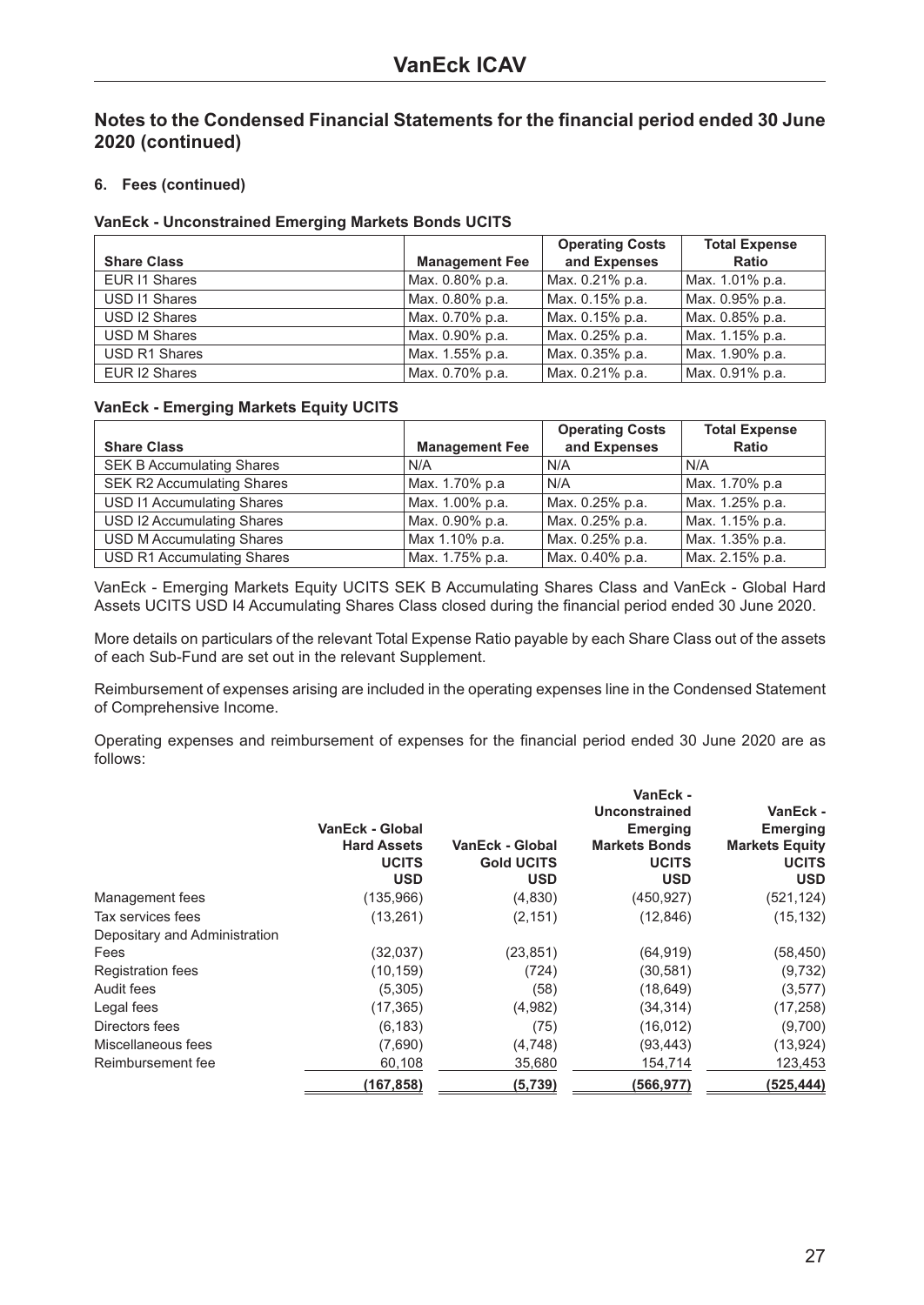#### **6. Fees (continued)**

Operating expenses and reimbursement of expenses for the financial period ended 30 June 2019 are as follows:

|                               | VanEck - Global<br><b>Hard Assets</b><br><b>UCITS</b><br><b>USD</b> | VanEck - Global<br><b>Gold UCITS</b><br><b>USD</b> | VanEck -<br>Unconstrained<br><b>Emerging</b><br><b>Markets Bonds</b><br><b>UCITS</b><br><b>USD</b> | VanEck -<br><b>Emerging</b><br><b>Markets Equity</b><br><b>UCITS</b><br><b>USD</b> |
|-------------------------------|---------------------------------------------------------------------|----------------------------------------------------|----------------------------------------------------------------------------------------------------|------------------------------------------------------------------------------------|
| Management fees               | (397,675)                                                           | (3, 561)                                           | (451, 619)                                                                                         | (24, 897)                                                                          |
| Tax services fees             | (6,071)                                                             | (2)                                                | (4,074)                                                                                            | 3,089                                                                              |
| Depositary and Administration |                                                                     |                                                    |                                                                                                    |                                                                                    |
| Fees                          | (71, 350)                                                           | (17, 365)                                          | (49, 840)                                                                                          | (68, 140)                                                                          |
| <b>Registration fees</b>      | (11,005)                                                            | (31)                                               | (13,908)                                                                                           | (38, 771)                                                                          |
| Audit fees                    | (12,989)                                                            | (33)                                               | (7,265)                                                                                            | 37,557                                                                             |
| Legal fees                    | (17, 935)                                                           | (45)                                               | (12, 136)                                                                                          | (14, 280)                                                                          |
| Directors fees                | (12, 138)                                                           | (33)                                               | (8,299)                                                                                            | (5,942)                                                                            |
| Miscellaneous fees            | (14, 597)                                                           | (37)                                               | (15, 164)                                                                                          | (12, 333)                                                                          |
| Reimbursement fee             | 53,113                                                              | 16,404                                             | (50,317)                                                                                           | 129,129                                                                            |
|                               | (490,647)                                                           | (4,703)                                            | (612, 622)                                                                                         | 5,412                                                                              |

#### **Operating Costs and Expenses (the "OCE")**

The OCE include:

- a) **Depositary fees** are due under the Depositary Agreement. According to the Depositary Agreement, the ICAV pays to the Depositary out of the assets of the ICAV an annual fee, calculated on the basis of a percentage of the NAV accrued as of the last Valuation Day of each calendar month and payable monthly in arrears up to a maximum of 0.05%;
- b) **Administration fees** in accordance with the Administration Agreement, the ICAV pays the Administrator out of the assets of the ICAV an annual fee covering fees and expenses relating to administration services, registrar and transfer agent services, paying agent services, listing, domiciliary and corporate agent services up to a maximum of 0.05%; and
- c) **Other fees** as set out in the Prospectus.

The aggregate amount of the ordinary operating costs, fees and other expenses as listed above and which shall exclude the Management Fee to be paid by the ICAV on behalf of a Sub-Fund for the relevant Class of Shares (as the case may be on a pro rata basis) shall equal the amount obtained by applying the OCE as set by the Directors for each Class of Shares of each Sub-Fund (as set out in the relevant Supplement) from time to time without notice to Shareholders to the average NAV, subject to the below under "Other Fees and Expenses" and subject to a maximum OCE as set for each Class of Shares of each Sub-Fund in the Relevant Supplement.

The OCE does not include transaction costs, stock lending charges, interest on bank overdraft and any other extraordinary fees and expenses as further detailed below under "Other Fees and Expenses".

The ICAV will enter into an arrangement with the Investment Manager where the Investment Manager will reimburse the ICAV on behalf of the Sub-Fund for the relevant Class of Shares any amount (as the case may be on a pro rata basis) qualifying as OCE which has been incurred in relation to the operation of the ICAV which exceeds the OCE.

Conversely, the Investment Manager will be paid by the ICAV on behalf of the Sub-Fund for the relevant Class of Shares the difference between the OCE and the total amount of OCE which has been incurred in relation to the operation of the ICAV which has actually been paid by the ICAV on behalf of the Sub-Fund for the relevant Class of Shares if such amount is less than the OCE.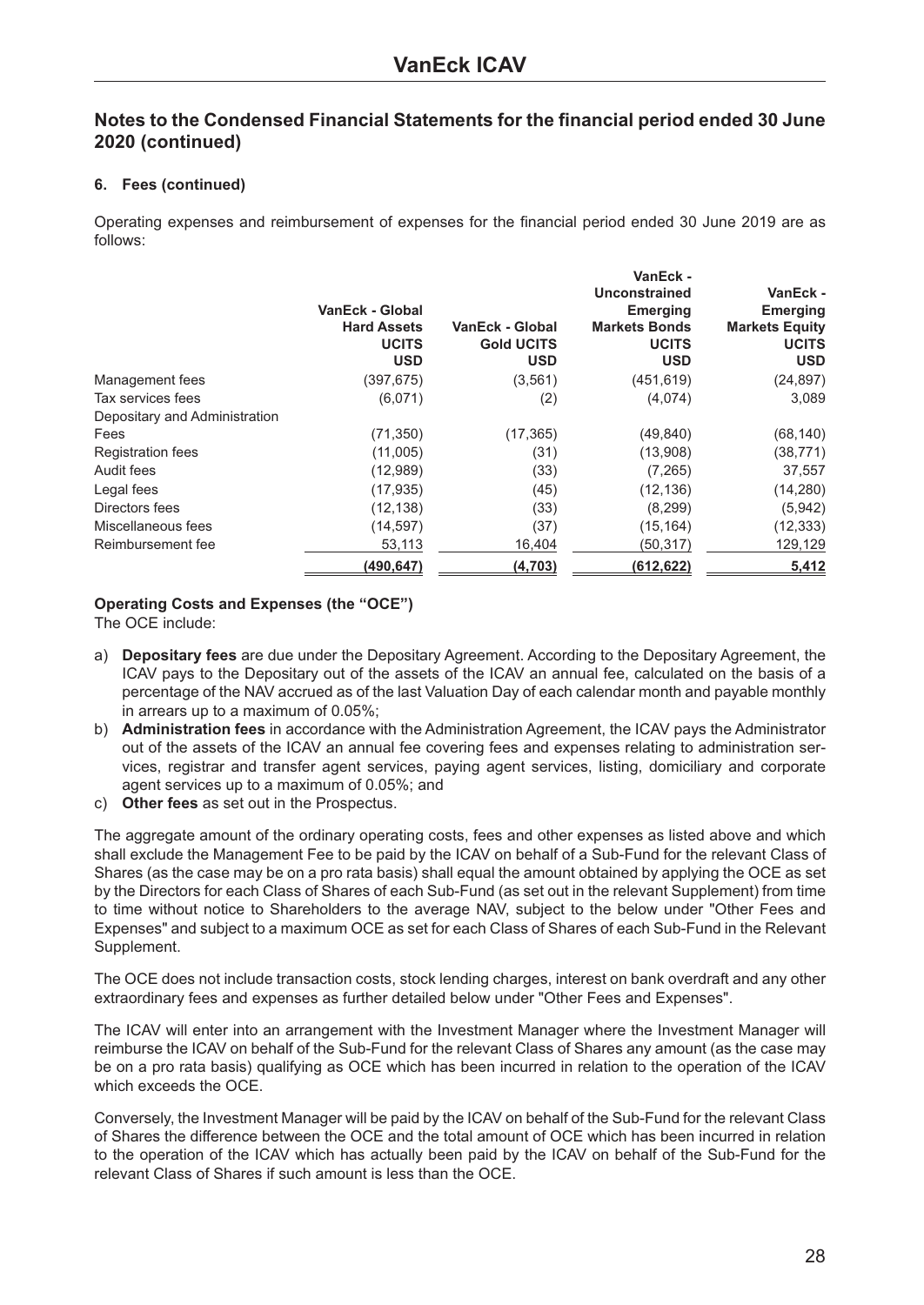#### **6. Fees (continued)**

#### **Other Fees and Expenses**

In addition to the OCE described above, each Class of Shares shall bear (i) the Management Fee applicable to such Class of Shares as set out in the relevant Supplement; and (ii) the costs relating to certain transactions such as the costs of buying and selling underlying securities, costs charged by any financial institution in relation to swap agreements or over-the-counter ("OTC") transactions, correspondent bank charges relating to delivery, receipt of securities or to foreign exchange transactions, fees relating to collateral management (including delivery or receipt of collateral).

Furthermore, each Share Class bears any extraordinary expenses incurred by external factors, some of which may not be reasonably foreseeable in the normal course of activity of the ICAV such as, without limitation, any litigation expenses, or any tax, levy, duty or similar charge of fiscal nature imposed on the ICAV or its assets by virtue of a change of laws or regulations, that would otherwise not qualify as ordinary expenses.

#### **7. Risks and Derivatives**

The ICAV's policies for managing risks associated with the use of financial instruments applied during the financial period under review are consistent with those disclosed in the ICAV's audited financial statements as at and for the period ended 31 December 2019.

#### **8. Fair Value Hierarchy**

The ICAV has classified its financial instruments that are measured at fair value using a fair value hierarchy. The fair value hierarchy groups the financial instruments into level 1, level 2 and level 3 based on the degree to which the fair value is observable:

- Level 1 Quoted prices (unadjusted) in active markets for identical assets or liabilities.
- Level 2 Inputs other than quoted prices included within level 1 that are observable for the asset or liability, either directly (that is, as prices) or indirectly (that is, derived from prices).
- Level 3 Inputs for the asset or liability that are not based on observable market data (that is, unobservable inputs).

The ICAV uses the "market approach" valuation technique to value its investments. Inputs are determined by observable data. A financial instrument's level within the fair value hierarchy is based on the lowest level of any input that significant to the fair value measurement. However, the determination of the constitutes "observable" may require significant judgement but can generally be considered as the market data which is readily available, regularly distributed or updated, reliable and verifable, not proprietary and provided by independent sources that are actively involved in the relevant market. The categorisation of a financial instrument within the hierarchy is based upon the pricing transparency of the instrument and does not necessarily correspond to the risk of that instrument. Within level 3, the use of the market approach generally consists of using comparable market transactions.

Investments whose values are based on quoted market prices in active markets are classified within level 1. For the ICAV these include active listed equities.

Financial instruments that are not listed but are valued based on quoted market prices, dealer quotations or alternative pricing sources supported by observable inputs are classified within level 2. These include investment funds, bonds and forward foreign currency exchange contracts.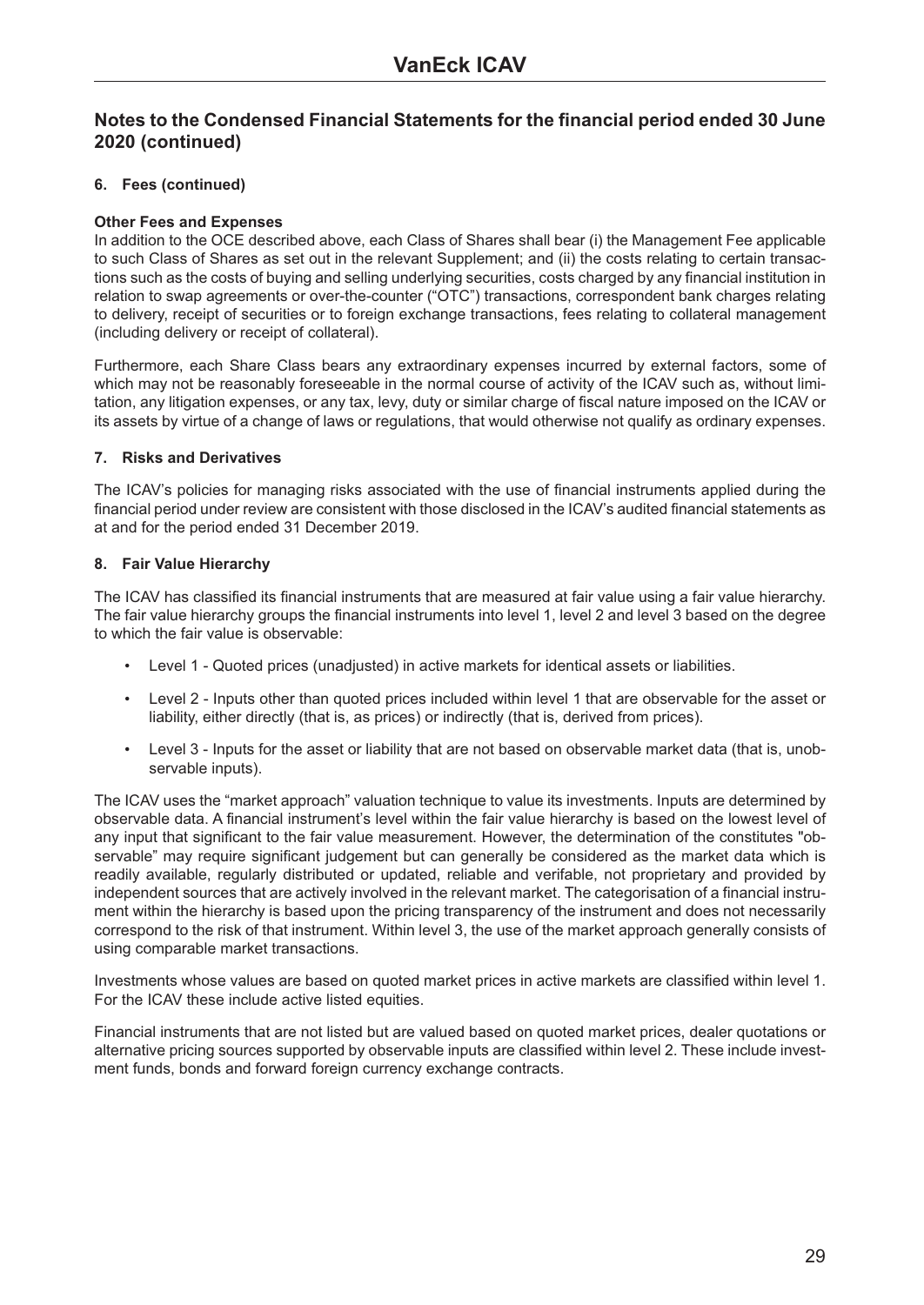#### **8. Fair Value Hierarchy (continued)**

The following tables analyse within the fair value hierarchy the Sub-Funds' financial assets and financial liabilities measured at fair value as at 30 June 2020.

#### **VanEck - Global Hard Assets UCITS**

|                   | Level 1<br>USD | Level 2<br><b>USD</b>    | Level 3<br>USD           | <b>Total</b><br><b>USD</b> |
|-------------------|----------------|--------------------------|--------------------------|----------------------------|
| Financial assets: |                |                          |                          |                            |
| Equities          | 14,894,646     | $\overline{\phantom{a}}$ | $\overline{\phantom{0}}$ | 14,894,646                 |
|                   | 14,894,646     | $\overline{\phantom{0}}$ | $\overline{\phantom{0}}$ | 14,894,646                 |

#### **VanEck - Global Gold UCITS**

|                   | Level 1<br><b>USD</b>    | Level 2<br><b>USD</b> | Level 3<br>USD           | Total<br><b>USD</b> |
|-------------------|--------------------------|-----------------------|--------------------------|---------------------|
| Financial assets: |                          |                       |                          |                     |
| Investment Funds  | $\overline{\phantom{0}}$ | 2,039,768             | $\overline{\phantom{0}}$ | 2,039,768           |
|                   | $\overline{\phantom{a}}$ | 2,039,768             | $\overline{\phantom{0}}$ | 2,039,768           |

#### **VanEck - Unconstrained Emerging Markets Bonds UCITS**

|                                   | Level 1<br><b>USD</b> | Level 2<br><b>USD</b> | Level 3<br><b>USD</b> | <b>Total</b><br><b>USD</b> |
|-----------------------------------|-----------------------|-----------------------|-----------------------|----------------------------|
| Financial assets and liabilities: |                       |                       |                       |                            |
| <b>Bonds</b>                      |                       | 119,190,065           |                       | 119,190,065                |
| Forward foreign currency          |                       |                       |                       |                            |
| exchange contracts*               |                       | 40,658                |                       | 40,658                     |
|                                   |                       | 119,230,723           |                       | 119,230,723                |
|                                   |                       |                       |                       |                            |

#### **VanEck - Emerging Markets Equity UCITS**

|                   | Level 1<br><b>USD</b> | Level 2<br><b>USD</b>    | Level 3<br><b>USD</b>    | Total<br><b>USD</b> |
|-------------------|-----------------------|--------------------------|--------------------------|---------------------|
| Financial assets: |                       |                          |                          |                     |
| Equities          | 61,915,727            | $\overline{\phantom{0}}$ | $\overline{\phantom{0}}$ | 61,915,727          |
|                   | 61,915,727            | -                        | -                        | 61,915,727          |

\*Represents net unrealised gain/(loss) which comprises of unrealised gains and unrealised losses.

Other financial assets and financial liabilities are classified as level 2.

There were no transfers between levels of the fair value hierarchy during the financial period ended 30 June 2020. There were no level 3 securities held by the Sub-Funds as at 30 June 2020.

The following tables analyse within the fair value hierarchy the Sub-Funds' financial assets and financial liabilities measured at fair value as at 31 December 2019.

#### **VanEck - Global Hard Assets UCITS**

|                   | Level 1<br><b>USD</b> | Level 2<br><b>USD</b>    | Level 3<br>USD           | Total<br><b>USD</b> |
|-------------------|-----------------------|--------------------------|--------------------------|---------------------|
| Financial assets: |                       |                          |                          |                     |
| Equities          | 57,339,280            | $\overline{\phantom{0}}$ | $\overline{\phantom{0}}$ | 57,339,280          |
|                   | 57,339,280            | $\overline{\phantom{0}}$ | -                        | 57,339,280          |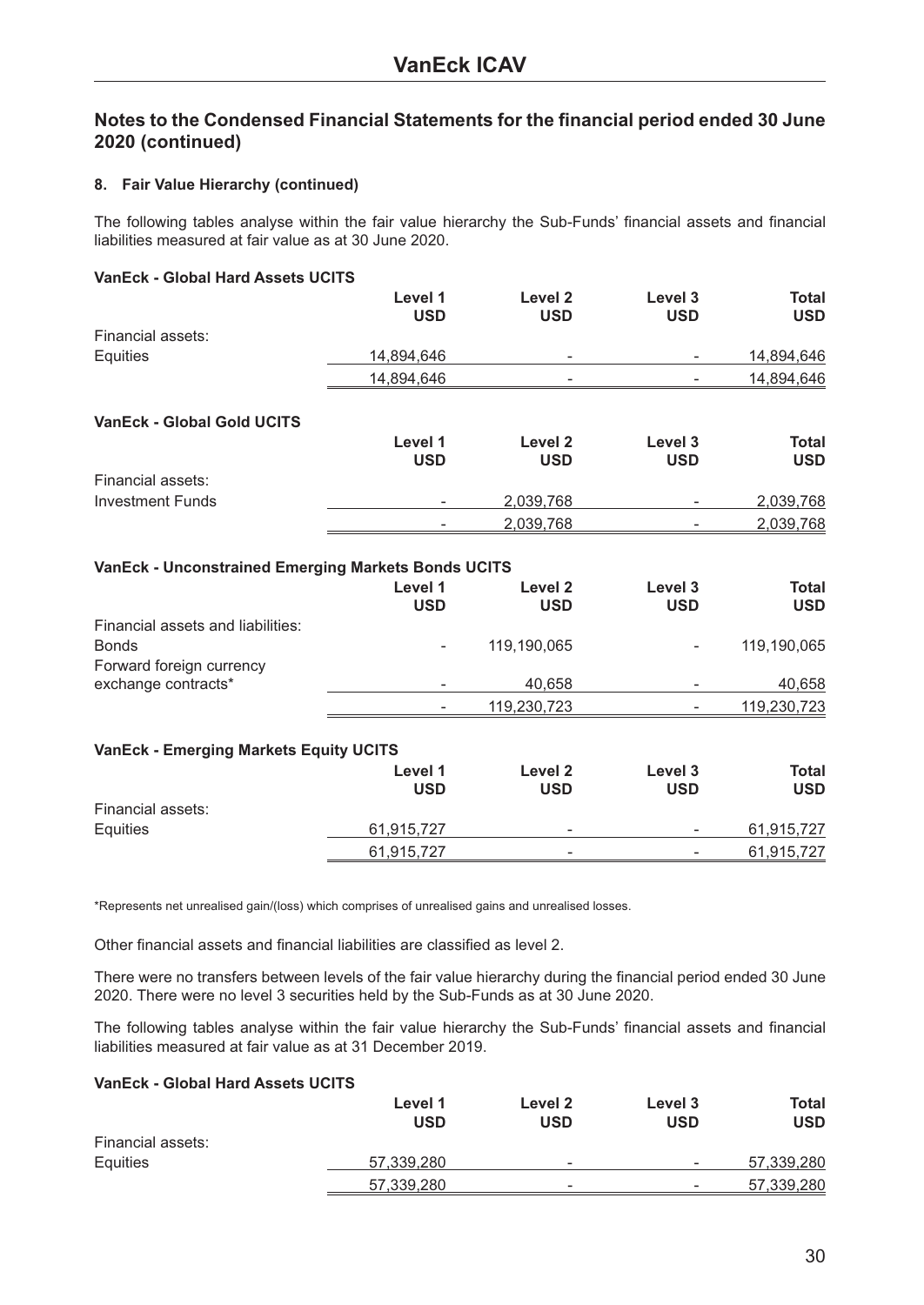#### **8. Fair Value Hierarchy (continued)**

#### **VanEck - Global Gold UCITS**

|                   | Level 1<br><b>USD</b> | Level 2<br><b>USD</b> | Level 3<br>USD           | Total<br><b>USD</b> |
|-------------------|-----------------------|-----------------------|--------------------------|---------------------|
| Financial assets: |                       |                       |                          |                     |
| Investment Funds  | -                     | 697.951               | $\overline{\phantom{0}}$ | 697,951             |
|                   | ۰                     | 697,951               | $\overline{\phantom{0}}$ | 697,951             |

#### **VanEck - Unconstrained Emerging Markets Bonds UCITS**

|                                   | Level 1<br><b>USD</b> | Level 2<br><b>USD</b> | Level 3<br><b>USD</b> | Total<br><b>USD</b> |
|-----------------------------------|-----------------------|-----------------------|-----------------------|---------------------|
| Financial assets and liabilities: |                       |                       |                       |                     |
| <b>Bonds</b>                      | -                     | 143.856.687           | ۰                     | 143.856.687         |
| Forward foreign currency          |                       |                       |                       |                     |
| exchange contracts*               | -                     | 623.956               |                       | 623,956             |
|                                   |                       | 144,480,643           |                       | 144,480,643         |

#### **VanEck - Emerging Markets Equity UCITS**

|                   | Level 1<br><b>USD</b> | Level 2<br><b>USD</b>    | Level 3<br>USD           | Total<br><b>USD</b> |
|-------------------|-----------------------|--------------------------|--------------------------|---------------------|
| Financial assets: |                       |                          |                          |                     |
| Equities          | 75,804,327            | $\overline{\phantom{0}}$ | $\overline{\phantom{0}}$ | 75,804,327          |
|                   | 75,804,327            | $\overline{\phantom{a}}$ | -                        | 75,804,327          |

\*Represents net unrealised gain/(loss) which comprises of unrealised gains and unrealised losses.

Other financial assets and financial liabilities are classified as level 2.

There were no transfers between levels of the fair value hierarchy during the financial year ended 31 December 2019. There were no level 3 securities held by the Sub-Funds as at 31 December 2019.

#### **9. Cash & Cash Equivalents**

Cash & cash equivalents include cash in hand and other short–term investments in an active market with original maturities of three months or less and bank overdrafts. All cash & cash equivalents are held with State Street Bank and Trust Company. The long-term credit rating of State Street Bank and Trust Company as at 30 June 2020 was AA- (31 December 2019: AA-) (S&P).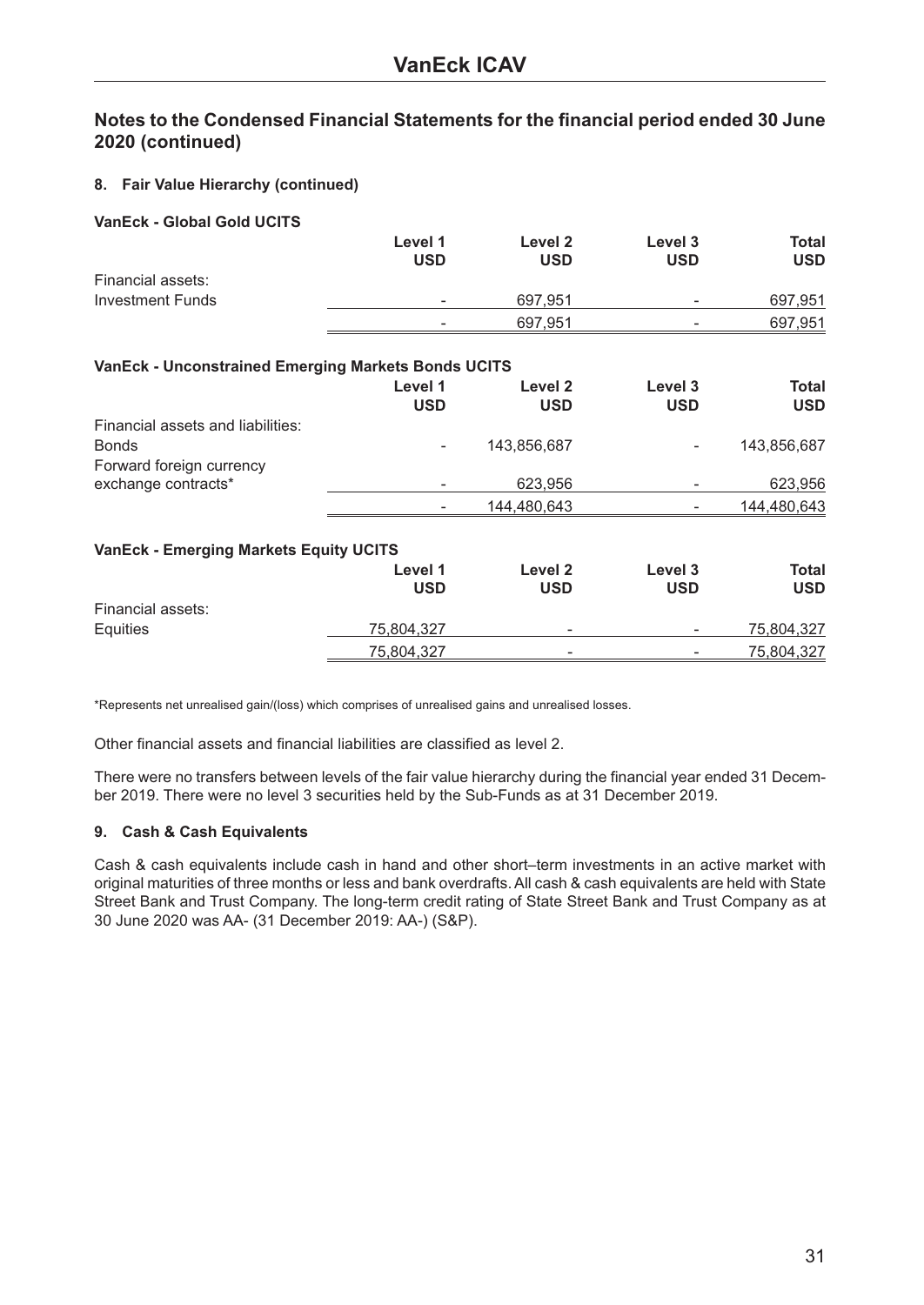#### **10. Other payables**

| As at 30 June 2020        |                        |                        | VanEck -                | VanEck -              |
|---------------------------|------------------------|------------------------|-------------------------|-----------------------|
|                           | VanEck - Global        |                        | Unconstrained           | <b>Emerging</b>       |
|                           | <b>Hard Assets</b>     | VanEck - Global        | <b>Emerging Markets</b> | <b>Markets Equity</b> |
|                           | <b>UCITS</b>           | <b>Gold UCITS</b>      | <b>Bonds UCITS</b>      | <b>UCITS</b>          |
|                           | <b>USD</b>             | <b>USD</b>             | <b>USD</b>              | <b>USD</b>            |
| Management fees payable   | (44, 576)              | (2,651)                | (261, 814)              | (521,009)             |
| Tax services fees payable | (38, 486)              | (6, 599)               | (40, 032)               | (24, 971)             |
| Depositary fees payable   | (38, 640)              | (19,072)               | (52, 614)               | (95, 152)             |
| Registration fees payable | (5,402)                | (522)                  | (5,223)                 |                       |
| Audit fees payable        | (12, 694)              | (129)                  | (183)                   | (16, 575)             |
| Directors fees payable    | (3,616)                | (66)                   | (4, 198)                | (5,380)               |
| Reimbursements            | 36,689                 | 16,141                 | 101,189                 | 78,369                |
| Legal fees payable        | (3,959)                | (1,774)                | (966)                   | (13,786)              |
| Other expenses payable    | (4, 814)               | (799)                  | (56, 291)               | (825)                 |
|                           | (115, 498)             | (15, 471)              | (320, 132)              | (599, 329)            |
| As at 31 December 2019    |                        |                        | VanEck -                | VanEck -              |
|                           | <b>VanEck - Global</b> |                        | <b>Unconstrained</b>    | <b>Emerging</b>       |
|                           | <b>Hard Assets</b>     | <b>VanEck - Global</b> | <b>Emerging Markets</b> | <b>Markets Equity</b> |
|                           | <b>UCITS</b>           | <b>Gold UCITS</b>      | <b>Bonds UCITS</b>      | <b>UCITS</b>          |
|                           | <b>USD</b>             | <b>USD</b>             | <b>USD</b>              | <b>USD</b>            |
| Management fees payable   | (104, 730)             | (1,888)                | (201, 638)              | (49, 449)             |
| Tax services fees payable | (34, 985)              | (1,898)                | (36, 439)               | (18, 871)             |
| Depositary fees payable   | (186, 910)             | (46, 774)              | (248, 993)              | (350, 437)            |
| Registration fees payable | (7, 192)               |                        | (9,220)                 | (10, 796)             |
| Audit fees payable        | (18, 927)              | (203)                  | (9,909)                 | (12,998)              |
| Directors fees payable    | (3, 132)               |                        | (4,263)                 |                       |
| Reimbursements            | (37,663)               | 51,147                 | 114,029                 | 206,862               |
| Legal fees payable        | (30, 211)              | (384)                  | (25, 803)               | (5, 563)              |
| Other expenses payable    | (10, 494)              |                        | (31, 041)               | (12, 727)             |
|                           | (434, 244)             |                        | (453, 277)              | (253, 979)            |

#### **11. Related Party Disclosures**

Mr. Adam Phillips, Mr. Jonathan R. Simon and Mr. Bruce Smith are related to Van Eck Associates Corporation and also serve as directors or officers of affiliates of Van Eck Associates Corporation.

Mr. Jon Lukomnik, Mr. Adrian Waters and Ms. Mary Canning are independent directors of the ICAV. Mr. Adam Phillips, Mr. Adrian Waters, Mr. Jonathan R. Simon, Mr. Bruce Smith and Ms. Mary Canning also serve as Directors of the Manager, VanEck Investments Limited. Mr. Jon Lukomnik is also an independent Director of the Van Eck US mutual funds. Mr. Adrian Waters, Mr. Jon Lukomnik and Ms. Mary Canning are each entitled to receive a fee of €15,000 per annum as payment for their services to the ICAV.

As outlined on page 2 of this report, Van Eck Associates Corporation is the Investment Manager to the ICAV. VanEck Investments Limited , the Manager and Distributor, is a wholly owned subsidiary of Van Eck Associates Corporation. Distribution Fees earned by VanEck Investments Limited are disclosed in Note 6 and amounts owned at the financial period end are disclosed in Note 10.

As at 30 June 2020, the management fee paid amounted to USD 687,170 (31 December 2019: USD 1,154,612) and the amount of USD 456,606 (31 December 2019: USD 217,398) was outstanding at financial period end.

As at 30 June 2020, the Global Distribution fee paid to VanEck Investments Limited amounted to USD 425,677 (31 December 2019: USD 611,304), the amount of USD 373,444 (31 December 2019: USD 140,307) was outstanding at financial period end.

As at 30 June 2020, the total value of reimbursement amounted to USD (373,955) (31 December 2019: USD (430,702)), the amount of USD (232,388) (31 December 2019: USD (334,375)) was outstanding at financial period end.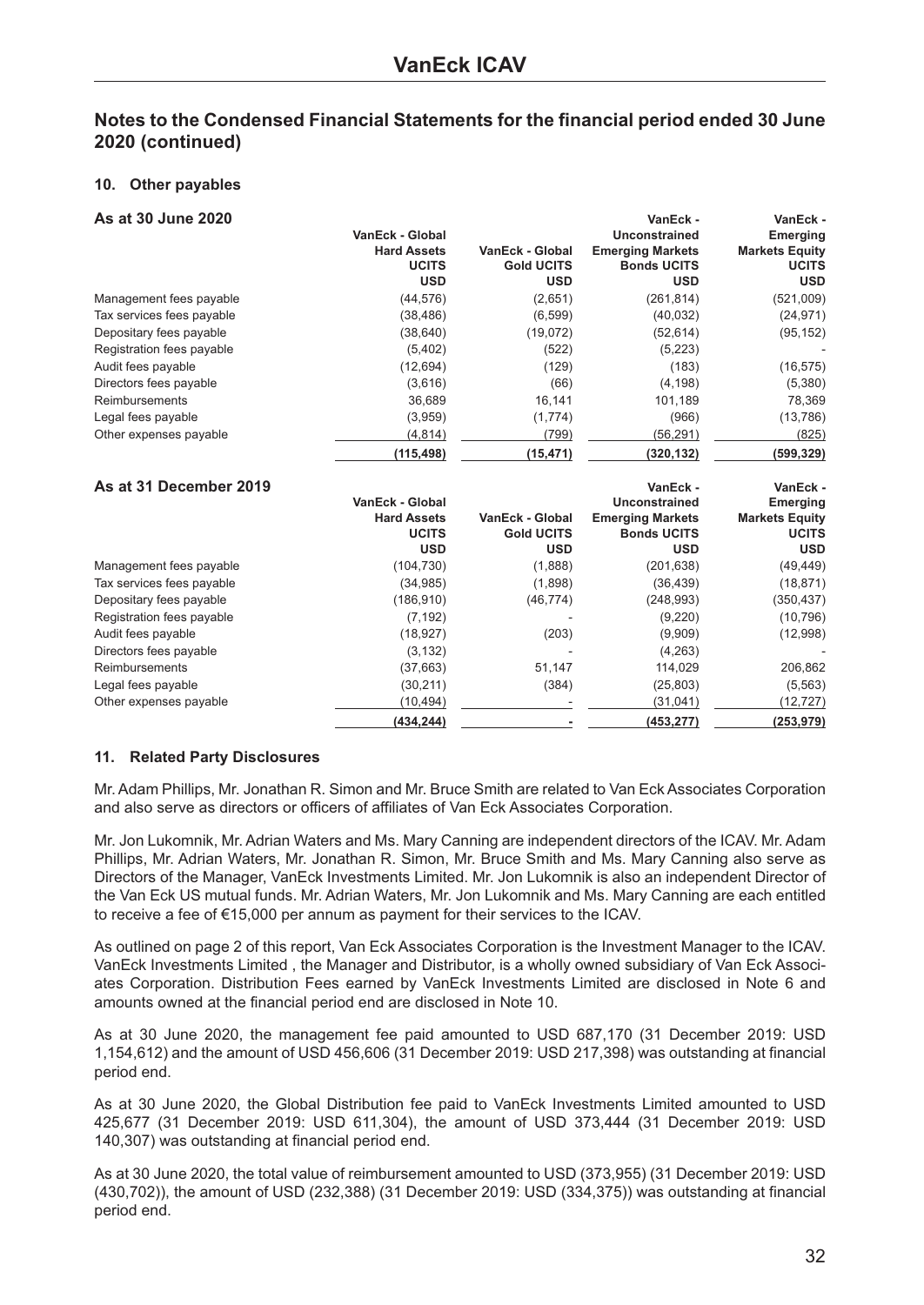#### **11. Related Party Disclosures (continued)**

Van Eck-Emerging Markets Equity UCITS is the Master Fund of Movestic Globala Tillväxtmarknader (SICAV).

Van Eck-Global Gold UCITS is a Feeder Fund of LO Funds – World Gold Expertise Fund.

#### **Connected Parties**

Regulation 43(1) of the UCITS Regulations "Restrictions of transactions with connected persons" states that "a responsible person shall ensure that any transaction between a UCITS and a connected person is conducted a) at arm's length; and b) in the best interest of the unit-holders of the UCITS". As required under UCITS Regulation 81.4, the Directors, as responsible persons are satisfied that there are in place arrangements, evidenced by written procedures, to ensure that the obligations that are prescribed by UCITS Regulation 43(1) are applied to all transactions with a connected party; and all transactions with connected parties that were entered into during the financial period to which the report relates complied with the obligations that are prescribed by Regulation 43(1).

#### **Transactions with key management personnel**

The interests of the Directors in related parties are as follows:

**Jonathan R. Simon** is Senior Vice President and General Counsel of Van Eck Associates Corporation. He is also a director and officer of affiliates of Van Eck Associates Corporation.

**Bruce J. Smith** is Senior Advisor for Strategic Initiatives and Director of Van Eck Associates Corporation, Van Eck Securities Corporation, and Van Eck Absolute Return Advisors Corporation. He is also a director of affiliates of Van Eck Associates Corporation.

**Adam Phillips** serves as Chief Operating Officer of Van Eck Vectors ETFs. He is also a director of affiliates of Van Eck Associates Corporation.

During the financial period ended 30 June 2020 and financial year ended 31 December 2019, other than as disclosed above, no Director or connected person of any Director has any interest, beneficial or non beneficial, in the share capital of the ICAV or any material interest in the ICAV or in any agreement or arrangement with the ICAV.

#### **Significant shareholders**

The following table details the number of shareholders with significant holdings (at least 20%) of the relevant Sub-Fund and the percentage of that holding as at 30 June 2020.

| Sub-Fund                                | Number of<br>significant<br>shareholders | Total holding as at<br>30 June 2020 | Aggregate<br>shareholding as a<br>% of the Sub-Fund<br>as at 30 June 2020 |
|-----------------------------------------|------------------------------------------|-------------------------------------|---------------------------------------------------------------------------|
| VanEck - Global Hard Assets UCITS       | っ                                        | 254.315                             | 84.97                                                                     |
| VanEck - Global Gold UCITS              |                                          | 22,000                              | 99.79                                                                     |
| VanEck - Unconstrained Emerging Markets |                                          |                                     |                                                                           |
| <b>Bonds UCITS</b>                      |                                          | 1,532,072                           | 98.28                                                                     |
| VanEck - Emerging Markets Equity UCITS  |                                          | 5,113,571                           | 87.18                                                                     |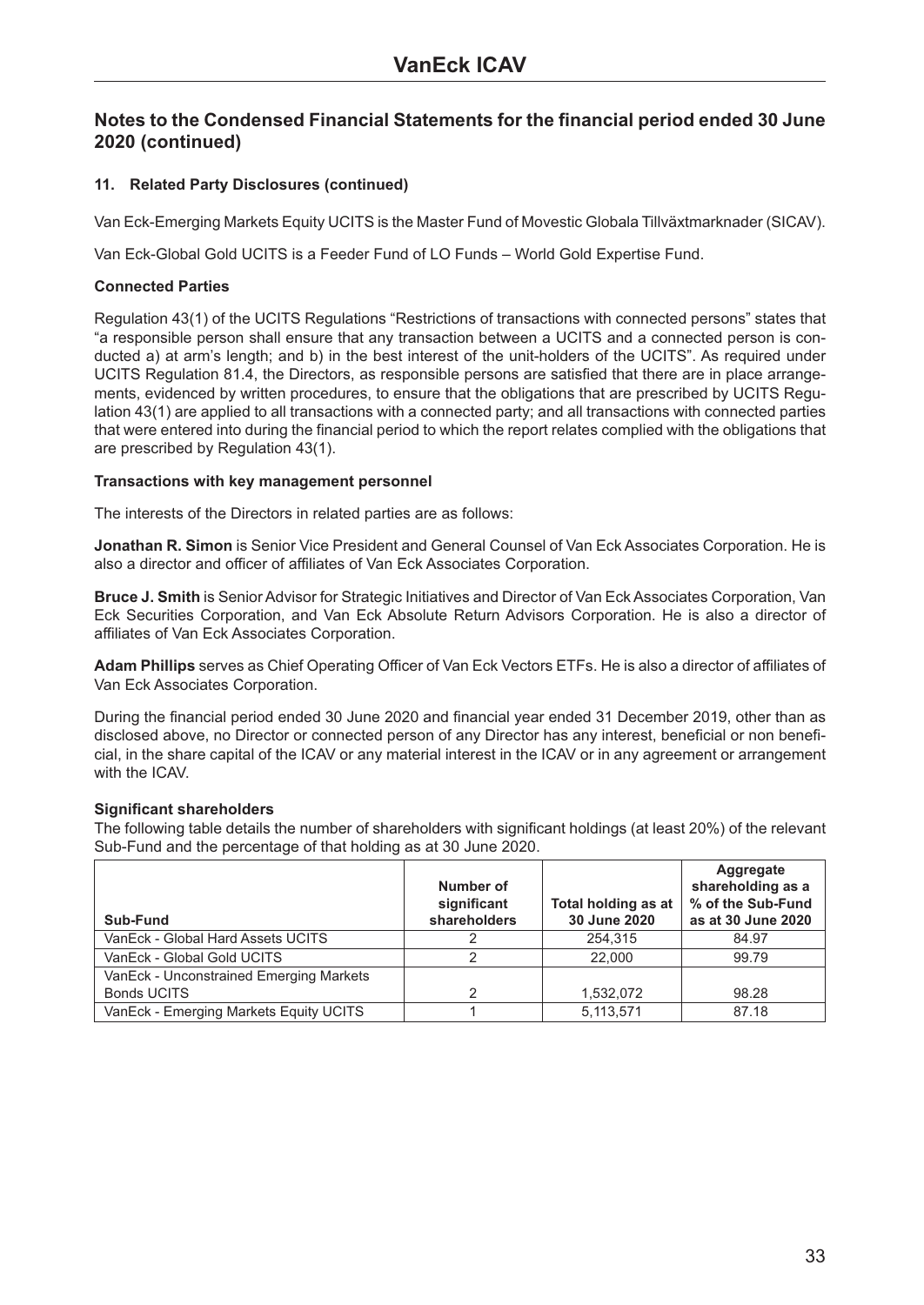#### **11. Related Party Disclosures (continued)**

The following table details the number of shareholders with significant holdings (at least 20%) of the relevant Sub-Fund and the percentage of that holding as at 31 December 2019.

| Sub-Fund                                | Number of<br>significant<br>shareholders | Total holding as at<br>31 Dec 2019 | Aggregate<br>shareholding as a<br>% of the Sub-Fund<br>as at 31 Dec 2019 |
|-----------------------------------------|------------------------------------------|------------------------------------|--------------------------------------------------------------------------|
| VanEck - Global Hard Assets UCITS       |                                          | 560.530                            | 55.24                                                                    |
| VanEck - Global Gold UCITS              |                                          | 10.000                             | 96.65                                                                    |
| VanEck - Unconstrained Emerging Markets |                                          |                                    |                                                                          |
| <b>Bonds UCITS</b>                      | 2                                        | 1.575.357                          | 94.62                                                                    |
| VanEck - Emerging Markets Equity UCITS  |                                          | 5,581,455                          | 88.96                                                                    |

#### **12. Efficient Portfolio Management**

The ICAV may, on behalf of each Sub-Fund, engage in techniques and instruments such as in financial derivative instruments, repurchase/reverse repurchase and stock lending agreements for the purposes of efficient portfolio management meaning the reduction of risk, including the risk of tracking error between the performance of a Sub-Fund and the performance of the Index tracked by the relevant Sub-Fund, the reduction of costs to the Sub-Funds, the generation of additional capital or income for the Sub-Fund and hedging against market movements, currency exchange or interest rate risks, taking into account the risk profile of each Sub-Fund and the general provisions of the UCITS Regulations. Such transactions may include foreign exchange transactions which alter the currency characteristics of transferable securities held by each Sub-Fund. No securities lending took place during the financial period ended 30 June 2020 (31 December 2019: Nil). There were no such derivatives or repurchase/reverse repurchase transactions held for efficient portfolio management purposes during the financial period ended 30 June 2020 (31 December 2019: Nil).

#### **13. Distributions**

The following distributions were declared by the Sub-Funds during the financial period ended 30 June 2020:

| <b>VanEck - Unconstrained Emerging Markets</b><br><b>Bonds UCITS</b> | Value<br><b>USD</b> | <b>Per Share</b><br><b>USD</b> | Ex-date       |
|----------------------------------------------------------------------|---------------------|--------------------------------|---------------|
| EUR I1 Shares                                                        | 162                 | 0.9224                         | 23 March 2020 |
| USD 11 Shares                                                        | 18.640              | 1.4484                         | 23 March 2020 |
| USD 12 Shares                                                        | 1,380,146           | 1.4435                         | 23 March 2020 |
| USD M Shares                                                         | 8.616               | 1.3072                         | 23 March 2020 |
| USD R1 Shares                                                        | 7,120               | 1.1282                         | 23 March 2020 |
| EUR I2 Shares                                                        | 1,042,055           | 1.5381                         | 23 March 2020 |
| EUR I1 Shares                                                        | 144                 | 0.7610                         | 23 June 2020  |
| USD 11 Shares                                                        | 15.274              | 1.1604                         | 23 June 2020  |
| USD I2 Shares                                                        | 1,138,329           | 1.1639                         | 23 June 2020  |
| <b>USD M Shares</b>                                                  | 7.062               | 1.0484                         | 23 June 2020  |
| <b>USD R1 Shares</b>                                                 | 5.831               | 0.9062                         | 23 June 2020  |
| EUR I2 Shares                                                        | 709.577             | 1.1692                         | 23 June 2020  |
| <b>Total</b>                                                         | 4,332,956           |                                |               |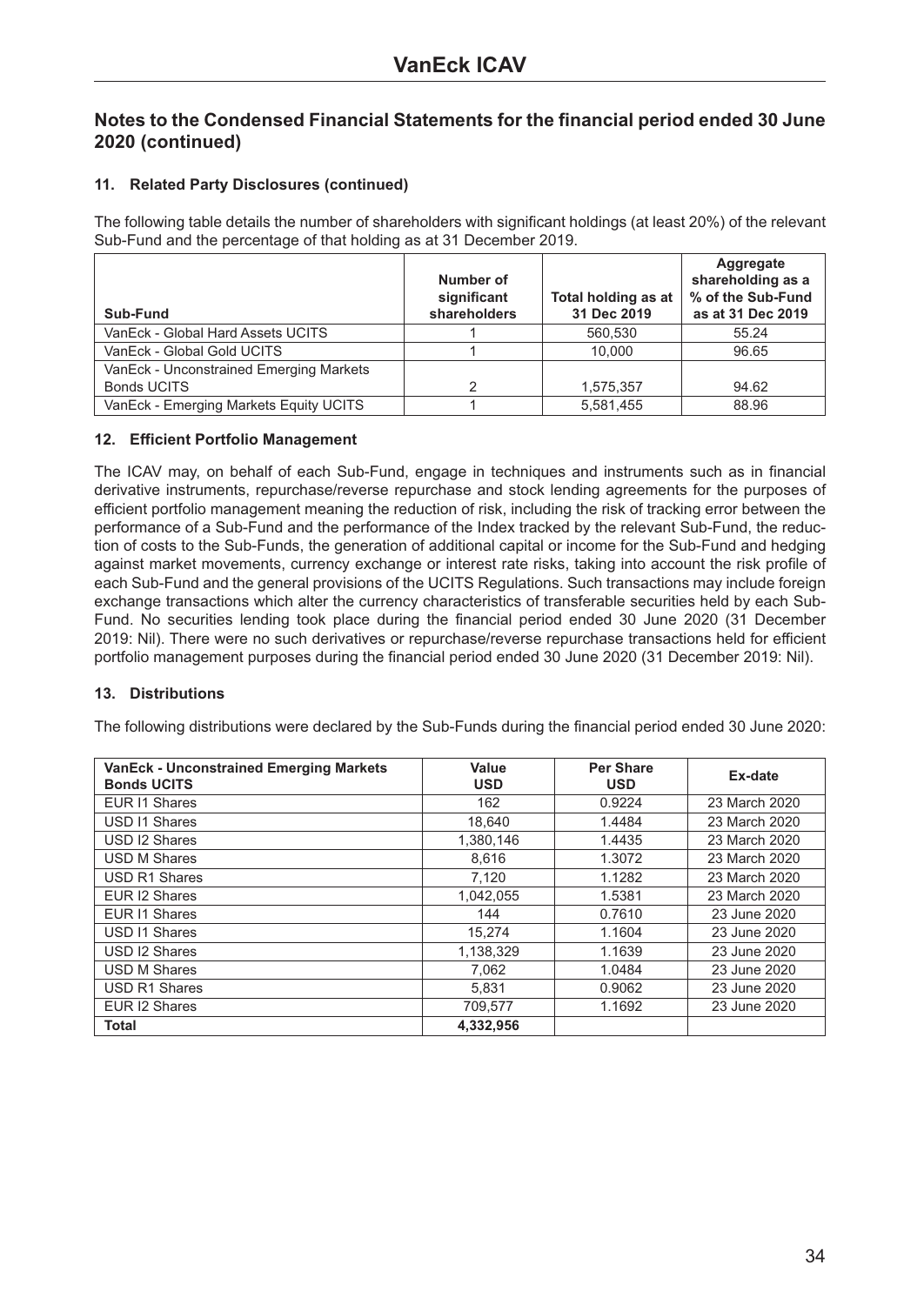#### **13. Distributions (continued)**

The following distributions were declared by the Sub-Funds during the financial year ended 31 December 2019:

| <b>VanEck - Unconstrained Emerging Markets</b> | Value      | <b>Per Share</b> | Ex-date           |
|------------------------------------------------|------------|------------------|-------------------|
| <b>Bonds UCITS</b>                             | <b>USD</b> | <b>USD</b>       |                   |
| <b>EUR I1 Shares</b>                           | 14,255     | 1.3859           | 22 March 2019     |
| USD I1 Shares                                  | 15,144     | 1.2486           | 22 March 2019     |
| USD I2 Shares                                  | 956,240    | 1.2520           | 22 March 2019     |
| <b>USD M Shares</b>                            | 6.986      | 1.1225           | 22 March 2019     |
| <b>USD R1 Shares</b>                           | 5.845      | 0.9511           | 22 March 2019     |
| EUR I2 Shares                                  | 864,298    | 1.3437           | 22 March 2019     |
| <b>EUR I1 Shares</b>                           | 9.812      | 1.0247           | 21 June 2019      |
| <b>USD I1 Shares</b>                           | 11,123     | 0.9033           | 21 June 2019      |
| USD I2 Shares                                  | 819,304    | 0.8325           | 21 June 2019      |
| <b>USD M Shares</b>                            | 5.069      | 0.8026           | 21 June 2019      |
| <b>USD R1 Shares</b>                           | 4.006      | 0.6447           | 21 June 2019      |
| EUR I2 Shares                                  | 638,807    | 0.9996           | 21 June 2019      |
| <b>EUR I1 Shares</b>                           | 15,287     | 1.5158           | 23 September 2019 |
| <b>USD I1 Shares</b>                           | 17,427     | 1.4003           | 23 September 2019 |
| USD I2 Shares                                  | 1,391,840  | 1.4098           | 23 September 2019 |
| <b>USD M Shares</b>                            | 8,043      | 1.2607           | 23 September 2019 |
| <b>USD R1 Shares</b>                           | 6.737      | 1.0749           | 23 September 2019 |
| EUR I2 Shares                                  | 996,808    | 1.3262           | 23 September 2019 |
| EUR I1 Shares                                  | 3,871      | 33.7414          | 23 December 2019  |
| USD I1 Shares                                  | 17,487     | 1.3814           | 23 December 2019  |
| USD I2 Shares                                  | 1,389,794  | 1.3835           | 23 December 2019  |
| <b>USD M Shares</b>                            | 8,078      | 1.2454           | 23 December 2019  |
| <b>USD R1 Shares</b>                           | 6,719      | 1.0800           | 23 December 2019  |
| EUR I2 Shares                                  | 1,072,571  | 1.5249           | 23 December 2019  |
| <b>Total</b>                                   | 8,285,551  |                  |                   |

#### **14. Seasonal or Cyclical Activities**

The Fund is not subject to seasonal or cyclical activities.

#### **15. Significant events during the financial period**

An updated Prospectus was issued on 14 February 2020 by the ICAV.

VanEck - Emerging Markets Equity UCITS SEK B Accumulating Shares Class was closed 5 February 2020.

VanEck - Global Hard Assets UCITS USD I4 Accumulating Shares Class was closed on 30 March 2020.

The investment manager is aware of the novel COVID-19 pandemic and related economic stress and is closely monitoring the situation.

The COVID-19 epidemic is believed to have originated in Wuhan, Hubei, China. While containment efforts were made to slow the spread of the epidemic the outbreak has now spread globally and has led to the World Health Organisation declaring the COVID-19 outbreak a pandemic on 11 March 2020. Containment efforts are impacting global supply chains, general public confidence and all major stock markets have fallen significantly since year end. There has also been a large decline in energy prices, including oil, the decline in price of which has been further exacerbated by tensions among leading oil producing nations.

The Board of Directors is aware that global financial markets have been monitoring and reacting to the outbreak. All markets have incurred increased volatility and uncertainty since the onset of the pandemic.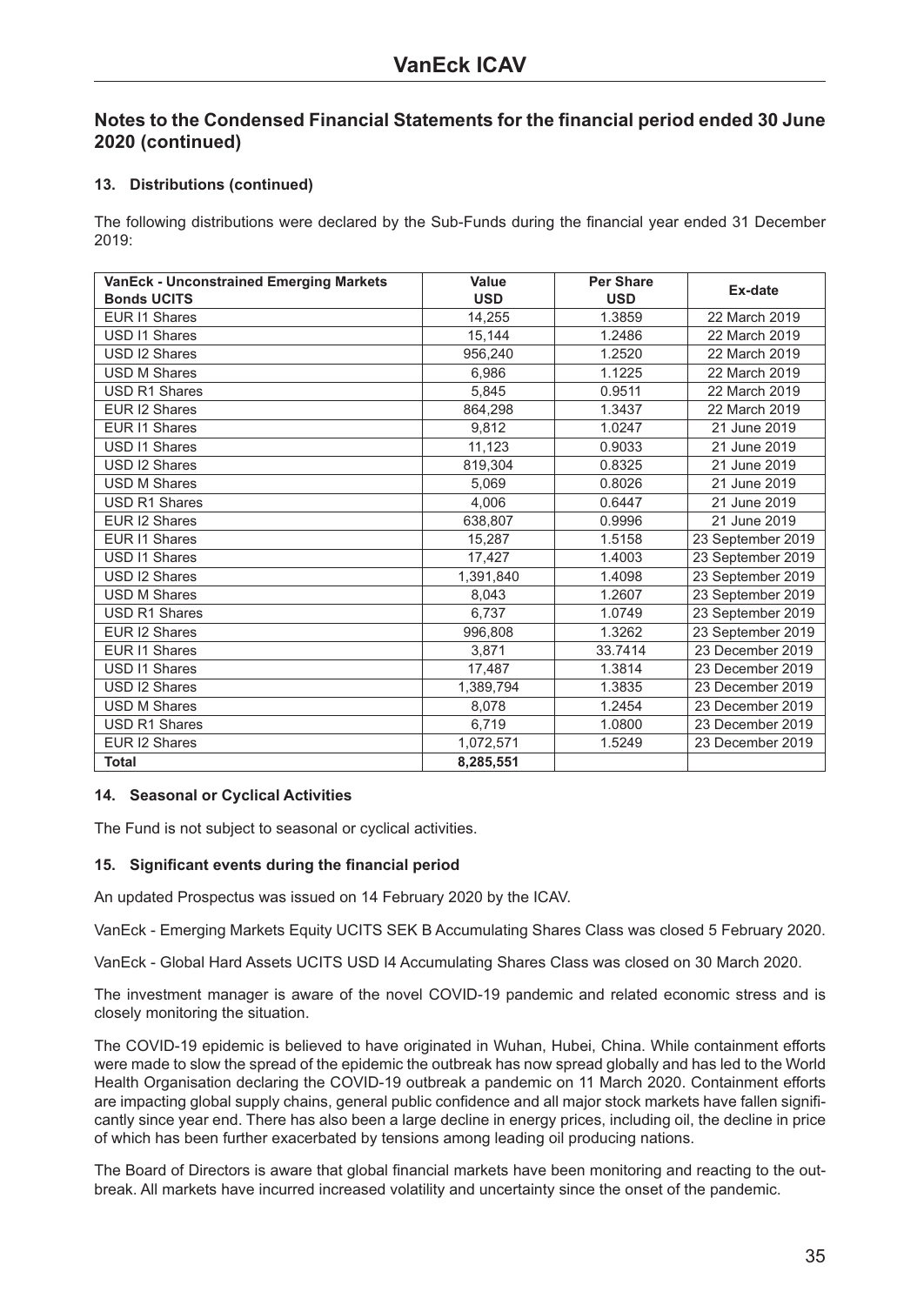#### **15. Significant events during the financial period (continued)**

The Board of Directors has also noted the operational risks that are posed to the ICAV and its service providers due to global and local movement restrictions that have been enacted by various governments. COVID-19 pandemic is an unprecedented event and the eventual impact on the global economy and markets will largely depend on the scale and duration of the outbreak. The Board of Directors will continue to monitor this situation.

A significant redemption request for Global Hard Assets UCITS Fund was received in March 2020. The redemption request represents approximately 56% of the net asset value of the Fund and does not affect the going concern of the Fund.

There have been no other significant events during the financial period.

#### **16. Significant events after the financial period end**

Mr. Gijs Koning was appointed Director to the ICAV as at 8 July 2020. Mr. Gijs Koning is also managing director of VanEck Asset Management B.V. the UCITS management company of VanEck in the Netherlands.

The performance of the Funds from the financial period end to 14 August 2020, and the Subscriptions and Redemptions to/from the Funds for the same period are listed in the table below:

| <b>Fund</b>                                         |                      | <b>Subscriptions</b>     | <b>Redemptions</b> |
|-----------------------------------------------------|----------------------|--------------------------|--------------------|
|                                                     | <b>Performance %</b> | <b>USD</b>               | <b>USD</b>         |
| VanEck - Global Hard Assets UCITS                   | (0.07)%              | $\overline{\phantom{0}}$ |                    |
| VanEck - Global Gold UCITS                          | $(0.18)\%$           | $\overline{\phantom{a}}$ | 1.347.668          |
| VanEck - Unconstrained Emerging Markets Bonds UCITS | (0.08)%              | 1.164.815                | 1,283,507          |
| VanEck - Emerging Markets Equity UCITS              | $(0.57)\%$           | 110.003                  | 801.963            |

There have been no other significant events affecting the ICAV since 30 June 2020 that require amendment to or disclosure in the financial statements.

#### **17. Approval of the Financial Statements**

The financial statements were approved by the Board of Directors on 28 August 2020.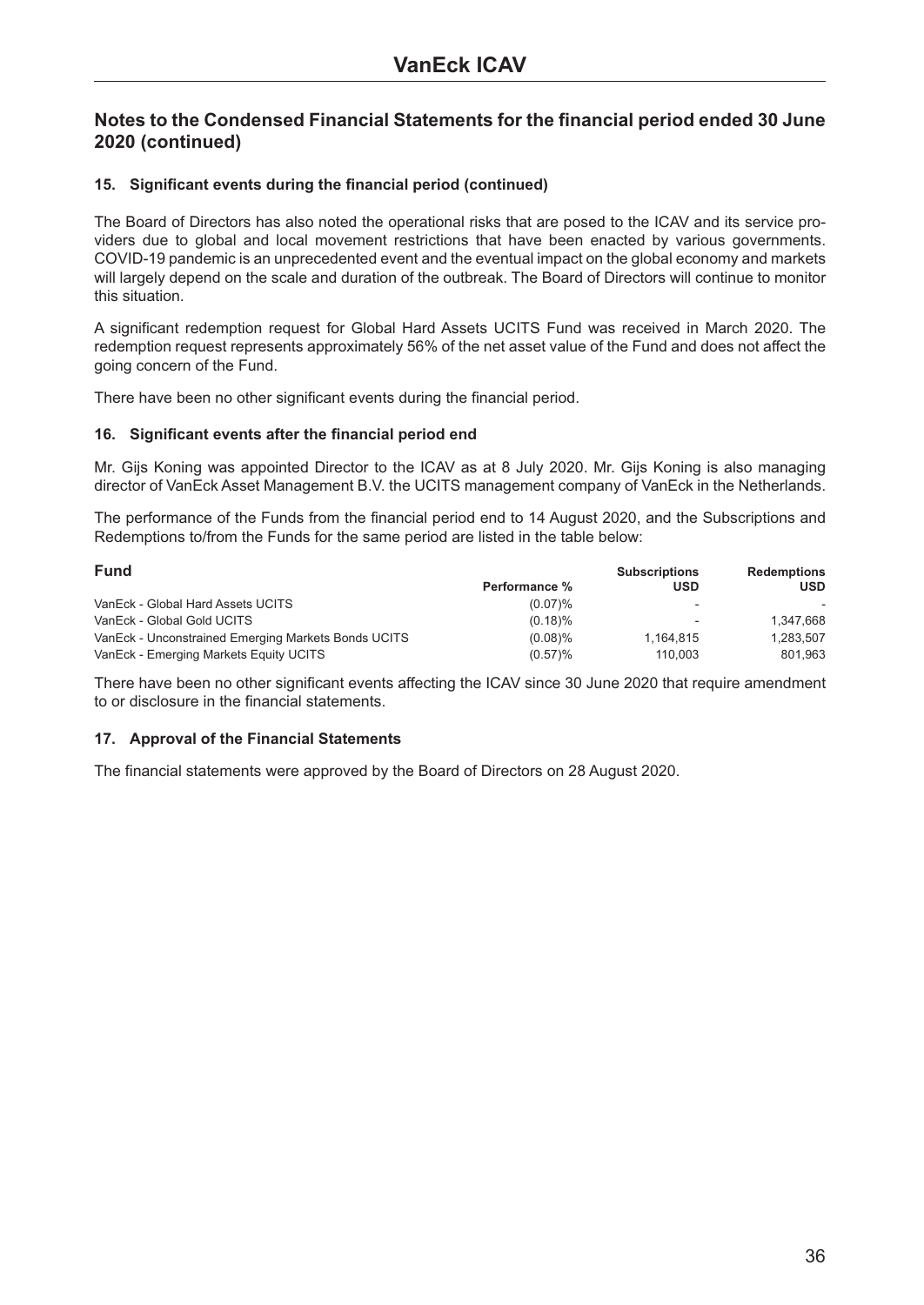## <span id="page-36-0"></span>**VanEck - Global Hard Assets UCITS**

#### **Schedule of Investments as at 30 June 2020**

| <b>Holding</b>   |                                                                                      | <b>Fair Value</b><br><b>USD</b> | $%$ of<br>Sub-Fund |
|------------------|--------------------------------------------------------------------------------------|---------------------------------|--------------------|
|                  | <b>Transferable Securities</b><br>Equities (95.68%) (December 2019: 95.42%)          |                                 |                    |
|                  | Australia (1.05%) (December 2019: Nil)                                               |                                 |                    |
| 3,300            | <b>BHP Group Ltd</b>                                                                 | 164,109                         | 1.05               |
|                  |                                                                                      | 164,109                         | 1.05               |
|                  | Bermuda (0.93%) (December 2019: 2.29%)                                               |                                 |                    |
| 3,500            | <b>Bunge Ltd</b>                                                                     | 143,955                         | 0.93               |
|                  |                                                                                      | 143,955                         | 0.93               |
|                  | Canada (25.35%) (December 2019: 23.72%)                                              |                                 |                    |
| 11,577           | Agnico Eagle Mines Ltd                                                               | 741,622                         | 4.76               |
| 30,267           | <b>Barrick Gold Corp</b>                                                             | 815,393                         | 5.24               |
| 78,400           | First Quantum Minerals Ltd                                                           | 624,844                         | 4.01               |
| 53,100           | Kinross Gold Corp                                                                    | 383,382                         | 2.46               |
| 14,048           | Kirkland Lake Gold Ltd                                                               | 579,339                         | 3.72               |
| 62,300<br>14,569 | Lundin Mining Corp<br><b>Nutrien Ltd</b>                                             | 334,078                         | 2.15               |
|                  |                                                                                      | 467,665                         | 3.01               |
|                  |                                                                                      | 3,946,323                       | 25.35              |
|                  | Cayman Islands (0.54%) (December 2019: 0.43%)                                        |                                 |                    |
| 8,232            | Alussa Energy Acquisition Corp                                                       | 83,267                          | 0.54               |
|                  |                                                                                      | 83,267                          | 0.54               |
|                  | Finland (1.06%) (December 2019: Nil)                                                 |                                 |                    |
| 4,200            | Neste Oyj                                                                            | 164,258                         | 1.06               |
|                  |                                                                                      | 164,258                         | 1.06               |
|                  | Norway (0.42%) (December 2019: Nil)                                                  |                                 |                    |
| 1,900            | Yara International ASA                                                               | 65,911                          | 0.42               |
|                  |                                                                                      | 65,911                          | 0.42               |
|                  | Russia (0.82%) (December 2019: Nil)                                                  |                                 |                    |
| 4,900            | MMC Norilsk Nickel PJSC                                                              | 128,331                         | 0.82               |
|                  |                                                                                      | 128,331                         | 0.82               |
|                  | South Africa (2.10%) (December 2019: Nil)                                            |                                 |                    |
| 37,800           | Sibanye Stillwater Ltd                                                               | 326,970                         | 2.10               |
|                  |                                                                                      | 326,970                         | 2.10               |
|                  | Switzerland (Nil) (December 2019: 0.66%)                                             |                                 |                    |
|                  |                                                                                      |                                 |                    |
|                  | United Kingdom (6.60%) (December 2019: 8.70%)<br>Anglo American Plc                  |                                 |                    |
| 17,100<br>8,800  | Rio Tinto Plc                                                                        | 396,100<br>494,384              | 2.54<br>3.18       |
| 4,500            | Royal Dutch Shell Plc                                                                | 137,025                         | 0.88               |
|                  |                                                                                      | 1,027,509                       | 6.60               |
|                  |                                                                                      |                                 |                    |
| 8,600            | United States (56.81%) (December 2019: 59.62%)<br>Cabot Oil & Gas Corp               | 147,748                         | 0.95               |
| 16,700           | CF Industries Holdings Inc                                                           | 469,938                         | 3.02               |
| 3,300            | Chart Industries Inc.                                                                | 160,017                         | 1.03               |
| 5,000            | Chevron Corp                                                                         | 446,150                         | 2.87               |
| 2,000            | Cimarex Energy Co                                                                    | 54,980                          | 0.35               |
| 4,252            | Concho Resources Inc                                                                 | 218,978                         | 1.41               |
| 7,033            | Corteva Inc                                                                          | 188,414                         | 1.21               |
| 6,157            | Diamondback Energy Inc                                                               | 257,486                         | 1.65               |
| 1,300            | Dow Inc                                                                              | 52,988                          | 0.34               |
| 1,233            | Dupont de Nemours Inc                                                                | 65,509                          | 0.42               |
| 4,300            | <b>EOG Resources Inc</b>                                                             | 217,838                         | 1.40               |
| 43,300           | Freeport-McMoRan Inc                                                                 | 500,981                         | 3.22               |
| 19,394<br>1,900  | Hannon Armstrong Sustainable Infrastructure Capital Inc<br><b>IPG Photonics Corp</b> | 551,953<br>304,741              | 3.55<br>1.96       |
|                  |                                                                                      |                                 |                    |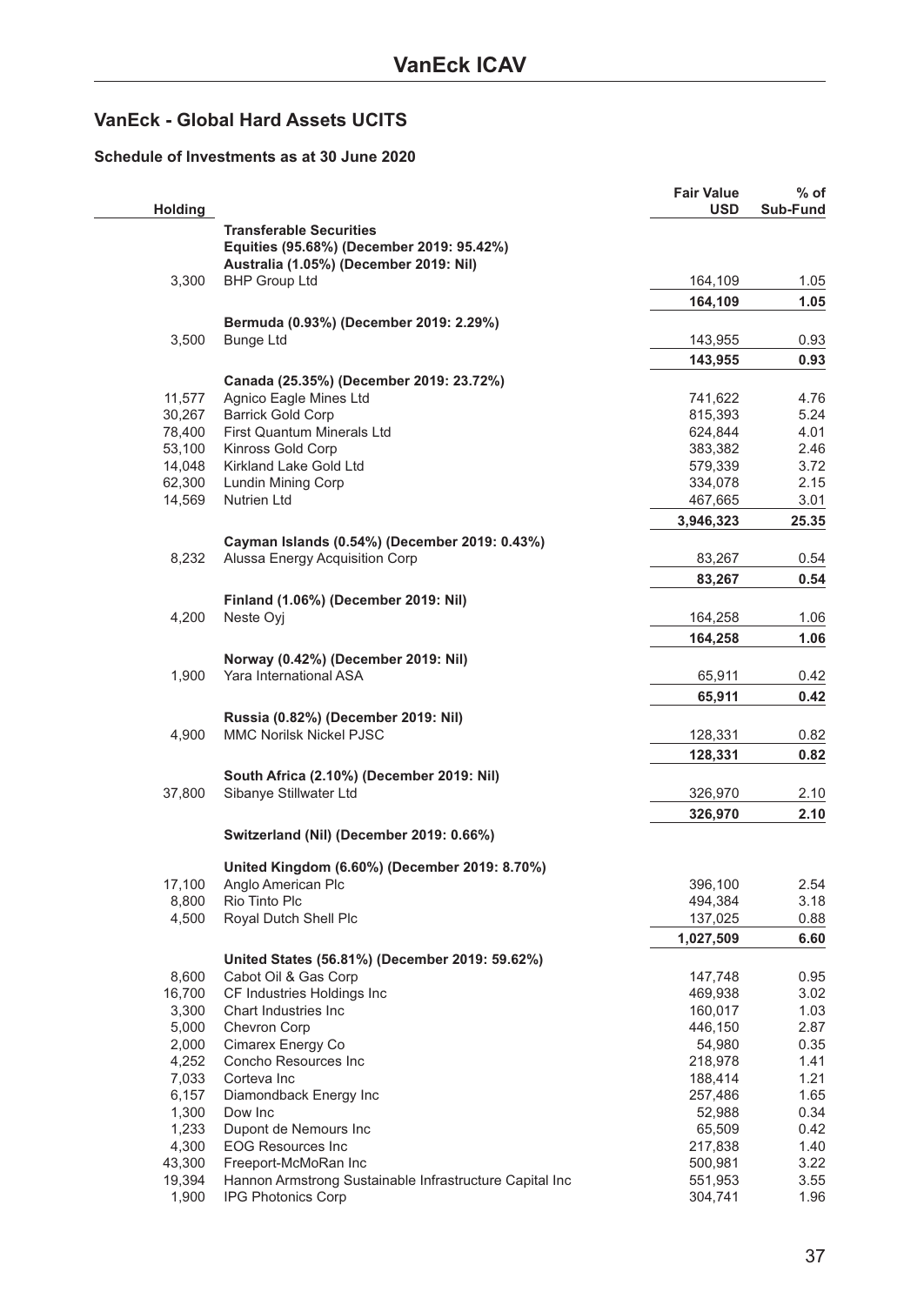## **VanEck - Global Hard Assets UCITS (continued)**

### **Schedule of Investments as at 30 June 2020 (continued)**

| <b>Holding</b>                  |                                                                        | <b>Fair Value</b><br><b>USD</b> | $%$ of<br>Sub-Fund |
|---------------------------------|------------------------------------------------------------------------|---------------------------------|--------------------|
|                                 | <b>Transferable Securities (continued)</b>                             |                                 |                    |
|                                 | Equities (95.68%) (December 2019: 95.42%) (continued)                  |                                 |                    |
|                                 | United States (56.81%) (December 2019: 59.62%) (continued)             |                                 |                    |
| 900                             | Kansas City Southern                                                   | 134,361                         | 0.86               |
| 6,439                           | Kirby Corp                                                             | 344,873                         | 2.21               |
| 8,800                           | Louisiana-Pacific Corp                                                 | 225,720                         | 1.45               |
| 13,048                          | Newmont Corp                                                           | 805,584                         | 5.17               |
| 5,000                           | Ormat Technologies Inc                                                 | 317,450                         | 2.04               |
| 27,900                          | Parsley Energy Inc                                                     | 297,972                         | 1.91               |
| 3,200                           | Pioneer Natural Resources Co                                           | 312,640                         | 2.01               |
| 1,700                           | Sanderson Farms Inc                                                    | 197,013                         | 1.27               |
| 6,400                           | SolarEdge Technologies Inc                                             | 888,192                         | 5.71               |
| 7,800                           | Solaris Oilfield Infrastructure Inc                                    | 57,876                          | 0.37               |
| 28,846                          | Sunrun Inc                                                             | 568,843                         | 3.65               |
| 7,100                           | Tyson Foods Inc                                                        | 423,941                         | 2.72               |
| 900                             | Union Pacific Corp                                                     | 152,163                         | 0.98               |
| 6,300                           | Valero Energy Corp                                                     | 370,566                         | 2.38               |
| 17,100                          | WPX Energy Inc                                                         | 109,098                         | 0.70               |
|                                 |                                                                        | 8,844,013                       | 56.81              |
|                                 | Total Equities (December 2019: 95.42%)                                 | 14,894,646                      | 95.68              |
|                                 | Total Transferable Securities (December 2019: 95.42%)                  | 14,894,646                      | 95.68              |
|                                 |                                                                        | <b>Fair Value</b>               | $%$ of             |
|                                 |                                                                        | <b>USD</b>                      | Sub-Fund           |
|                                 | Portfolio of Investments (December 2019: 95.42%)                       | 14,894,646                      | 95.68              |
|                                 | Other Net Assets (December 2019: 4.58%)                                | 672,691                         | 4.32               |
|                                 | <b>Net Assets</b>                                                      | 15,567,337                      | 100.00             |
|                                 |                                                                        |                                 | % of Total         |
| <b>Analysis of Total Assets</b> |                                                                        |                                 | <b>Assets</b>      |
|                                 | Transferable securities admitted to an official stock exchange listing |                                 | 82.71              |
| <b>Current Assets</b>           |                                                                        |                                 | 17.29              |
| <b>Total Assets</b>             |                                                                        |                                 | 100.00             |
|                                 |                                                                        |                                 |                    |

Country classifications are based upon country of incorporation and/or country of domicile.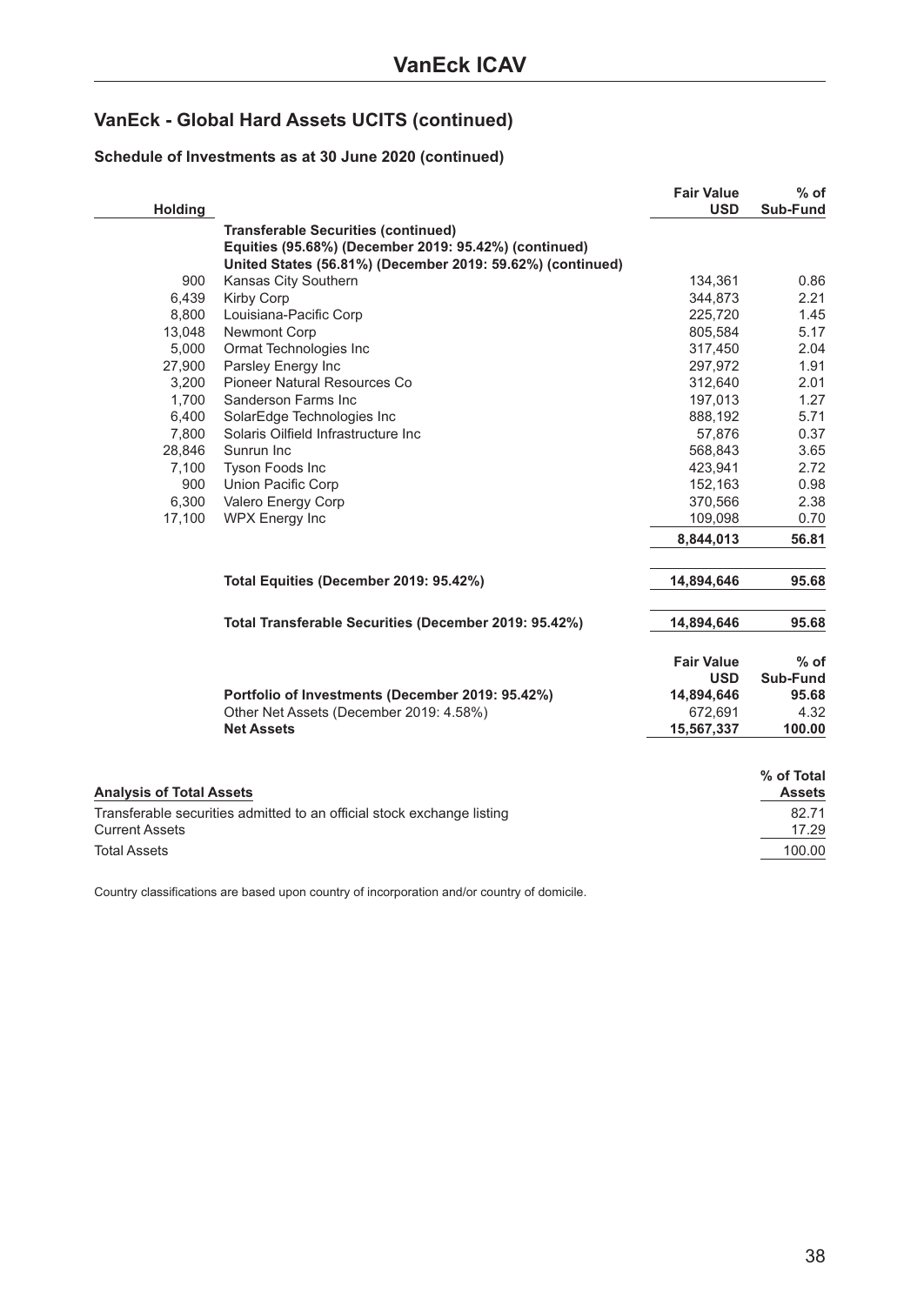## <span id="page-38-0"></span>**VanEck - Global Gold UCITS**

#### **Schedule of Investments as at 30 June 2020**

| <b>Holding</b>                                   |                                                                                                                                        | <b>Fair Value</b><br><b>USD</b> | $%$ of<br>Sub-Fund |
|--------------------------------------------------|----------------------------------------------------------------------------------------------------------------------------------------|---------------------------------|--------------------|
|                                                  | <b>Transferable Securities</b><br>Investment Funds (101.22%) (December 2019: 101.79%)<br>Luxembourg (101.22%) (December 2019: 101.79%) |                                 |                    |
| 69,593                                           | LO Funds - World Gold Expertise USD                                                                                                    | 2,039,768                       | 101.22             |
|                                                  |                                                                                                                                        | 2,039,768                       | 101.22             |
|                                                  | Total Investment Funds (December 2019: 101.79%)                                                                                        | 2,039,768                       | 101.22             |
|                                                  |                                                                                                                                        | <b>Fair Value</b><br><b>USD</b> | $%$ of<br>Sub-Fund |
|                                                  | Portfolio of Investments (December 2019: 101.79%)                                                                                      | 2,039,768                       | 101.22             |
|                                                  | Other Net Assets (December 2019: (1.79%))                                                                                              | (24, 504)                       | (1.22)             |
|                                                  | <b>Net Assets</b>                                                                                                                      | 2,015,264                       | 100.00             |
|                                                  |                                                                                                                                        |                                 | % of Total         |
| <b>Analysis of Total Assets</b>                  |                                                                                                                                        |                                 | <b>Assets</b>      |
| <b>Investment Funds</b><br><b>Current Assets</b> |                                                                                                                                        |                                 | 65.82<br>34.18     |
| <b>Total Assets</b>                              |                                                                                                                                        |                                 | 100.00             |

Country classifications are based upon country of incorporation and/or country of domicile.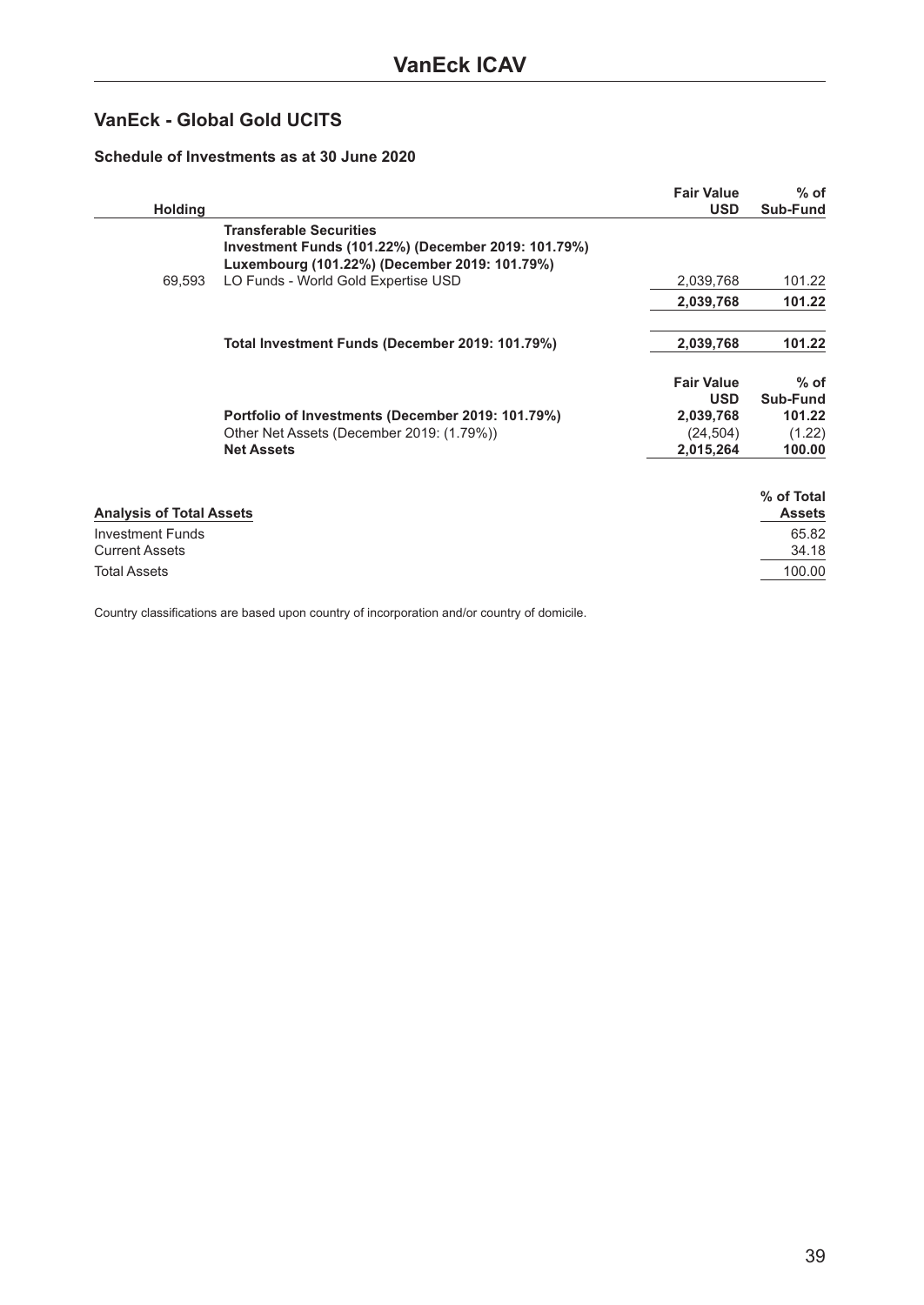## <span id="page-39-0"></span>**VanEck - Unconstrained Emerging Markets Bonds UCITS**

#### **Schedule of Investments as at 30 June 2020**

| <b>Holding</b>         |                                                                                               | <b>Fair Value</b><br><b>USD</b> | % of<br>Sub-Fund |
|------------------------|-----------------------------------------------------------------------------------------------|---------------------------------|------------------|
|                        | <b>Transferable Securities</b>                                                                |                                 |                  |
|                        | Corporate Bonds (31.73%) (December 2019: 30.33%)                                              |                                 |                  |
|                        | Argentina (1.82%) (December 2019: 1.45%)                                                      |                                 |                  |
| 1,986,000              | Cia General de Combustibles SA 9.50% 07/11/2021                                               | 1,449,780                       | 1.16             |
| 478,000                | IRSA Inversiones y Representaciones SA 11.50% 20/07/2020                                      | 423,508                         | 0.34             |
| 566,000                | IRSA Propiedades Comerciales SA 8.75% 23/03/2023                                              | 406,538                         | 0.32             |
|                        |                                                                                               | 2,279,826                       | 1.82             |
|                        | Cayman Islands (6.08%) (December 2019: 3.50%)                                                 |                                 |                  |
| 1,587,000              | Agile Group Holdings Ltd 5.75% 02/01/2025                                                     | 1,579,065                       | 1.26             |
| 1,791,000              | China Evergrande Group 9.50% 29/03/2024                                                       | 1,479,664<br>1,507,200          | 1.18<br>1.20     |
| 1,462,000<br>1,532,000 | Country Garden Holdings Co Ltd 5.63% 14/01/2030<br>Kaisa Group Holdings Ltd 10.50% 15/01/2025 | 1,453,270                       | 1.16             |
| 2,258,000              | Mongolian Mining Corp/Energy Resources LLC 9.25% 15/04/2024                                   | 1,595,847                       | 1.28             |
|                        |                                                                                               | 7,615,046                       | 6.08             |
|                        | Georgia (Nil) (December 2019: 1.28%)                                                          |                                 |                  |
|                        | Indonesia (1.24%) (December 2019: 1.21%)                                                      |                                 |                  |
| 1,334,000              | Pertamina Persero PT 5.63% 20/05/2043                                                         | 1,551,939                       | 1.24             |
|                        |                                                                                               | 1,551,939                       | 1.24             |
|                        | Ireland (2.26%) (December 2019: 2.31%)                                                        |                                 |                  |
| 1,506,000              | Aragvi Finance International DAC 12.00% 09/04/2024                                            | 1,573,770                       | 1.26             |
| 1,236,000              | Eurotorg LLC Via Bonitron DAC 8.75% 30/10/2022                                                | 1,253,304                       | 1.00             |
|                        |                                                                                               | 2,827,074                       | 2.26             |
|                        | Luxembourg (2.53%) (December 2019: 2.58%)                                                     |                                 |                  |
| 1,612,000              | MHP Luxembourg SA 6.25% 19/09/2029                                                            | 1,541,588                       | 1.23             |
| 175,000                | Nexa Resources SA 6.50% 18/01/2028                                                            | 177,713                         | 0.15             |
| 1,721,000              | Puma International Financing SA 5.00% 24/01/2026                                              | 1,441,337                       | 1.15             |
|                        |                                                                                               | 3,160,638                       | 2.53             |
|                        | Mexico (7.13%) (December 2019: 6.40%)                                                         |                                 |                  |
| 2,886,000              | Petroleos Mexicanos 6.49% 23/01/2027                                                          | 2,637,487                       | 2.11             |
| 1,673,000              | Petroleos Mexicanos 6.63% 15/06/2035                                                          | 1,366,113                       | 1.09             |
| 2,205,000              | Petroleos Mexicanos 6.75% 21/09/2047                                                          | 1,699,239                       | 1.36             |
| 852,000                | Petroleos Mexicanos 6.88% 04/08/2026                                                          | 805,221                         | 0.64             |
| 70,730,000             | Petroleos Mexicanos 7.47% 12/11/2026                                                          | 2,416,796                       | 1.93             |
|                        |                                                                                               | 8,924,856                       | 7.13             |
|                        | Netherlands (3.85%) (December 2019: 3.44%)                                                    |                                 |                  |
| 608,000                | IHS Netherlands Holdco BV 7.13% 18/03/2025                                                    | 620,160                         | 0.50             |
| 1,092,000              | IHS Netherlands Holdco BV 8.00% 18/09/2027                                                    | 1,111,110                       | 0.89             |
| 15,000                 | Mong Duong Finance Holdings BV 5.13% 07/05/2029                                               | 15,162                          | 0.01             |
| 1,560,000              | Mong Duong Finance Holdings BV (144A) 5.13% 07/05/2029                                        | 1,576,866                       | 1.26             |
| 1,569,975              | MV24 Capital BV 6.75% 01/06/2034                                                              | 1,494,915                       | 1.19             |
|                        |                                                                                               | 4,818,213                       | 3.85             |
|                        | Nigeria (Nil) (December 2019: 1.16%)                                                          |                                 |                  |
|                        | Norway (Nil) (December 2019: 1.31%)                                                           |                                 |                  |
|                        |                                                                                               |                                 |                  |
|                        | Singapore (1.45%) (December 2019: 1.23%)<br>Medco Bell Pte Ltd 6.38% 30/01/2027               | 1,813,260                       |                  |
| 2,113,000              |                                                                                               |                                 | 1.45<br>1.45     |
|                        | United Arab Emirates (Nil) (December 2019: 0.86%)                                             | 1,813,260                       |                  |
|                        |                                                                                               |                                 |                  |
|                        | United Kingdom (5.37%) (December 2019: 3.60%)                                                 |                                 |                  |
| 721,000                | Tullow Oil Plc 6.25% 15/04/2022                                                               | 528,359                         | 0.42             |
| 553,000                | Tullow Oil Plc 7.00% 01/03/2025<br>Tullow Oil Plc (144A) 7.00% 01/03/2025                     | 348,730                         | 0.28             |
| 1,218,000              |                                                                                               | 768,089                         | 0.61             |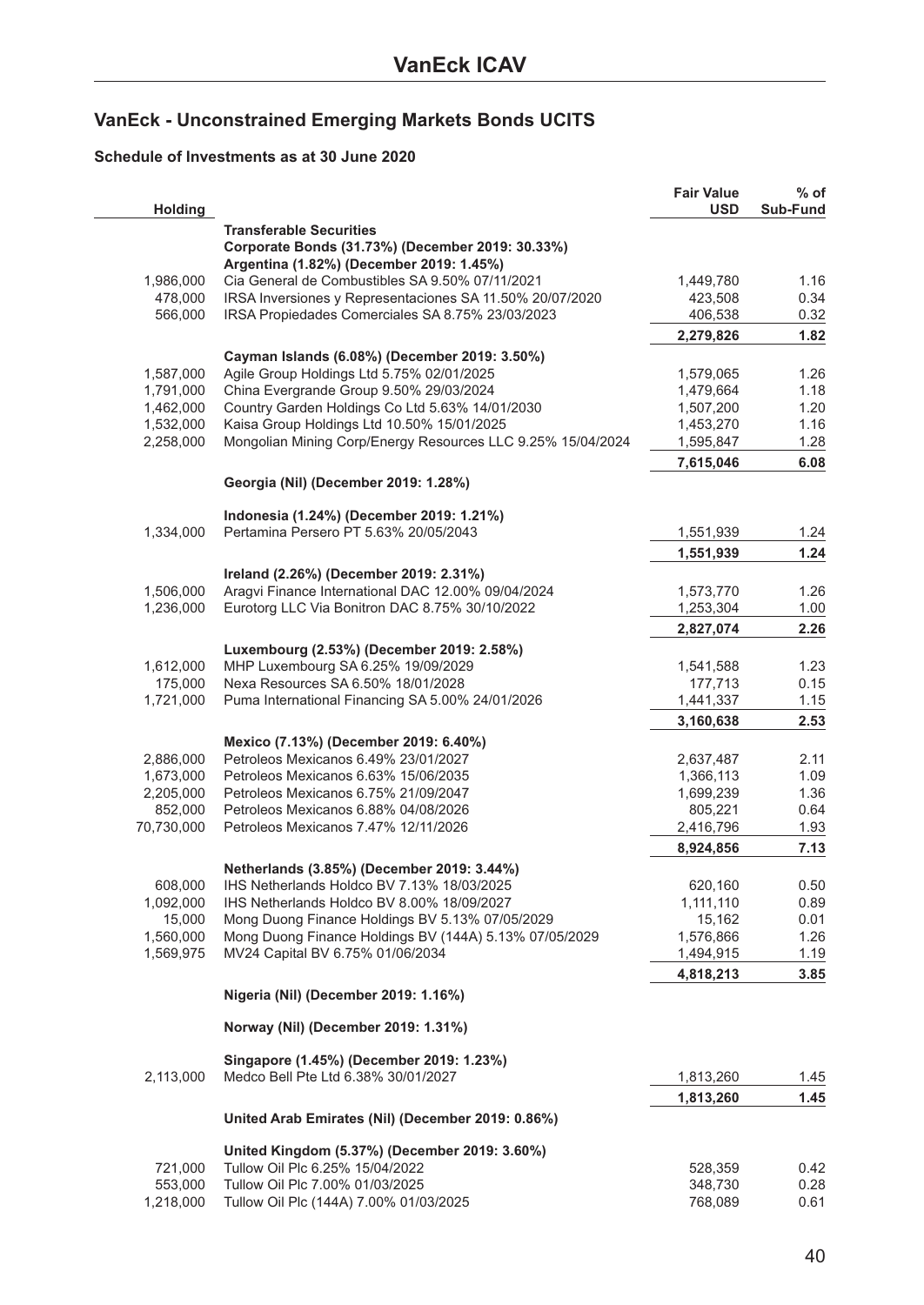### **Schedule of Investments as at 30 June 2020 (continued)**

| <b>Holding</b> |                                                                                                            | <b>Fair Value</b><br><b>USD</b> | % of<br>Sub-Fund |
|----------------|------------------------------------------------------------------------------------------------------------|---------------------------------|------------------|
|                | <b>Transferable Securities (continued)</b><br>Corporate Bonds (31.73%) (December 2019: 30.33%) (continued) |                                 |                  |
|                | United Kingdom (5.37%) (December 2019: 3.60%) (continued)                                                  |                                 |                  |
| 89,650,000     | Ukreximbank Via Biz Finance Plc 16.50% 02/03/2021                                                          | 3,391,890                       | 2.71             |
| 2,429,000      | Vedanta Resources Ltd 6.13% 09/08/2024                                                                     | 1,687,236                       | 1.35             |
|                |                                                                                                            | 6,724,304                       | 5.37             |
|                | Total Corporate Bonds (December 2019: 30.33%)                                                              | 39,715,156                      | 31.73            |
|                | Government Bonds (63.49%) (December 2019: 67.02%)                                                          |                                 |                  |
|                | Angola (7.55%) (December 2019: 4.10%)                                                                      |                                 |                  |
| 1,885,000      | Angolan Government International Bond 8.00% 26/11/2029                                                     | 1,558,895                       | 1.25             |
| 4,858,000      | Angolan Government International Bond 9.13% 26/11/2049                                                     | 3,959,270                       | 3.16             |
| 32,000         | Angolan Government International Bond (144A) 9.13% 26/11/2049                                              | 26,080                          | 0.02             |
| 3,099,000      | Angolan Government International Bond 9.38% 08/05/2048                                                     | 2,534,542                       | 2.02             |
| 1,677,000      | Angolan Government International Bond (144A) 9.38% 08/05/2048                                              | 1,371,548                       | 1.10             |
|                |                                                                                                            | 9,450,335                       | 7.55             |
|                | Argentina (8.38%) (December 2019: 9.70%)                                                                   |                                 |                  |
|                | Argentine Republic Government International Bond 3.38%                                                     |                                 |                  |
| 14,750,000     | 12/10/2020                                                                                                 | 6,434,816                       | 5.14             |
|                | Argentine Republic Government International Bond 7.63%                                                     |                                 |                  |
| 1,374,000      | 22/04/2046                                                                                                 | 537,653                         | 0.43             |
| 5,739,000      | Provincia de Mendoza Argentina 8.38% 19/05/2024                                                            | 3,013,032                       | 2.41             |
| 72,000         | Provincia de Mendoza Argentina (144A) 8.38% 19/05/2024<br>Provincia de Buenos Aires 10.88% 26/01/2021      | 37,801                          | 0.03             |
| 972,667        |                                                                                                            | 466,890                         | 0.37             |
|                |                                                                                                            | 10,490,192                      | 8.38             |
|                | Azerbaijan (Nil) (December 2019: 3.09%)                                                                    |                                 |                  |
|                | Belarus (1.68%) (December 2019: Nil)                                                                       |                                 |                  |
| 1,187,000      | Republic of Belarus International Bond 6.20% 28/02/2030                                                    | 1,138,119                       | 0.91             |
| 1,005,000      | Republic of Belarus Ministry of Finance 6.38% 24/02/2031                                                   | 972,629                         | 0.77             |
|                |                                                                                                            | 2,110,748                       | 1.68             |
|                | Bosnia (Nil) (December 2019: 4.89%)                                                                        |                                 |                  |
|                | Brazil (Nil) (December 2019: 4.39%)                                                                        |                                 |                  |
|                | Chile (Nil) (December 2019: 3.29%)                                                                         |                                 |                  |
|                | Czech Republic (Nil) (December 2019: 2.90%)                                                                |                                 |                  |
|                | Dominican Republic (4.34%) (December 2019: 2.09%)                                                          |                                 |                  |
| 2,110,000      | Dominican Republic International Bond 6.50% 15/02/2048                                                     | 1,959,135                       | 1.57             |
| 1,295,000      | Dominican Republic International Bond 7.45% 30/04/2044                                                     | 1,340,325                       | 1.07             |
| 82,230,000     | Dominican Republic International Bond 8.90% 15/02/2023                                                     | 1,309,752                       | 1.05             |
| 53,100,000     | Dominican Republic International Bond 9.75% 05/06/2026                                                     | 819,543                         | 0.65             |
|                |                                                                                                            | 5,428,755                       | 4.34             |
|                | El Salvador (7.02%) (December 2019: 6.37%)                                                                 |                                 |                  |
| 1,026,000      | El Salvador Government International Bond 5.88% 30/01/2025                                                 | 905,445                         | 0.72             |
| 1,865,000      | El Salvador Government International Bond 7.13% 20/01/2050                                                 | 1,526,503                       | 1.22             |
| 2,501,000      | El Salvador Government International Bond 7.65% 15/06/2035                                                 | 2,182,122                       | 1.74             |
| 2,792,000      | El Salvador Government International Bond 8.25% 10/04/2032                                                 | 2,561,660                       | 2.05             |
| 1,673,000      | El Salvador Government International Bond 8.63% 28/02/2029                                                 | 1,610,279                       | 1.29             |
|                |                                                                                                            | 8,786,009                       | 7.02             |
| 4,669,000      | Gabon (3.34%) (December 2019: Nil)<br>Gabon Government International Bond 6.63% 06/02/2031                 | 4,183,266                       | 3.34             |
|                |                                                                                                            | 4,183,266                       | 3.34             |
|                |                                                                                                            |                                 |                  |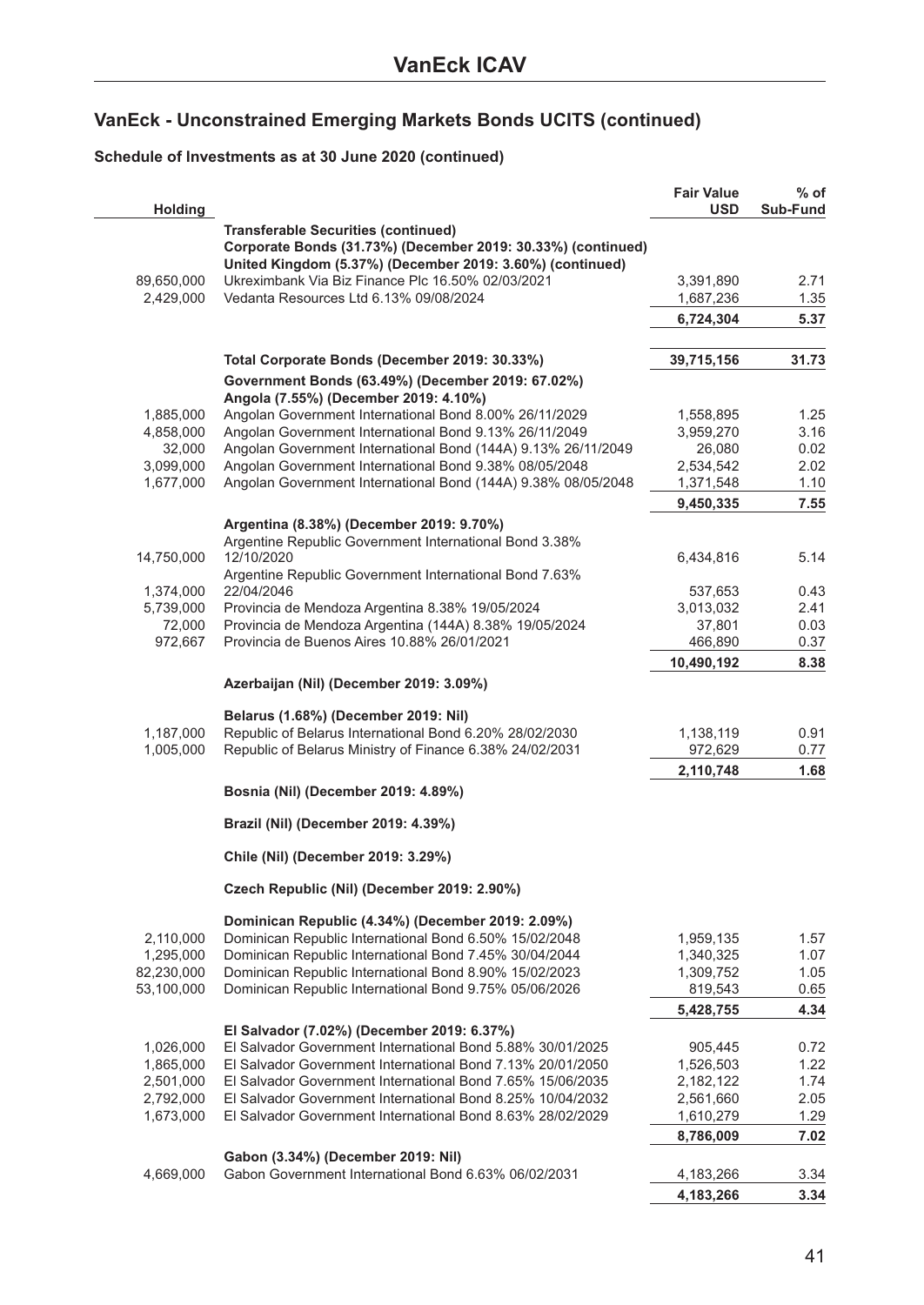### **Schedule of Investments as at 30 June 2020 (continued)**

|                |                                                                                                        | <b>Fair Value</b> | $%$ of   |
|----------------|--------------------------------------------------------------------------------------------------------|-------------------|----------|
| <b>Holding</b> |                                                                                                        | <b>USD</b>        | Sub-Fund |
|                | <b>Transferable Securities (continued)</b>                                                             |                   |          |
|                | Government Bonds (63.49%) (December 2019: 67.02%) (continued)<br>Honduras (2.27%) (December 2019: Nil) |                   |          |
| 2,783,000      | Honduras Government International Bond 5.63% 24/06/2030                                                | 2,845,659         | 2.27     |
|                |                                                                                                        | 2,845,659         | 2.27     |
|                | Indonesia (9.89%) (December 2019: 4.86%)                                                               |                   |          |
| 21,769,000,000 | Indonesia Treasury Bond 7.38% 15/05/2048                                                               | 1,462,950         | 1.17     |
| 58,026,000,000 | Indonesia Treasury Bond 7.50% 15/06/2035                                                               | 4,022,622         | 3.21     |
| 65,242,000,000 | Indonesia Treasury Bond 8.25% 15/05/2029                                                               | 4,876,822         | 3.90     |
| 27,293,000,000 | Indonesia Treasury Bond 8.38% 15/03/2034                                                               | 2,015,880         | 1.61     |
|                |                                                                                                        |                   |          |
|                |                                                                                                        | 12,378,274        | 9.89     |
|                | Jamaica (4.47%) (December 2019: Nil)                                                                   |                   |          |
| 4,562,000      | Jamaica Government International Bond 7.88% 28/07/2045                                                 | 5,595,293         | 4.47     |
|                |                                                                                                        | 5,595,293         | 4.47     |
|                | Jordan (0.28%) (December 2019: Nil)                                                                    |                   |          |
| 348,000        | Jordan Government International Bond 4.95% 07/07/2025                                                  | 348,000           | 0.28     |
|                |                                                                                                        | 348,000           | 0.28     |
|                |                                                                                                        |                   |          |
|                | Laos (1.17%) (December 2019: 1.00%)                                                                    |                   |          |
|                | Lao People's Democratic Republic International Bond 6.88%                                              |                   |          |
| 1,508,000      | 30/06/2021                                                                                             | 1,463,017         | 1.17     |
|                |                                                                                                        | 1,463,017         | 1.17     |
|                | Malaysia (Nil) (December 2019: 2.99%)                                                                  |                   |          |
|                |                                                                                                        |                   |          |
|                | Mongolia (0.29%) (December 2019: Nil)                                                                  |                   |          |
| 332,000        | Mongolia Government International Bond 8.75% 09/03/2024                                                | 358,547           | 0.29     |
|                |                                                                                                        | 358,547           | 0.29     |
|                | South Africa (Nil) (December 2019: 7.25%)                                                              |                   |          |
|                |                                                                                                        |                   |          |
|                | Tajikistan (2.45%) (December 2019: Nil)                                                                |                   |          |
| 3,553,000      | Republic of Tajikistan International Bond 7.13% 14/09/2027                                             | 2,948,670         | 2.36     |
| 140,000        | Republic of Tajikistan International Bond (144A) 7.13% 14/09/2027                                      | 116,188           | 0.09     |
|                |                                                                                                        | 3,064,858         | 2.45     |
|                |                                                                                                        |                   |          |
|                | Ukraine (3.32%) (December 2019: 3.15%)<br>Ukraine Government International Bond 7.38% 25/09/2032       |                   |          |
| 2,583,000      | Ukraine Government Bond 17.00% 11/05/2022                                                              | 2,602,984         | 2.08     |
| 37,490,000     |                                                                                                        | 1,554,487         | 1.24     |
|                |                                                                                                        | 4, 157, 471       | 3.32     |
|                | Uruguay (7.04%) (December 2019: 6.95%)                                                                 |                   |          |
| 254,690,000    | Uruguay Government International Bond 8.50% 15/03/2028                                                 | 5,522,307         | 4.41     |
| 139,069,000    | Uruguay Government International Bond 9.88% 20/06/2022                                                 | 3,292,178         | 2.63     |
|                |                                                                                                        | 8,814,485         | 7.04     |
|                |                                                                                                        |                   |          |
|                | Total Government Bonds (December 2019: 67.02%)                                                         | 79,474,909        | 63.49    |
|                |                                                                                                        |                   |          |
|                |                                                                                                        |                   |          |
|                | Total Transferable Securities (December 2019: 97.35%)                                                  | 119,190,065       | 95.22    |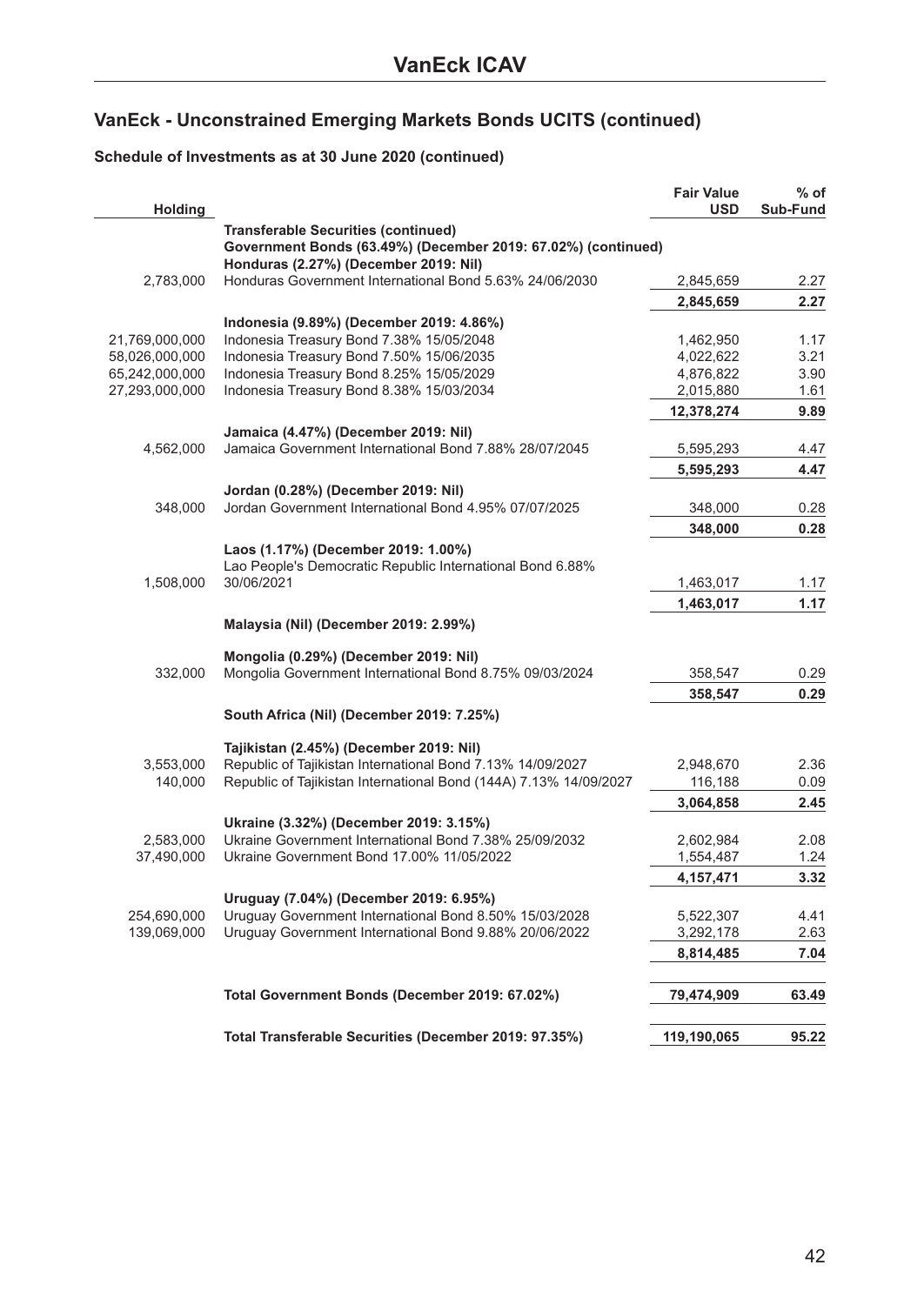#### **Schedule of Investments as at 30 June 2020 (continued)**

|                                              | Financial Derivative Instruments 0.03% (December 2019: 0.42%)                                                                                                                                                                                                          |                                       |                                              |                                     |                                                          |                                                 |
|----------------------------------------------|------------------------------------------------------------------------------------------------------------------------------------------------------------------------------------------------------------------------------------------------------------------------|---------------------------------------|----------------------------------------------|-------------------------------------|----------------------------------------------------------|-------------------------------------------------|
|                                              | Forward foreign currency exchange contracts 0.03% (December 2019: 0.42%)                                                                                                                                                                                               |                                       |                                              |                                     |                                                          |                                                 |
| <b>Settlement</b><br>Date<br>31/07/2020      | <b>Currency</b><br><b>Bought</b><br><b>EUR</b>                                                                                                                                                                                                                         | Amount<br><b>Bought</b><br>41,684,009 | <b>Currency</b><br><b>Sold</b><br><b>USD</b> | <b>Amount</b><br>Sold<br>46,809,433 | <b>Unrealised</b><br>Gain/(Loss)<br><b>USD</b><br>51,944 | % of Net<br>Sub-Fund<br>0.04                    |
| 31/07/2020<br>31/07/2020<br>31/07/2020       | <b>EUR</b><br><b>EUR</b><br><b>EUR</b>                                                                                                                                                                                                                                 | 811,405<br>8.557<br>167               | <b>USD</b><br><b>USD</b><br><b>USD</b>       | 911,175<br>9.609<br>187             | 1,010<br>11                                              |                                                 |
| 03/08/2020                                   | <b>USD</b><br>Unrealised gain on Forward Foreign Currency Exchange Contracts                                                                                                                                                                                           | 2,436,407                             | <b>MXN</b>                                   | 56.524.652                          | (12, 307)<br>52.965                                      | (0.01)<br>0.04                                  |
|                                              | Unrealised loss on Forward Foreign Currency Exchange Contracts                                                                                                                                                                                                         |                                       |                                              |                                     | (12, 307)                                                | (0.01)                                          |
|                                              | Net unrealised gain on Forward Foreign Currency Exchange Contracts                                                                                                                                                                                                     |                                       |                                              |                                     | 40,658                                                   | 0.03                                            |
|                                              |                                                                                                                                                                                                                                                                        |                                       |                                              |                                     | <b>Fair Value</b><br><b>USD</b>                          | $%$ of<br>Sub-Fund                              |
|                                              | Portfolio of Investments (December 2019: 97.77%)<br>Other Net Assets (December 2019: 2.23%)<br><b>Net Assets</b>                                                                                                                                                       |                                       |                                              |                                     | 119,230,723<br>5,939,696<br>125,170,419                  | 95.25<br>4.75<br>100.00                         |
| <b>Analysis of Total Assets</b>              |                                                                                                                                                                                                                                                                        |                                       |                                              |                                     |                                                          | % of Total<br><b>Assets</b>                     |
| <b>Current Assets</b><br><b>Total Assets</b> | Transferable securities admitted to an official stock exchange listing<br>Transferable securities traded on a regulated market<br>Other transferable securities of the type referred to in Regulation $68(1)(a)$ , (b) and (c)<br>OTC derivative financial instruments |                                       |                                              |                                     |                                                          | 80.28<br>9.59<br>3.67<br>0.04<br>6.42<br>100.00 |
|                                              |                                                                                                                                                                                                                                                                        |                                       |                                              |                                     |                                                          |                                                 |

The counterparty for the forward foreign currency exchange contracts is: State Street Bank and Trust Company

Country classifications are based upon country of incorporation and/or country of domicile.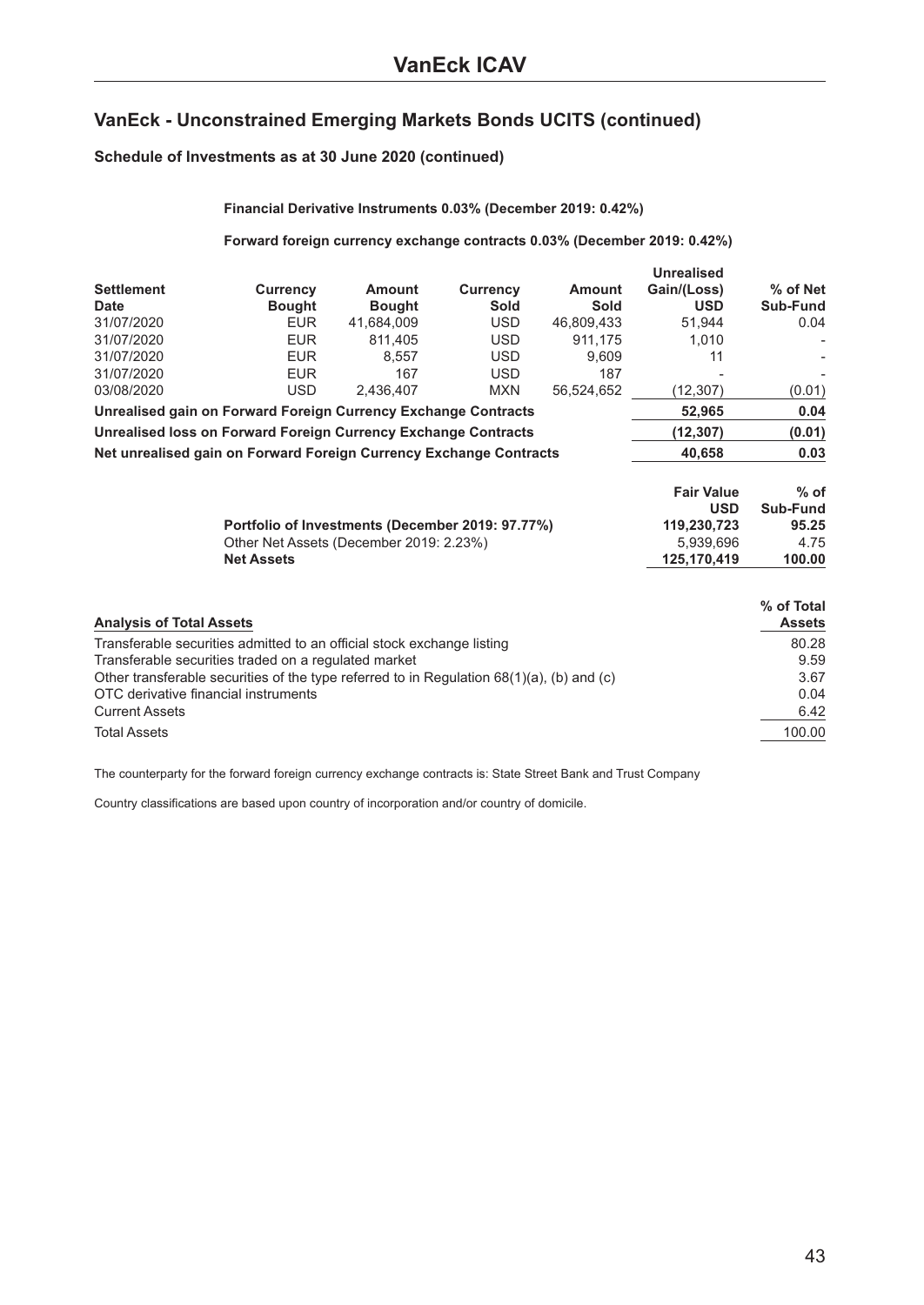## <span id="page-43-0"></span>**VanEck - Emerging Markets Equity UCITS**

#### **Schedule of Investments as at 30 June 2020**

| <b>Holding</b>    |                                                                           | <b>Fair Value</b><br><b>USD</b> | % of<br>Sub-Fund |
|-------------------|---------------------------------------------------------------------------|---------------------------------|------------------|
|                   | <b>Transferable Securities</b>                                            |                                 |                  |
|                   | Equities (95.84%) (December 2019: 95.87%)                                 |                                 |                  |
|                   | Bermuda (Nil) (December 2019: 0.28%)                                      |                                 |                  |
|                   | Brazil (3.76%) (December 2019: 7.72%)                                     |                                 |                  |
| 140,800           | Fleury SA                                                                 | 636,669                         | 0.99             |
| 119,000           | IRB Brasil Resseguros SA                                                  | 240,709                         | 0.37             |
| 42,400            | Locaweb Servicos de Internet SA                                           | 336,824                         | 0.52             |
| 198,100           | Movida Participacoes SA                                                   | 479,030                         | 0.74             |
| 177,200           | Rumo SA                                                                   | 732,835                         | 1.14             |
|                   |                                                                           | 2,426,067                       | 3.76             |
|                   | Cayman Islands (33.58%) (December 2019: 21.85%)                           |                                 |                  |
| 20,835            | Alibaba Group Holding Ltd                                                 | 4,494,109                       | 6.96             |
| 49,000            | <b>ANTA Sports Products Ltd</b>                                           | 435,957                         | 0.67             |
| 4,570             | <b>BeiGene Ltd</b>                                                        | 860,988                         | 1.33             |
| 158,000           | China Conch Venture Holdings Ltd                                          | 670,613                         | 1.04             |
| 594,000           | China Education Group Holdings Ltd                                        | 957,920                         | 1.48             |
| 784,000           | Fu Shou Yuan International Group Ltd                                      | 720,751                         | 1.11             |
| 19,800            | <b>GDS Holdings Ltd</b>                                                   | 1,577,268                       | 2.44             |
| 34,900            | Huya Inc                                                                  | 651,583                         | 1.01             |
| 1,100             | Hygeia Healthcare Holdings Co Ltd                                         | 3,789                           | 0.01             |
| 174,000           | Jinxin Fertility Group Ltd                                                | 264,472                         | 0.41             |
| 58,000            | Meituan Dianping                                                          | 1,296,089                       | 2.01             |
| 6,460             | New Oriental Education & Technology Group Inc                             | 841,286                         | 1.30             |
| 67,700            | Ping An Healthcare and Technology Co Ltd                                  | 1,037,945                       | 1.61             |
| 5,640             | Sea Ltd                                                                   | 604,834                         | 0.94             |
| 33,700            | Shenzhou International Group Holdings Ltd                                 | 409,698                         | 0.63             |
| 4,000             | <b>Silergy Corp</b>                                                       | 262,033                         | 0.40             |
| 69,300            | <b>Tencent Holdings Ltd</b>                                               | 4,440,596                       | 6.87             |
| 26,700<br>357,000 | Tencent Music Entertainment Group<br>Topsports International Holdings Ltd | 359,382                         | 0.56<br>0.71     |
| 73,500            | Wuxi Biologics Cayman Inc                                                 | 459,303<br>1,349,137            | 2.09             |
|                   |                                                                           | 21,697,753                      | 33.58            |
|                   | China (7.73%) (December 2019: 10.40%)                                     |                                 |                  |
| 272,250           | A-Living Services Co Ltd                                                  | 1,383,621                       | 2.14             |
| 335,458           | Ping An Bank Co Ltd                                                       | 609,376                         | 0.94             |
| 242,000           | Ping An Insurance Group Co of China Ltd                                   | 2,412,495                       | 3.74             |
| 16,995            | Wuliangye Yibin Co Ltd                                                    | 412,926                         | 0.64             |
| 13,580            | Yifeng Pharmacy Chain Co Ltd                                              | 175,168                         | 0.27             |
|                   |                                                                           | 4,993,586                       | 7.73             |
|                   | Egypt (2.20%) (December 2019: 2.11%)                                      |                                 |                  |
| 1,280,788         | Cleopatra Hospital Co                                                     | 417,407                         | 0.65             |
| 168,700           | Commercial International Bank Egypt SAE                                   | 678,793                         | 1.05             |
| 38,769            | Commercial International Bank Egypt SAE GDR                               | 150,260                         | 0.23             |
| 375,039           | Juhayna Food Industries                                                   | 176,892                         | 0.27             |
|                   |                                                                           | 1,423,352                       | 2.20             |
|                   | Germany (1.57%) (December 2019: 1.34%)                                    |                                 |                  |
| 9,900             | Delivery Hero SE                                                          | 1,017,396                       | 1.57             |
|                   |                                                                           | 1,017,396                       | 1.57             |
|                   | Hong Kong (Nil) (December 2019: 1.25%)                                    |                                 |                  |
|                   | Hungary (0.83%) (December 2019: 1.01%)                                    |                                 |                  |
| 15,300            | Otp Bank Plc                                                              | 537,876                         | 0.83             |
|                   |                                                                           | 537,876                         | 0.83             |
|                   | India (7.91%) (December 2019: 9.94%)                                      |                                 |                  |
| 116,189           | Bandhan Bank Ltd                                                          | 497,584                         | 0.77             |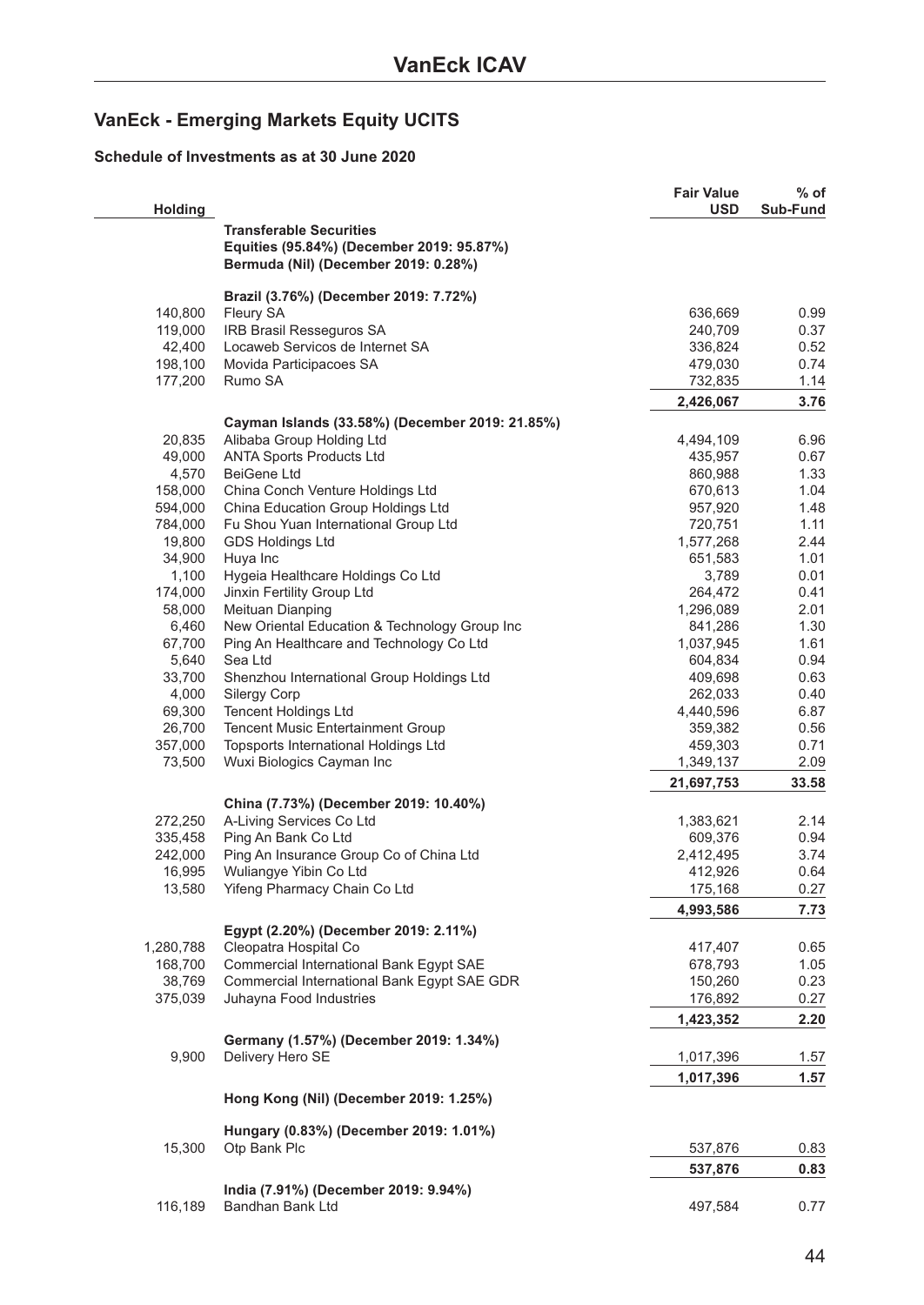### **Schedule of Investments as at 30 June 2020 (continued)**

| Holding   |                                                       | <b>Fair Value</b><br><b>USD</b> | % of<br>Sub-Fund |
|-----------|-------------------------------------------------------|---------------------------------|------------------|
|           | <b>Transferable Securities (continued)</b>            |                                 |                  |
|           | Equities (95.84%) (December 2019: 95.87%) (continued) |                                 |                  |
|           | India (7.91%) (December 2019: 9.94%) (continued)      |                                 |                  |
| 244,600   | Cholamandalam Investment and Finance Co Ltd           | 613,832                         | 0.95             |
| 36,200    | <b>HDFC Bank Ltd</b>                                  | 509,096                         | 0.79             |
| 46,860    | <b>HDFC Bank Ltd ADR</b>                              | 2,130,256                       | 3.30             |
| 769,139   | Lemon Tree Hotels Ltd                                 | 249,789                         | 0.38             |
| 53,900    | Oberoi Realty Ltd                                     | 259,521                         | 0.40             |
| 72,100    | Phoenix Mills Ltd                                     | 556,074                         | 0.86             |
| 23,400    | Titan Co Ltd                                          | 295,378                         | 0.46             |
|           |                                                       | 5,111,530                       | 7.91             |
|           | Indonesia (1.83%) (December 2019: 2.58%)              |                                 |                  |
| 4,030,600 | Bank BTPN Syariah Tbk PT                              | 903,048                         | 1.40             |
| 1,294,200 | Bank Rakyat Indonesia Persero Tbk PT                  | 276,238                         | 0.43             |
|           |                                                       | 1,179,286                       | 1.83             |
|           |                                                       |                                 |                  |
|           | Jersey (Nil) (December 2019: 0.50%)                   |                                 |                  |
|           | Kenya (0.75%) (December 2019: 0.94%)                  |                                 |                  |
| 1,783,200 | Safaricom Plc                                         | 482,548                         | 0.75             |
|           |                                                       |                                 |                  |
|           |                                                       | 482,548                         | 0.75             |
|           | Kuwait (0.71%) (December 2019: 0.63%)                 |                                 |                  |
| 50,200    | Humansoft Holding Co KSC                              | 456,102                         | 0.71             |
|           |                                                       | 456,102                         | 0.71             |
|           | Luxembourg (0.05%) (December 2019: 0.05%)             |                                 |                  |
| 17,398    | Biotoscana Investments SA                             | 32,249                          | 0.05             |
|           |                                                       | 32,249                          | 0.05             |
|           | Malaysia (0.06%) (December 2019: 1.01%)               |                                 |                  |
| 28,100    | Malaysia Airports Holdings Bhd                        | 35,887                          | 0.06             |
|           |                                                       |                                 |                  |
|           |                                                       | 35,887                          | 0.06             |
|           | Mexico (2.52%) (December 2019: 3.06%)                 |                                 |                  |
| 272,558   | Qualitas Controladora SAB de CV                       | 1,071,994                       | 1.66             |
| 208,000   | Regional SAB de CV                                    | 556,458                         | 0.86             |
|           |                                                       | 1,628,452                       | 2.52             |
|           | Netherlands (4.67%) (December 2019: 3.99%)            |                                 |                  |
| 20,745    | Prosus NV                                             | 1,934,210                       | 3.00             |
| 21,600    | Yandex NV                                             | 1,080,432                       | 1.67             |
|           |                                                       | 3,014,642                       | 4.67             |
|           | Philippines (3.90%) (December 2019: 5.44%)            |                                 |                  |
| 1,465,000 | Ayala Land Inc                                        | 999,194                         | 1.55             |
| 5,453,450 | <b>Bloomberry Resorts Corp</b>                        | 818,931                         | 1.27             |
| 341,110   | International Container Terminal Services Inc         | 701,918                         | 1.08             |
|           |                                                       | 2,520,043                       | 3.90             |
|           |                                                       |                                 |                  |
|           | Poland (Nil) (December 2019: 0.37%)                   |                                 |                  |
|           | Russia (1.19%) (December 2019: 1.76%)                 |                                 |                  |
| 67,800    | Sberbank of Russia PJSC                               | 768,852                         | 1.19             |
|           |                                                       |                                 |                  |
|           |                                                       | 768,852                         | 1.19             |
|           | Saudi Arabia (0.14%) (December 2019: 0.15%)           |                                 |                  |
| 5,600     | Leejam Sports Co JSC                                  | 87,337                          | 0.14             |
|           |                                                       | 87,337                          | 0.14             |
|           | South Africa (3.10%) (December 2019: 2.79%)           |                                 |                  |
| 381,100   | Advtech Ltd                                           | 158,128                         | 0.24             |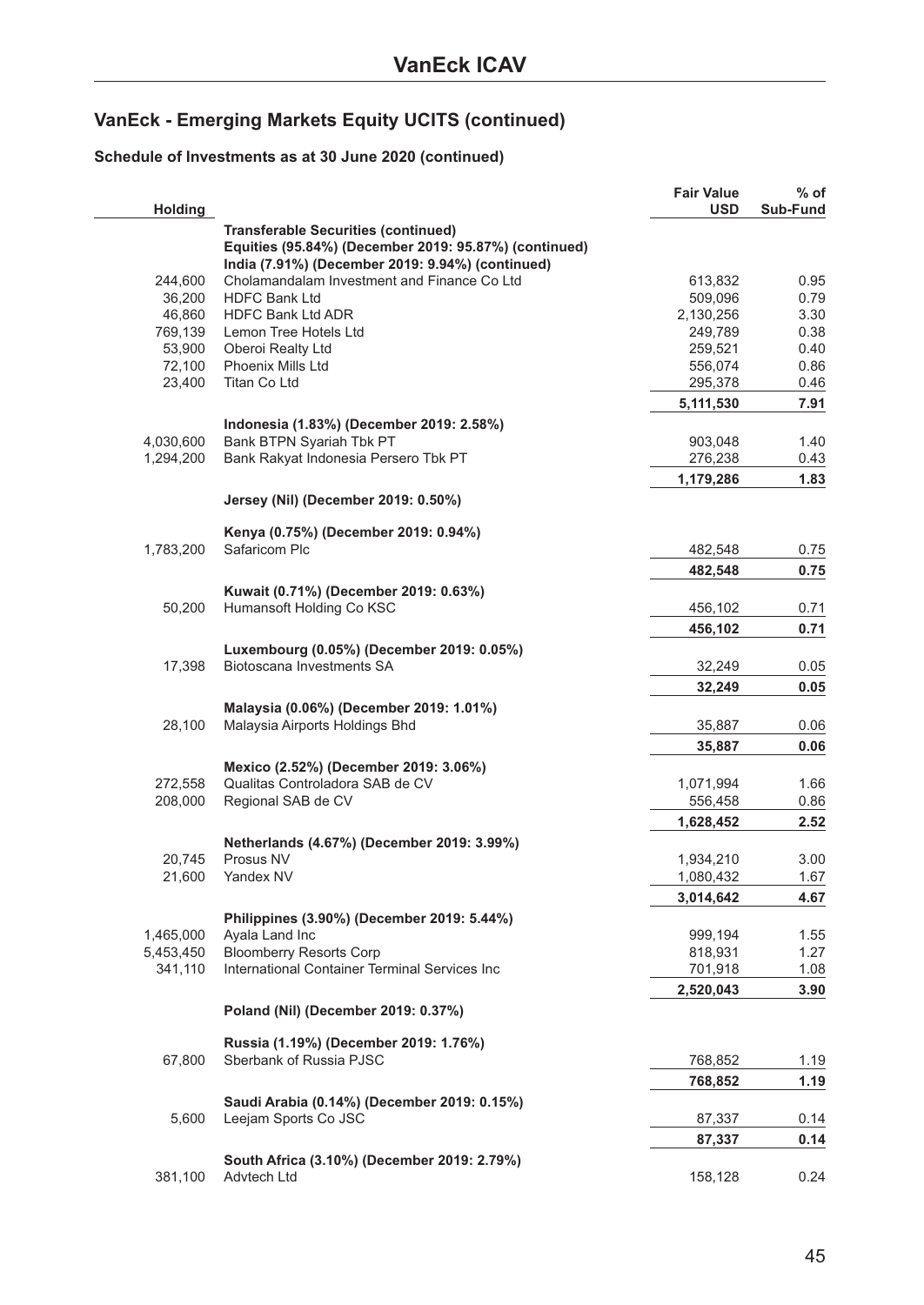### **Schedule of Investments as at 30 June 2020 (continued)**

| <b>Holding</b> |                                                         | <b>Fair Value</b><br><b>USD</b> | $%$ of<br>Sub-Fund |
|----------------|---------------------------------------------------------|---------------------------------|--------------------|
|                | <b>Transferable Securities (continued)</b>              |                                 |                    |
|                | Equities (95.84%) (December 2019: 95.87%) (continued)   |                                 |                    |
|                | South Africa (3.10%) (December 2019: 2.79%) (continued) |                                 |                    |
| 5,845          | Naspers Ltd                                             | 1,074,196                       | 1.66               |
| 719,332        | <b>Transaction Capital Ltd</b>                          | 773,510                         | 1.20               |
|                |                                                         | 2,005,834                       | 3.10               |
|                |                                                         |                                 |                    |
|                | South Korea (4.91%) (December 2019: 2.84%)              |                                 |                    |
| 9,400          | Douzone Bizon Co Ltd                                    | 803,141                         | 1.24               |
| 1,440          | <b>NAVER Corp</b>                                       | 323,976                         | 0.50               |
| 695            | <b>NCSoft Corp</b>                                      | 517,029                         | 0.80               |
| 4,995          | Samsung SDI Co Ltd                                      | 1,527,279                       | 2.37               |
|                |                                                         | 3,171,425                       | 4.91               |
|                | Spain (0.67%) (December 2019: 1.44%)                    |                                 |                    |
| 24,715         | CIE Automotive SA                                       | 435,109                         | 0.67               |
|                |                                                         | 435,109                         | 0.67               |
|                | Taiwan (4.24%) (December 2019: 2.31%)                   |                                 |                    |
| 166,000        | Chroma ATE Inc                                          | 859,082                         | 1.33               |
| 60,456         | Poya International Co Ltd                               | 1,194,701                       | 1.85               |
| 25,000         | Wiwynn Corp                                             | 683,448                         | 1.06               |
|                |                                                         |                                 |                    |
|                |                                                         | 2,737,231                       | 4.24               |
|                | Thailand (1.92%) (December 2019: 2.41%)                 |                                 |                    |
| 40,800         | CP ALL PCL                                              | 89,921                          | 0.14               |
| 170,000        | CP ALL PCL NVDR                                         | 374,673                         | 0.58               |
| 303,950        | Srisawad Corp PCL                                       | 510,685                         | 0.79               |
| 538,500        | Thai Beverage PCL                                       | 262,876                         | 0.41               |
|                |                                                         | 1,238,155                       | 1.92               |
|                | Turkey (3.72%) (December 2019: 3.22%)                   |                                 |                    |
| 108,537        | AvivaSA Emeklilik ve Hayat AS                           | 233,027                         | 0.36               |
| 352,480        | MLP Saglik Hizmetleri AS                                | 1,025,487                       | 1.59               |
| 345,821        | Sok Marketler Ticaret AS                                | 678,066                         | 1.05               |
| 120,200        | Tofas Turk Otomobil Fabrikasi AS                        | 467,743                         | 0.72               |
|                |                                                         |                                 | 3.72               |
|                |                                                         | 2,404,323                       |                    |
|                | United Kingdom (2.03%) (December 2019: 3.38%)           |                                 |                    |
| 37,800         | Bank of Georgia Group Plc                               | 504,040                         | 0.78               |
| 31,500         | Georgia Capital Plc                                     | 180,228                         | 0.28               |
| 341,000        | <b>Helios Towers Plc</b>                                | 629,228                         | 0.97               |
|                |                                                         | 1,313,496                       | 2.03               |
|                | United States (1.85%) (December 2019: 1.10%)            |                                 |                    |
| 52,400         | Laureate Education Inc                                  | 522,166                         | 0.81               |
| 380            | MercadoLibre Inc                                        | 374,593                         | 0.58               |
| 6,250          | Yum China Holdings Inc                                  | 300,437                         | 0.46               |
|                |                                                         | 1,197,196                       | 1.85               |
|                |                                                         |                                 |                    |
|                | Total Equities (December 2019: 95.87%)                  | 61,915,727                      | 95.84              |
|                | Total Transferable Securities (December 2019: 95.87%)   | 61,915,727                      | 95.84              |
|                |                                                         |                                 |                    |
|                |                                                         | <b>Fair Value</b>               | % of               |
|                |                                                         | <b>USD</b>                      | Sub-Fund           |
|                | Portfolio of Investments (December 2019: 95.87%)        | 61,915,727                      | 95.84              |
|                | Other Net Assets (December 2019: 4.13%)                 | 2,689,675                       | 4.16               |
|                | <b>Net Assets</b>                                       | 64,605,402                      | 100.00             |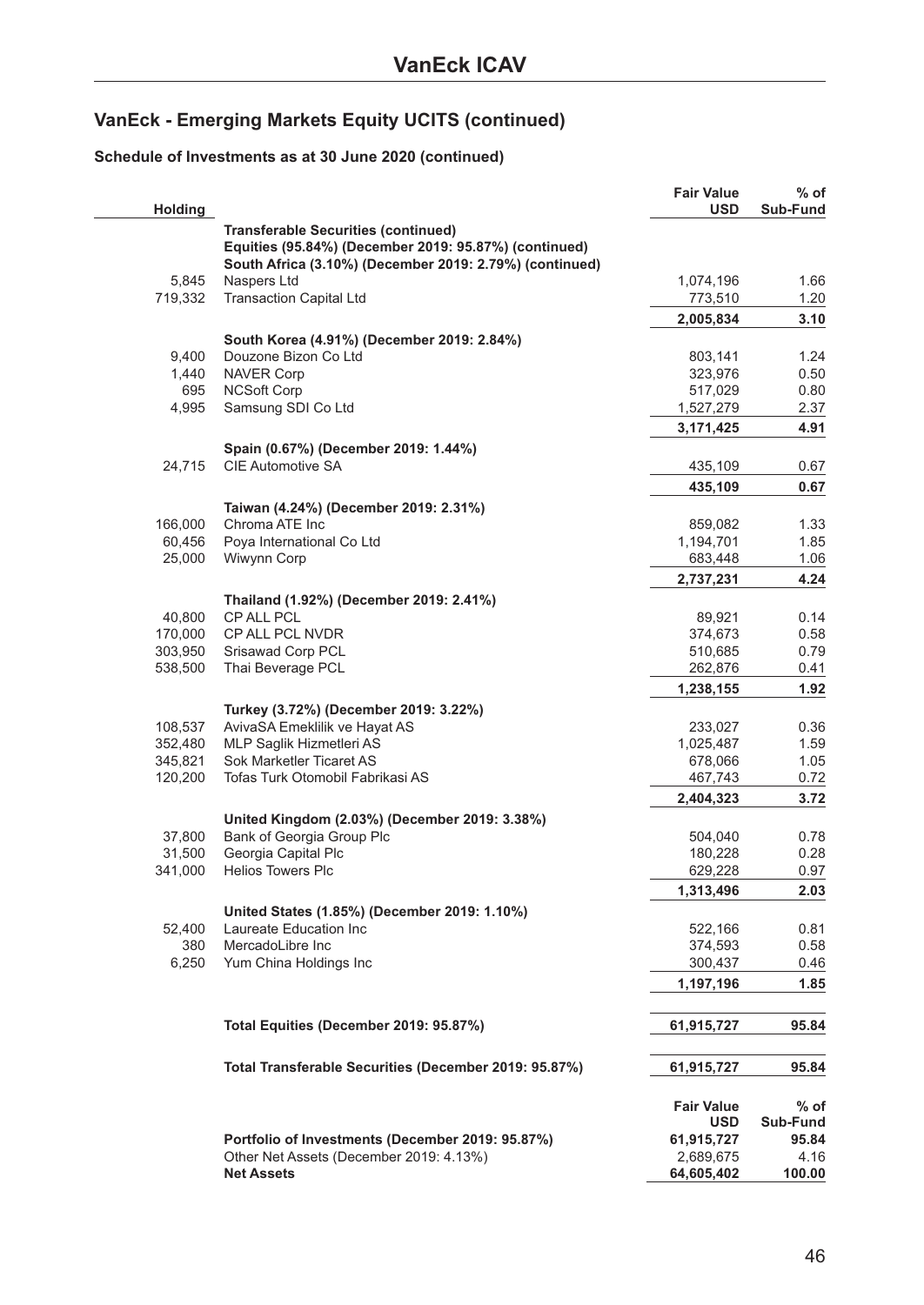### **Schedule of Investments as at 30 June 2020 (continued)**

|                                                                        | % of Total    |
|------------------------------------------------------------------------|---------------|
| <b>Analysis of Total Assets</b>                                        | <b>Assets</b> |
| Transferable securities admitted to an official stock exchange listing | 94.96         |
| <b>Current Assets</b>                                                  | 5.04          |
| <b>Total Assets</b>                                                    | 100.00        |

Country classifications are based upon country of incorporation and/or country of domicile.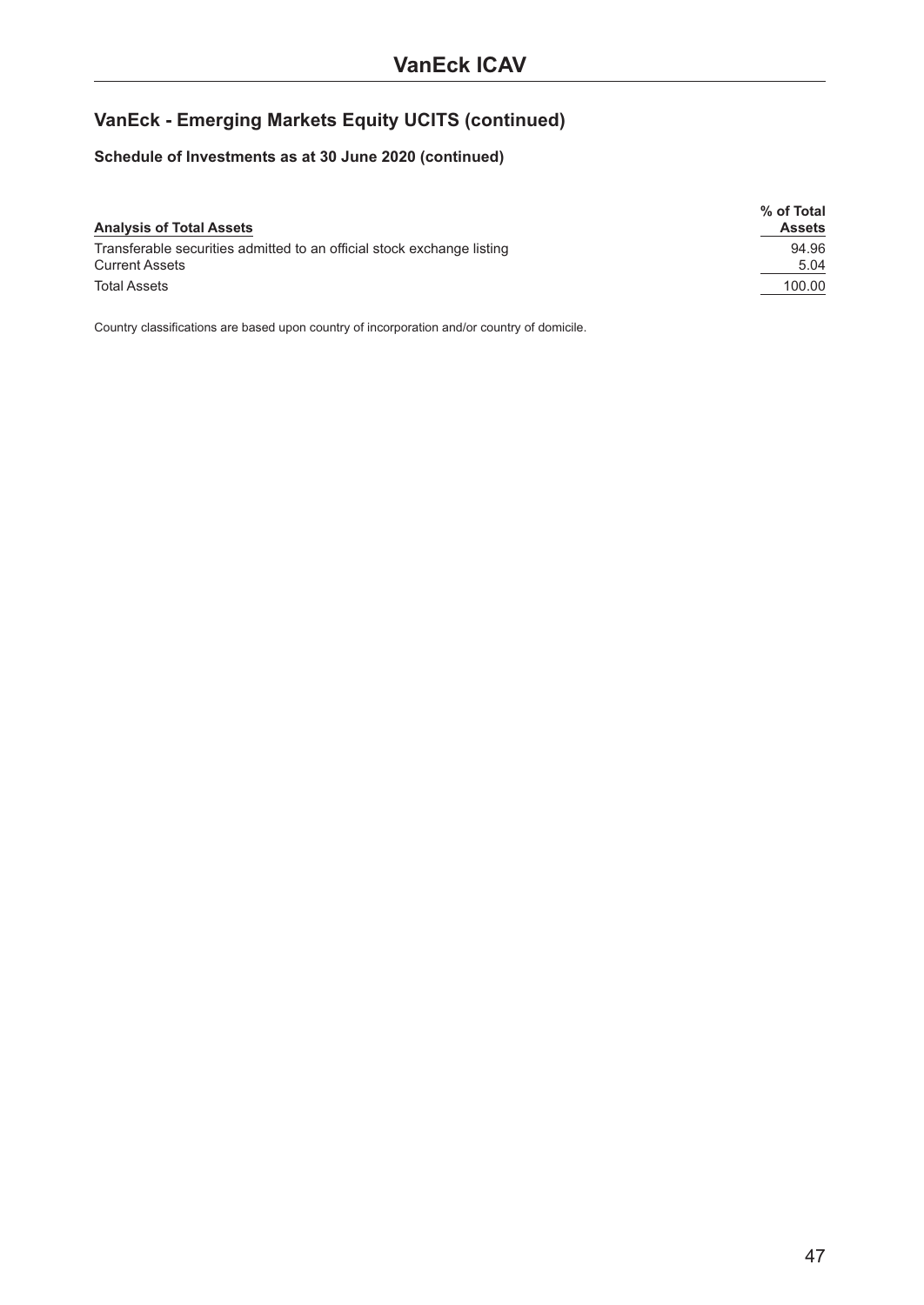### <span id="page-47-0"></span>**VanEck - Global Hard Assets UCITS**

Schedule of Portfolio Changes for the financial period ended 30 June 2020

Transactions are listed below where the aggregate value of purchases or sales of a security represents 1% or more of the total value of all purchases or sales during the financial period.

| <b>Major Purchases</b>                                  | <b>Cost USD</b> |
|---------------------------------------------------------|-----------------|
| Kirkland Lake Gold Ltd                                  | 1,637,352       |
| Valero Energy Corp                                      | 1,113,617       |
| Freeport-McMoRan Inc                                    | 1,034,155       |
| Sanderson Farms Inc.                                    | 630,005         |
| Neste Ovi                                               | 374,783         |
| Sibanye Stillwater Ltd                                  | 342,401         |
| Kansas City Southern                                    | 310,510         |
| Union Pacific Corp                                      | 310,169         |
| Lundin Mining Corp                                      | 302,565         |
| <b>BHP Group Ltd</b>                                    | 301,095         |
| <b>Tyson Foods Inc</b>                                  | 298,169         |
| Ormat Technologies Inc.                                 | 272,954         |
| <b>MMC Norilsk Nickel PJSC</b>                          | 252,668         |
| <b>IPG Photonics Corp</b>                               | 209,741         |
| Cabot Oil & Gas Corp                                    | 181,167         |
| Sibanye Stillwater Ltd                                  | 164,897         |
| Hannon Armstrong Sustainable Infrastructure Capital Inc | 143,748         |
| Solaris Oilfield Infrastructure Inc                     | 97,314          |
| SolarEdge Technologies Inc                              | 90,825          |
| Rio Tinto Plc                                           | 90,636          |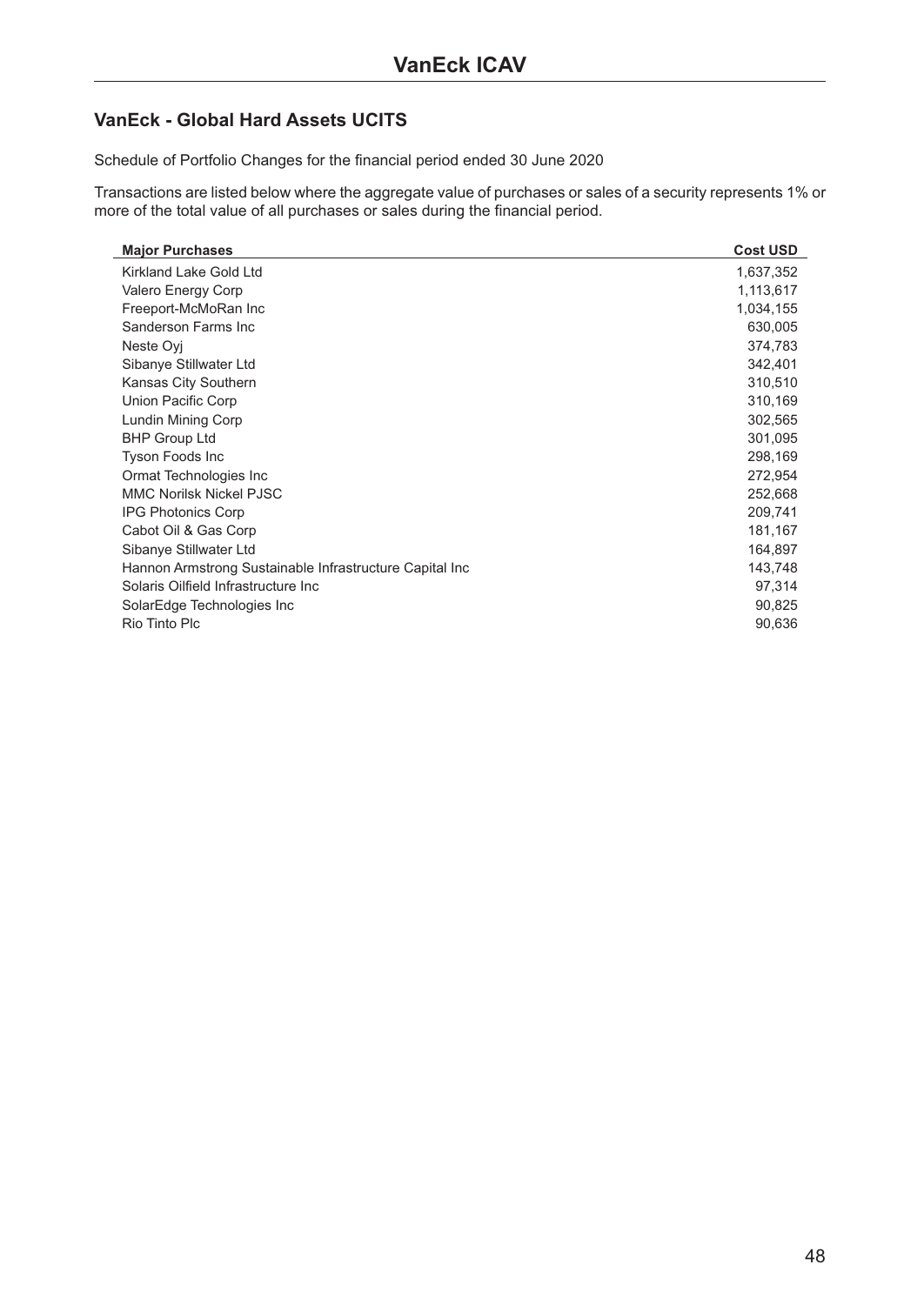### **VanEck - Global Hard Assets UCITS (continued)**

Schedule of Portfolio Changes for the financial period ended 30 June 2020 (continued)

Transactions are listed below where the aggregate value of purchases or sales of a security represents 1% or more of the total value of all purchases or sales during the financial period.

| <b>Major Sales</b>                                      | <b>Proceeds USD</b> |
|---------------------------------------------------------|---------------------|
| <b>Barrick Gold Corp</b>                                | 3,015,878           |
| <b>Newmont Corp</b>                                     | 2,126,316           |
| Rio Tinto Plc                                           | 1,400,699           |
| Agnico Eagle Mines Ltd                                  | 1,368,153           |
| SolarEdge Technologies Inc                              | 1,189,834           |
| Pioneer Natural Resources Co                            | 1,150,024           |
| <b>Teck Resources Ltd</b>                               | 1,075,294           |
| <b>Nutrien Ltd</b>                                      | 1,041,788           |
| Anglo American Plc                                      | 1,004,475           |
| CF Industries Holdings Inc                              | 1,000,823           |
| <b>Kirkland Lake Gold Ltd</b>                           | 991,027             |
| <b>First Quantum Minerals Ltd</b>                       | 906,877             |
| Concho Resources Inc                                    | 896,635             |
| Tyson Foods Inc                                         | 890,072             |
| Parsley Energy Inc                                      | 851,303             |
| Chevron Corp                                            | 811,291             |
| Hannon Armstrong Sustainable Infrastructure Capital Inc | 790,958             |
| Diamondback Energy Inc                                  | 718,450             |
| Kinross Gold Corp                                       | 687,427             |
| Ormat Technologies Inc                                  | 680,228             |
| Sunrun Inc                                              | 660,321             |
| Kirby Corp                                              | 647,722             |
| Cabot Oil & Gas Corp                                    | 643,869             |
| Golar LNG Ltd                                           | 624,690             |
| Valero Energy Corp                                      | 578,466             |
| Steel Dynamics Inc                                      | 521,073             |
| <b>EOG Resources Inc</b>                                | 506,438             |
| IPG Photonics Corp                                      | 446,855             |
| Viper Energy Partners LP                                | 420,263             |
| Lundin Mining Corp                                      | 393,050             |
| Sanderson Farms Inc                                     | 384,755             |
| <b>CNX Resources Corp</b>                               | 370,431             |
| Corteva Inc                                             | 360,851             |
| Louisiana-Pacific Corp                                  | 356,300             |

A copy of the list of changes in the portfolio during the reference period may be obtained free of charge from the ICAV's Administrator.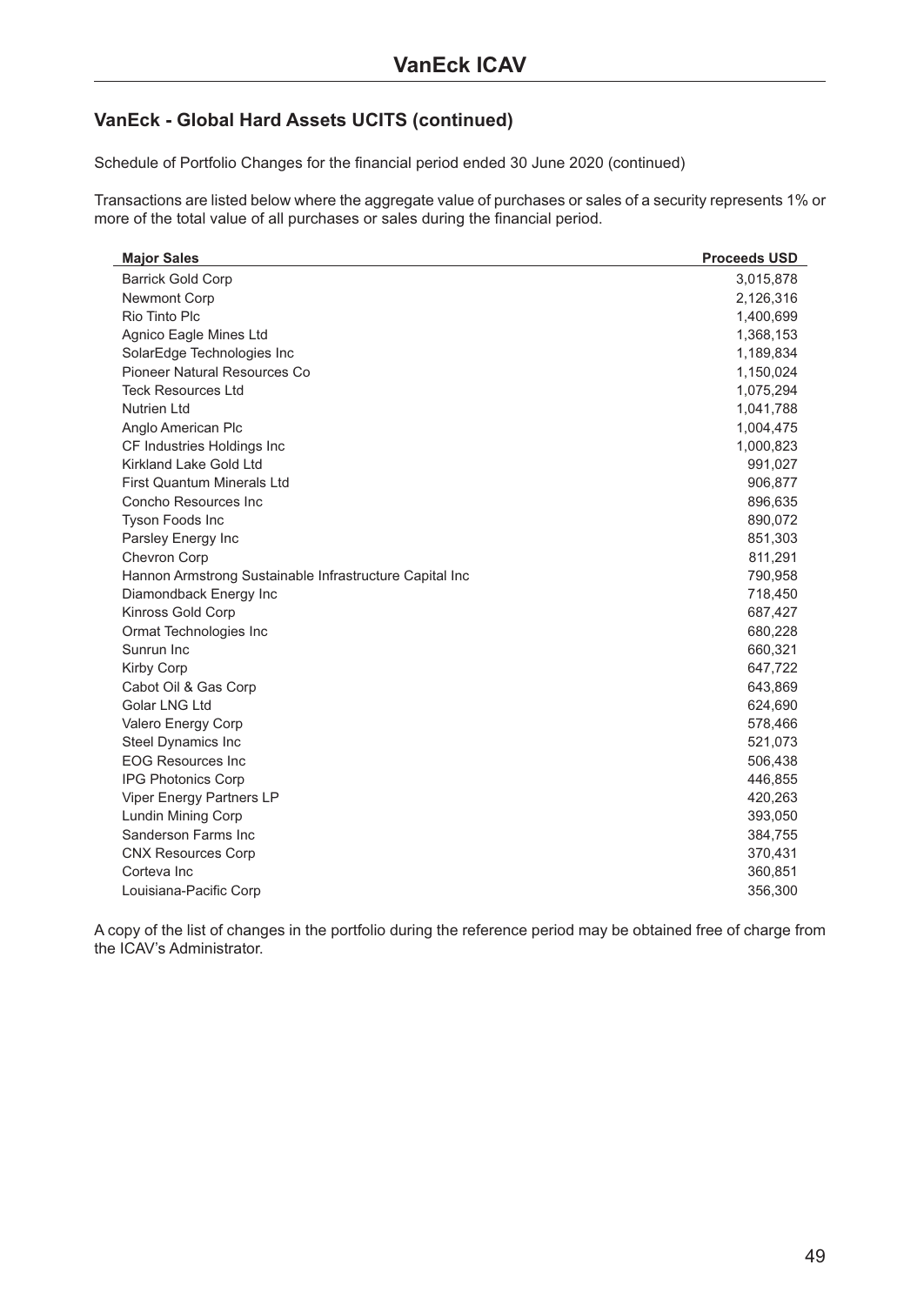### **VanEck - Global Gold UCITS**

Schedule of Portfolio Changes for the financial period ended 30 June 2020

Transactions are listed below where the aggregate value of purchases or sales of a security represents 1% or more of the total value of all purchases or sales during the financial period.

| <b>Maior Purchases*</b>             | <b>Cost USD</b> |
|-------------------------------------|-----------------|
| LO Funds - World Gold Expertise USD | .068.390        |

\* Represents total purchases during the period.

In the financial period ended 30 June 2020 there were no sale transactions.

A copy of the list of changes in the portfolio during the reference period may be obtained free of charge from the ICAV's Administrator.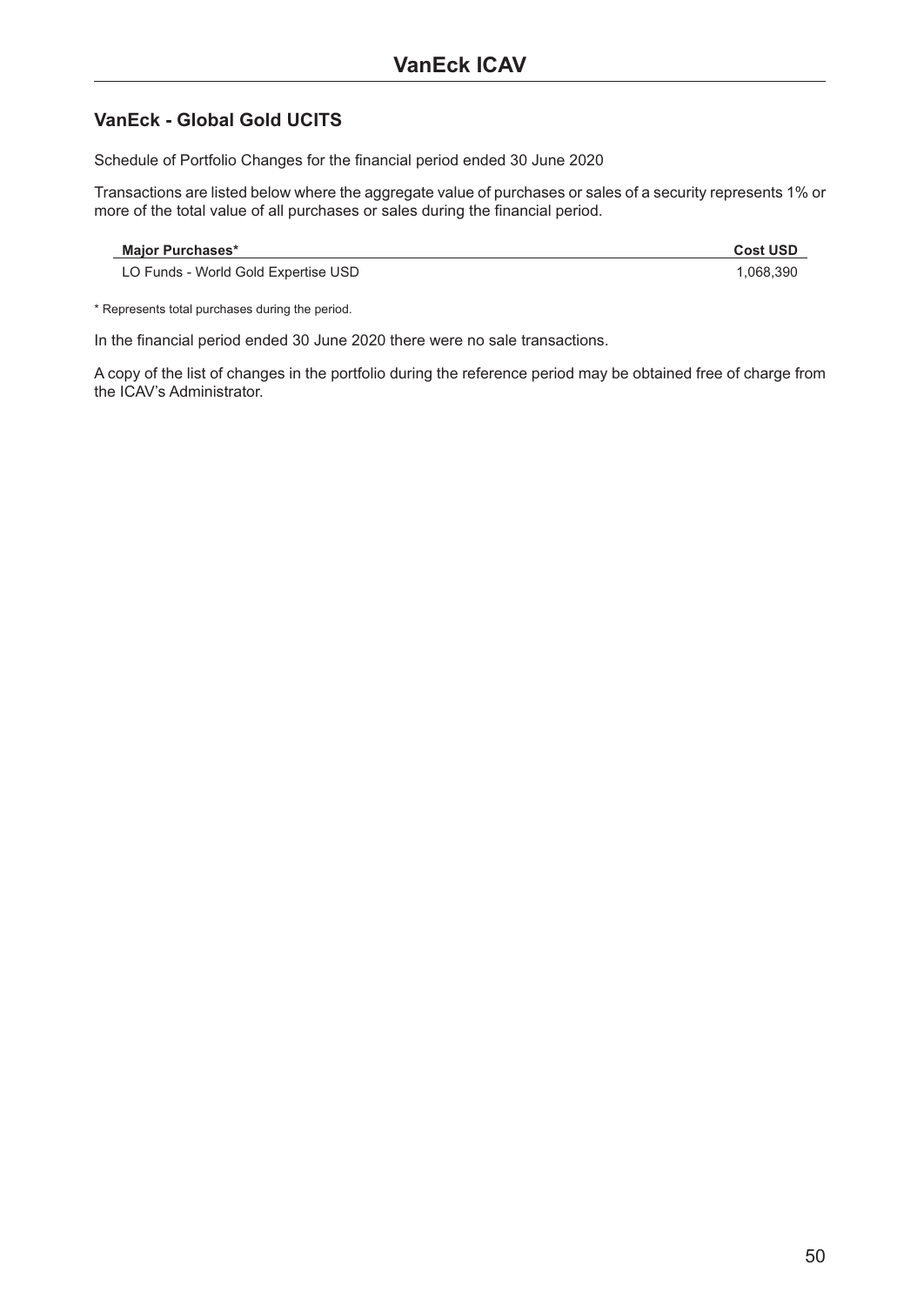### **VanEck - Unconstrained Emerging Markets Bonds UCITS**

Schedule of Portfolio Changes for the financial period ended 30 June 2020

Transactions are listed below where the aggregate value of purchases or sales of a security represents 1% or more of the total value of all purchases or sales during the financial period.

| <b>Major Purchases</b>                                             | <b>Cost USD</b> |
|--------------------------------------------------------------------|-----------------|
| Czech Republic Government Bond 2.000% 13/10/2033                   | 6,319,170       |
| Republic of South Africa Government Bond 8.000% 31/01/2030         | 5,912,297       |
| Argentine Republic Government International Bond 3.375% 12/10/2020 | 5,251,534       |
| Jamaica Government International Bond 7.875% 28/07/2045            | 5,213,431       |
| Indonesia Treasury Bond 7.500% 15/06/2035                          | 5,105,745       |
| Mexican Bonos 8.500% 18/11/2038                                    | 3,959,204       |
| Provincia de Mendoza Argentina 8.375% 19/05/2024                   | 3,940,174       |
| Gabon Government International Bond 6.625% 06/02/2031              | 3,797,190       |
| Thailand Government Bond 1.600% 17/12/2029                         | 3,686,206       |
| Republic of Tajikistan International Bond 7.125% 14/09/2027        | 3,169,935       |
| Thailand Government Bond 1.875% 17/06/2049                         | 2,991,786       |
| Thailand Government Bond 1.600% 17/06/2035                         | 2,989,207       |
| Honduras Government International Bond 5.625% 24/06/2030           | 2,783,000       |
| Mexican Bonos 8.000% 07/11/2047                                    | 2,618,450       |
| Mongolia Government International Bond 10.875% 06/04/2021          | 2,558,869       |
| Brazil Notas do Tesouro Nacional Serie F 10.000% 01/01/2031        | 2,371,274       |
| Czech Republic Government Bond 2.750% 23/07/2029                   | 2,369,767       |
| Dominican Republic International Bond 6.500% 15/02/2048            | 2,297,703       |
| Petroleos Mexicanos 6.490% 23/01/2027                              | 2,236,361       |
| Petroleos Mexicanos 7.470% 12/11/2026                              | 2,220,243       |
| Petroleos Mexicanos 6.750% 21/09/2047                              | 1,951,974       |
| Dominican Republic International Bond 7.450% 30/04/2044            | 1,864,965       |
| Argentine Republic Government International Bond 6.875% 22/04/2021 | 1,734,059       |
| El Salvador Government International Bond 7.125% 20/01/2050        | 1,729,600       |
| MHP Luxembourg SA 6.250% 19/09/2029                                | 1,571,880       |
| Agile Group Holdings Ltd 5.750% 02/01/2025                         | 1,567,162       |
| Vedanta Resources Ltd 6.125% 09/08/2024                            | 1,552,743       |
| Dominican Republic International Bond 6.400% 05/06/2049            | 1,544,672       |
| Philippine Government International Bond 4.950% 15/01/2021         | 1,519,324       |
| Provincia de Entre Rios Argentina 8.750% 08/02/2025                | 1,512,875       |
| Country Garden Holdings Co Ltd 5.625% 14/01/2030                   | 1,505,860       |
| China Evergrande Group 9.500% 29/03/2024                           | 1,495,485       |
| Dominican Republic International Bond 5.875% 30/01/2060            | 1,488,832       |
| Kaisa Group Holdings Ltd 10.500% 15/01/2025                        | 1,474,550       |
| Indonesia Treasury Bond 7.375% 15/05/2048                          | 1,473,978       |
| Belize Government International Bond 4.938% 20/02/2034             | 1,463,998       |
| Provincia de Cordoba 7.450% 01/09/2024                             | 1,414,110       |
| Petroleos Mexicanos 6.625% 15/06/2035                              | 1,405,320       |
| Medco Bell Pte Ltd 6.375% 30/01/2027                               | 1,375,525       |
| Pertamina Persero PT 5.625% 20/05/2043                             | 1,347,340       |
| Angolan Government International Bond 9.375% 08/05/2048            | 1,336,718       |
| Argentine Republic Government International Bond 7.625% 22/04/2046 | 1,296,750       |
| Republic of South Africa Government Bond 10.500% 21/12/2026        | 1,285,423       |
|                                                                    |                 |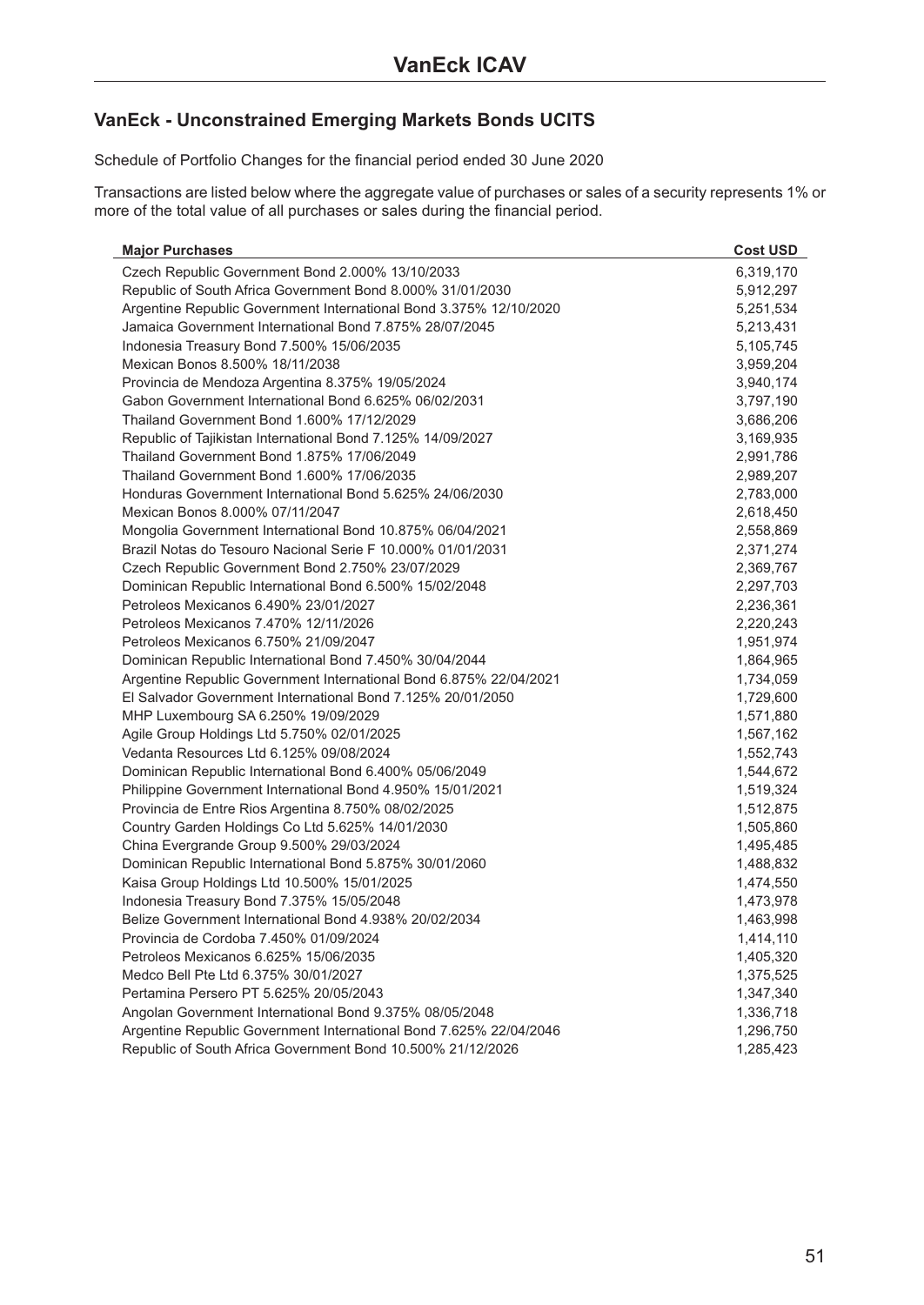Schedule of Portfolio Changes for the financial period ended 30 June 2020 (continued)

Transactions are listed below where the aggregate value of purchases or sales of a security represents 1% or more of the total value of all purchases or sales during the financial period.

| <b>Major Sales</b>                                                 | <b>Proceeds USD</b> |
|--------------------------------------------------------------------|---------------------|
| Republic of South Africa Government Bond 8.000% 31/01/2030         | 10,469,164          |
| Argentine Republic Government International Bond 6.875% 22/04/2021 | 9,746,588           |
| Czech Republic Government Bond 2.750% 23/07/2029                   | 6,615,010           |
| Czech Republic Government Bond 2.000% 13/10/2033                   | 6,143,452           |
| Republic of South Africa Government Bond 10.500% 21/12/2026        | 5,499,786           |
| Brazil Notas do Tesouro Nacional Serie F 10.000% 01/01/2027        | 4,836,313           |
| Bonos de la Tesoreria de la Republica en pesos 4.700% 01/09/2030   | 4,822,431           |
| Malaysia Government Bond 3.478% 14/06/2024                         | 4,441,195           |
| Petroleos Mexicanos 6.625% 15/06/2035                              | 4,340,752           |
| Republic of Azerbaijan International Bond 5.125% 01/09/2029        | 4,304,162           |
| Mexican Bonos 8.500% 18/11/2038                                    | 3,760,700           |
| Thailand Government Bond 1,600% 17/12/2029                         | 3,628,886           |
| Republic of Belarus International Bond 6.875% 28/02/2023           | 3,445,247           |
| Petroleos Mexicanos 7.470% 12/11/2026                              | 3,136,079           |
| Thailand Government Bond 1,600% 17/06/2035                         | 3,025,188           |
| Thailand Government Bond 1.875% 17/06/2049                         | 2,679,845           |
| Mongolia Government International Bond 10.875% 06/04/2021          | 2,627,084           |
| Mexican Bonos 8,000% 07/11/2047                                    | 2,471,981           |
| Brazil Notas do Tesouro Nacional Serie F 10.000% 01/01/2031        | 2,320,122           |
| Provincia de Cordoba 7.450% 01/09/2024                             | 2,073,118           |
| Republic of Belarus International Bond 6.200% 28/02/2030           | 2,055,636           |
| TBC Bank JSC 5.750% 19/06/2024                                     | 1,909,180           |
| DNO ASA 8.750% 31/05/2023                                          | 1,902,375           |
| Provincia de Buenos Aires/Government Bonds 9.950% 09/06/2021       | 1,756,895           |
| NagaCorp Ltd 9.375% 21/05/2021                                     | 1,741,992           |
| SEPLAT Petroleum Development Co Plc 9.250% 01/04/2023              | 1,707,680           |
| Chandra Asri Petrochemical Tbk PT 4.950% 08/11/2024                | 1,696,385           |
| CSN Resources SA 7.625% 17/04/2026                                 | 1,668,400           |
| Argentine Republic Government International Bond 5.625% 26/01/2022 | 1,600,458           |
| Philippine Government International Bond 4.950% 15/01/2021         | 1,452,755           |
| Brazil Notas do Tesouro Nacional Serie F 10.000% 01/01/2029        | 1,419,063           |

A copy of the list of changes in the portfolio during the reference period may be obtained free of charge from the ICAV's Administrator.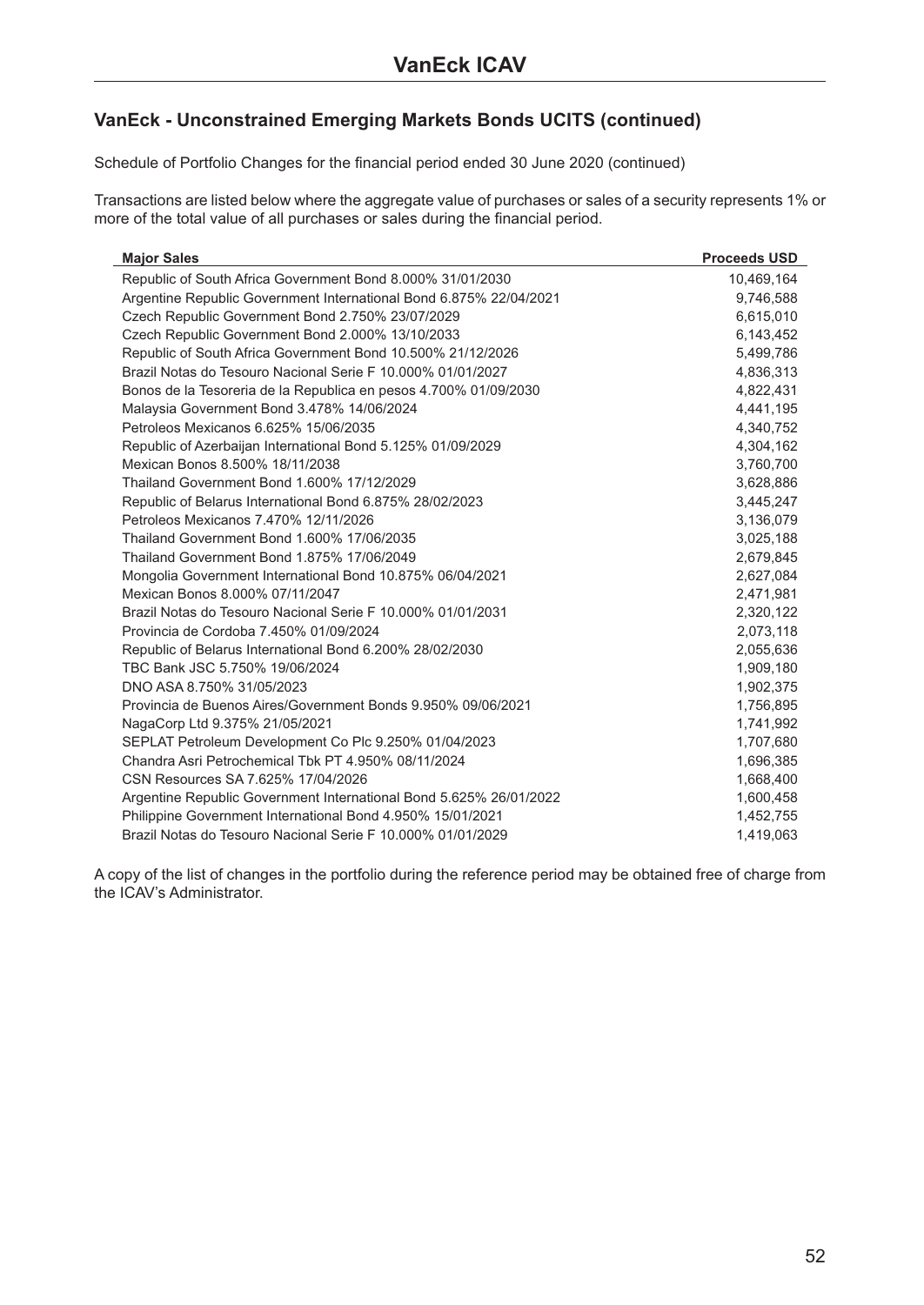### **VanEck - Emerging Markets Equity UCITS**

Schedule of Portfolio Changes for the financial period ended 30 June 2020

Transactions are listed below where the aggregate value of purchases or sales of a security represents 1% or more of the total value of all purchases or sales during the financial period.

| <b>Major Purchases</b>                        | <b>Cost USD</b> |
|-----------------------------------------------|-----------------|
| Meituan Dianping                              | 687,604         |
| Alibaba Group Holding Ltd                     | 665,196         |
| Wiwynn Corp                                   | 590,593         |
| <b>Tencent Holdings Ltd</b>                   | 478,573         |
| New Oriental Education & Technology Group Inc | 416,765         |
| <b>NCSoft Corp</b>                            | 389,711         |
| Ping An Insurance Group Co of China Ltd       | 388,541         |
| <b>Topsports International Holdings Ltd</b>   | 373,785         |
| Wuliangye Yibin Co Ltd                        | 362,569         |
| <b>BeiGene Ltd</b>                            | 335,467         |
| Naspers Ltd                                   | 310,647         |
| MercadoLibre Inc                              | 308,401         |
| Yum China Holdings Inc                        | 292,205         |
| Huya Inc                                      | 287,425         |
| <b>GDS Holdings Ltd</b>                       | 283,657         |
| <b>HDFC Bank Ltd ADR</b>                      | 262,168         |
| <b>NAVER Corp</b>                             | 260,820         |
| Sea Ltd                                       | 256,106         |
| Wuxi Biologics Cayman Inc                     | 246,720         |
| Jinxin Fertility Group Ltd                    | 210,736         |
| <b>Silergy Corp</b>                           | 196,235         |
| Yandex NV                                     | 188,570         |
| Sberbank of Russia PJSC                       | 178,579         |
| Prosus NV                                     | 169,670         |
| Locaweb Servicos de Internet SA               | 164,134         |
| Douzone Bizon Co Ltd                          | 138,892         |
| Ping An Healthcare and Technology Co Ltd      | 127,500         |
| Chroma ATE Inc                                | 119,968         |
| <b>HDFC Bank Ltd</b>                          | 113,476         |
| Delivery Hero SE                              | 99,120          |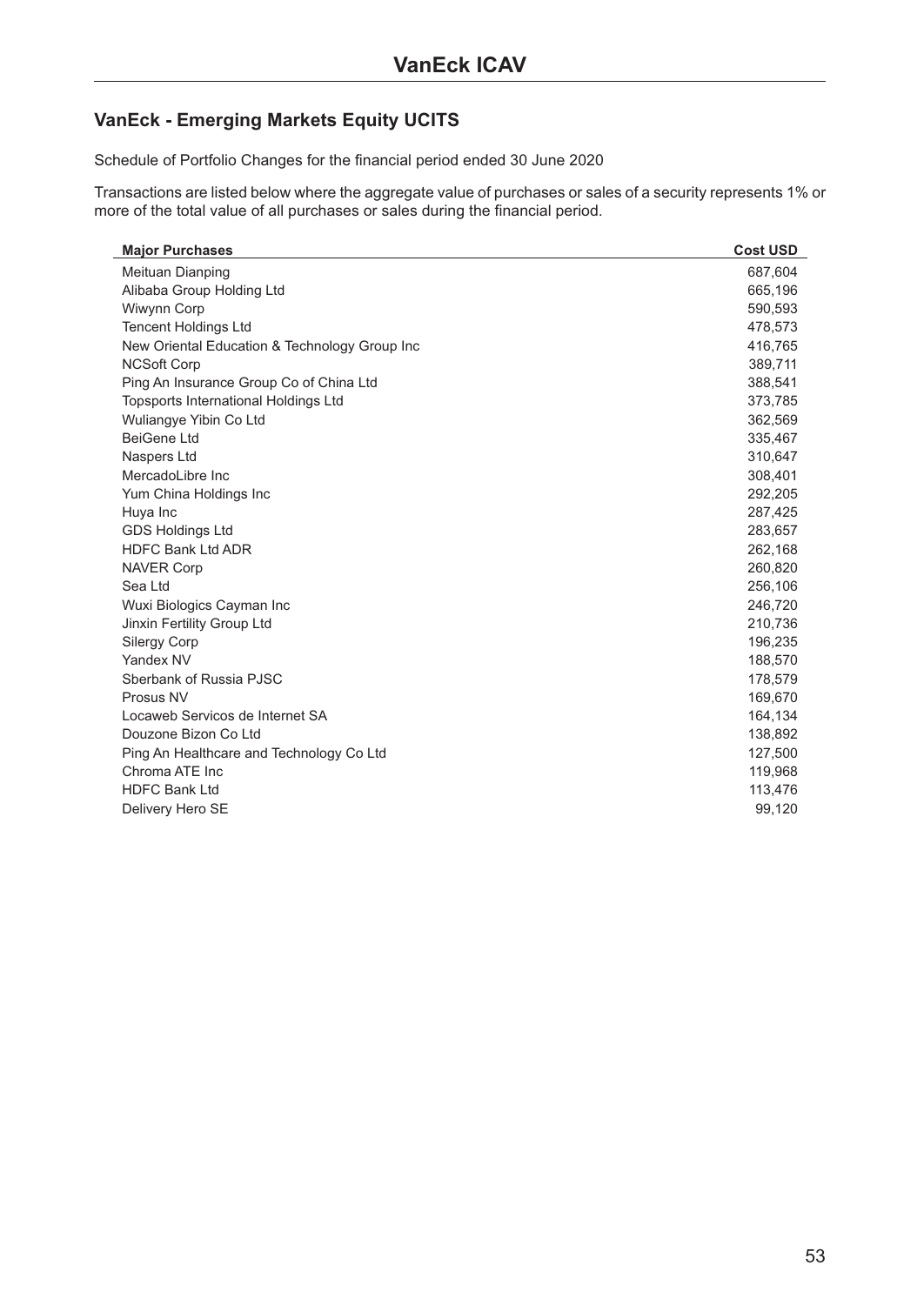Schedule of Portfolio Changes for the financial period ended 30 June 2020 (continued)

Transactions are listed below where the aggregate value of purchases or sales of a security represents 1% or more of the total value of all purchases or sales during the financial period.

| <b>Major Sales</b>                            | <b>Proceeds USD</b> |
|-----------------------------------------------|---------------------|
| A-Living Services Co Ltd                      | 2,057,719           |
| Ping An Insurance Group Co of China Ltd       | 1,456,945           |
| Alibaba Group Holding Ltd                     | 1,273,390           |
| <b>Tencent Holdings Ltd</b>                   | 831,806             |
| <b>Galaxy Entertainment Group Ltd</b>         | 767,870             |
| Kweichow Moutai Co Ltd                        | 739,846             |
| Malaysia Airports Holdings Bhd                | 498,506             |
| Prosus NV                                     | 472,451             |
| Yandex NV                                     | 454,737             |
| Itau Unibanco Holding SA                      | 448,826             |
| <b>ANTA Sports Products Ltd</b>               | 426,308             |
| Ping An Healthcare and Technology Co Ltd      | 424,355             |
| Samsung SDI Co Ltd                            | 393,113             |
| <b>CIE Automotive SA</b>                      | 360,791             |
| Sberbank of Russia PJSC                       | 356,041             |
| Baozun Inc Spn Adr                            | 341,898             |
| Delivery Hero SE                              | 320,301             |
| <b>HDFC Bank Ltd ADR</b>                      | 308,073             |
| Ayala Land Inc                                | 305,985             |
| Shenzhou International Group Holdings Ltd     | 284,629             |
| Srisawad Corp PCL                             | 256,862             |
| Wizz Air Holdings Plc                         | 244,567             |
| Koh Young Technology Inc                      | 203,079             |
| Bank BTPN Syariah Tbk PT                      | 185,903             |
| International Container Terminal Services Inc | 180,823             |
| China Education Group Holdings Ltd            | 175,796             |
| Naspers Ltd                                   | 170,776             |

A copy of the list of changes in the portfolio during the reference period may be obtained free of charge from the ICAV's Administrator.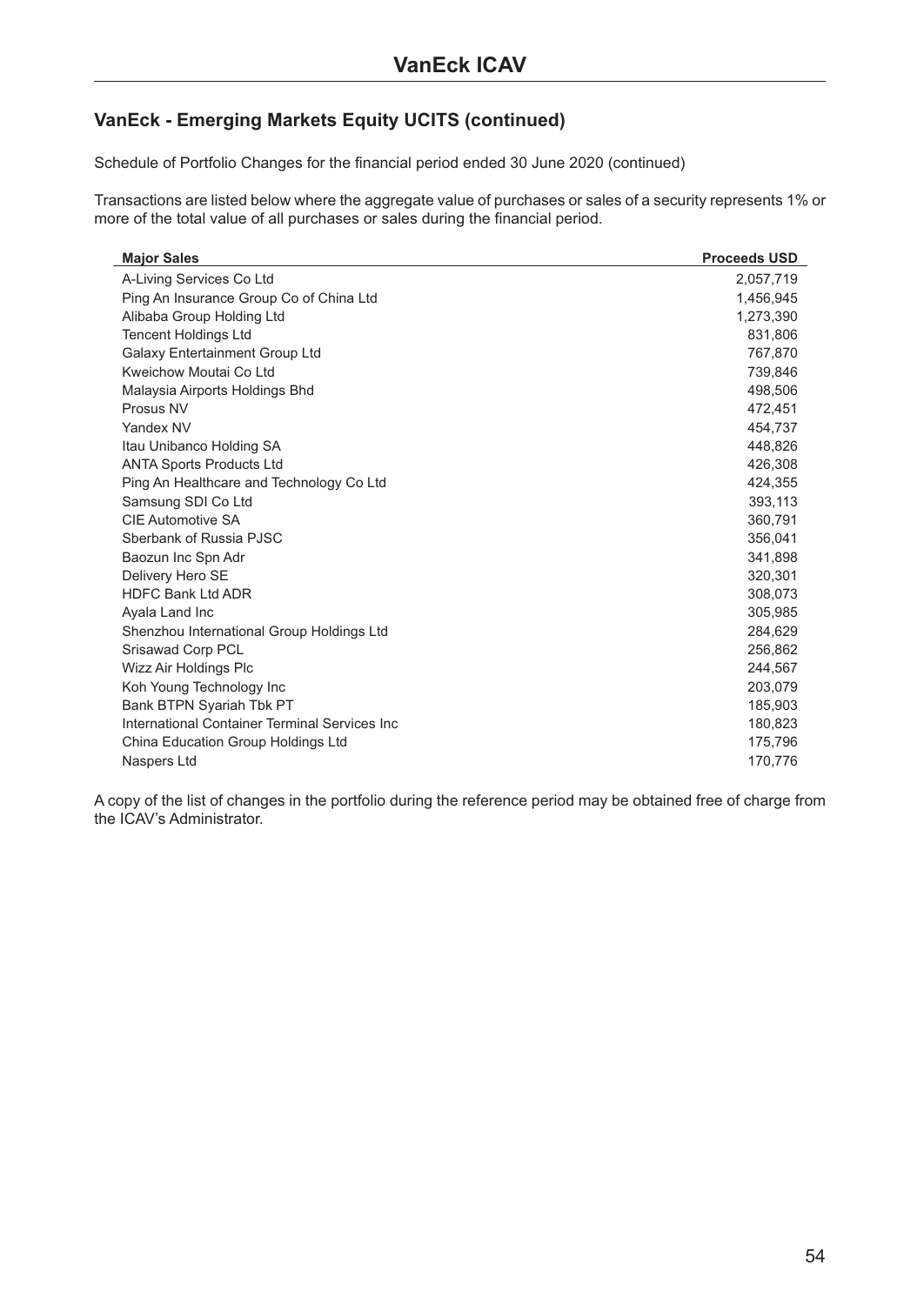### <span id="page-54-0"></span>APPENDIX 1 - SUPPLEMENTAL INFORMATION

#### 1. Soft Commissions & Directed Brokerage Services

The Investment Manager did not enter into any soft commission arrangements or directed brokerage services on behalf of the Sub-Funds during the period ended 30 June 2020 and year ended 31 December 2019.

#### 2. Exchange Rate

The rates of exchange ruling as at 30 June 2020 and 31 December 2019 were as follows:

|         |                 | As at        | As at            |
|---------|-----------------|--------------|------------------|
| $USD =$ | <b>Currency</b> | 30 June 2020 | 31 December 2019 |
|         | <b>BRL</b>      | 5.4381       | 4.0227           |
|         | <b>BYN</b>      |              | 2.1025           |
|         | CAD             | 1.3576       | 1.2986           |
|         | <b>CHF</b>      | 0.9475       | 0.9678           |
|         | <b>CLP</b>      |              | 751.9500         |
|         | <b>CNY</b>      | 7.0741       | 6.9657           |
|         | <b>CZK</b>      |              | 22.6701          |
|         | <b>DOP</b>      | 58.4750      | 53.3600          |
|         | <b>EGP</b>      | 16.1400      | 16.0500          |
|         | <b>EUR</b>      | 0.8901       | 0.8915           |
|         | <b>GBP</b>      | 0.8070       | 0.7549           |
|         | <b>HKD</b>      | 7.7505       | 7.7923           |
|         | <b>HUF</b>      | 315.1848     | 295.0567         |
|         | <b>IDR</b>      | 14,285.0000  | 13,882.5000      |
|         | <b>INR</b>      | 75.5038      | 71.3782          |
|         | <b>KES</b>      | 106.5500     | 101.3500         |
|         | <b>KRW</b>      | 1,202.8500   | 1,156.4500       |
|         | <b>KWD</b>      | 0.3078       | 0.3032           |
|         | <b>MXN</b>      | 22.9845      | 18.9075          |
|         | <b>MYR</b>      | 4.2850       | 4.0905           |
|         | <b>NOK</b>      | 9.6253       |                  |
|         | PHP             |              | 50.6450          |
|         | <b>PHP</b>      | 49.8250      |                  |
|         | <b>PLN</b>      |              | 3.7939           |
|         | <b>SAR</b>      | 3.7510       | 3.7513           |
|         | <b>SEK</b>      | 9.3182       | 9.3664           |
|         | SGD             | 1.3936       | 1.3450           |
|         | <b>THB</b>      | 30.9075      | 29.9538          |
|         | <b>TRY</b>      | 6.8535       | 5.9490           |
|         | <b>TWD</b>      | 29.5045      | 29.9770          |
|         | <b>UAH</b>      | 26.6950      | 23.8080          |
|         | <b>USD</b>      | 1.0000       | 1.0000           |
|         | <b>UYU</b>      | 42.2000      | 37.4250          |
|         | <b>ZAR</b>      | 17.3525      | 14.0060          |